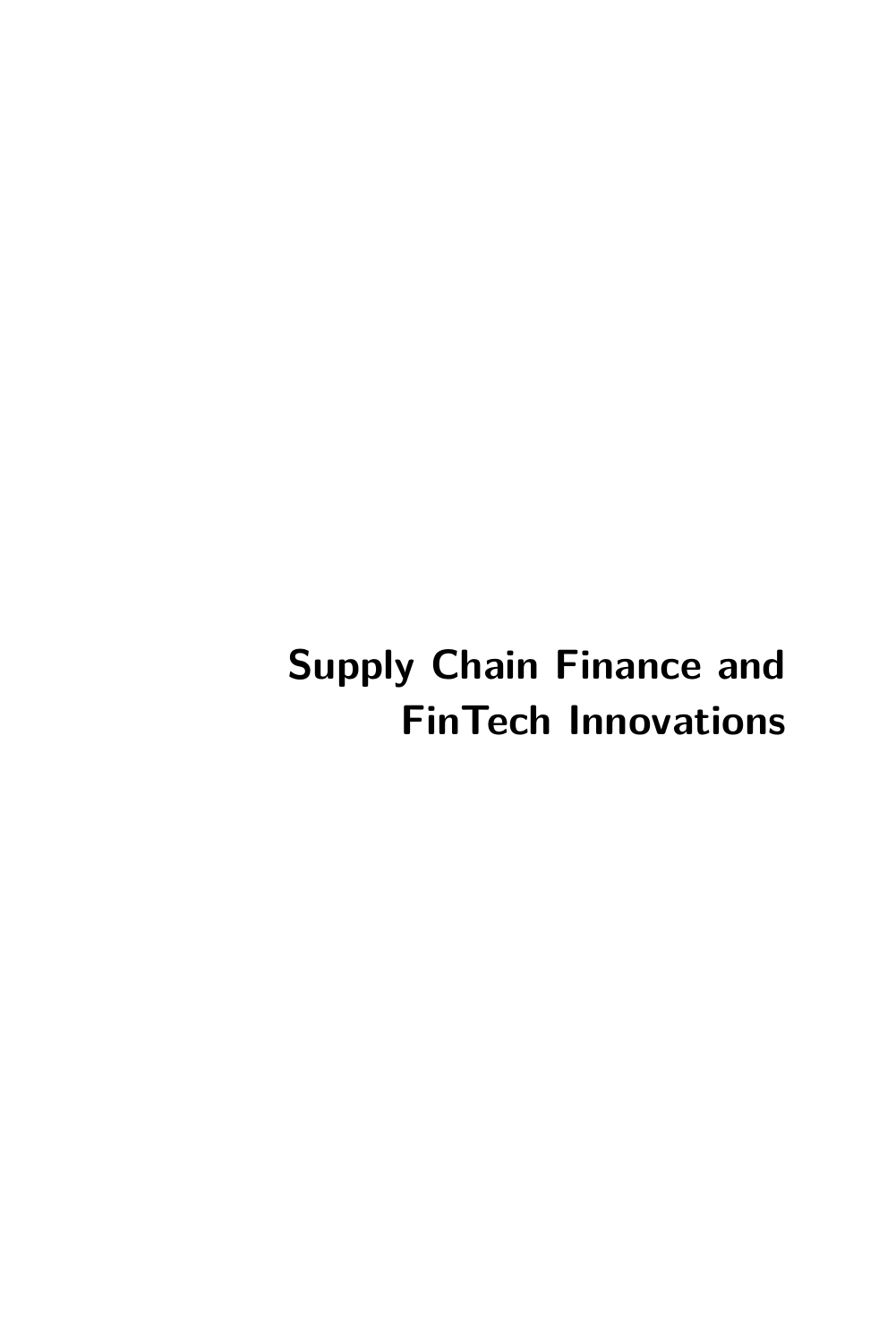### **Other titles in Foundations and Trends <sup>R</sup> in Technology, Information and Operations Management**

*Service Industrialization, Employment and Wages in the US Information Economy* Hiranya Nath, Uday Apte and Uday Karmarkar ISBN: 978-1-68083-694-3

*Worker Productivity in Operations Management* Diwas KC ISBN: 978-1-68083-666-0

*Cultural Research in the Production and Operations Management Field* Richard Metters, Donna Marshall and Mark Pagell ISBN: 978-1-68083-608-0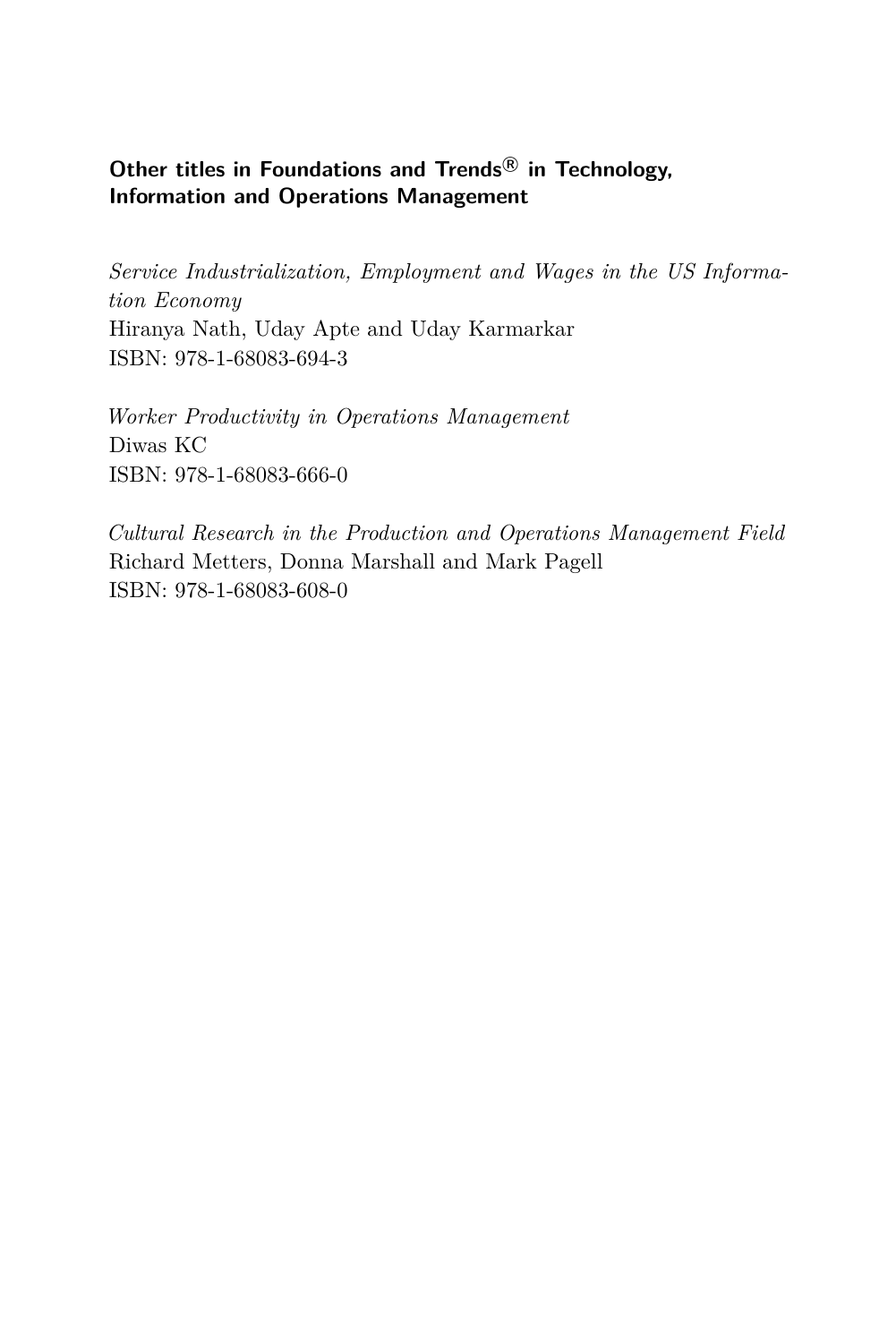# **Supply Chain Finance and FinTech Innovations**

## **Edited by**

## **Panos Kouvelis**

Olin Business School Washington University in St. Louis, USA kouvelis@wustl.edu

## **Ling Dong**

Olin Business School Washington University in St. Louis, USA dong@wustl.edu

## **Danko Turcic**

A. Gary Anderson Graduate School of Management University of California Riverside, USA danko.turcic@ucr.edu

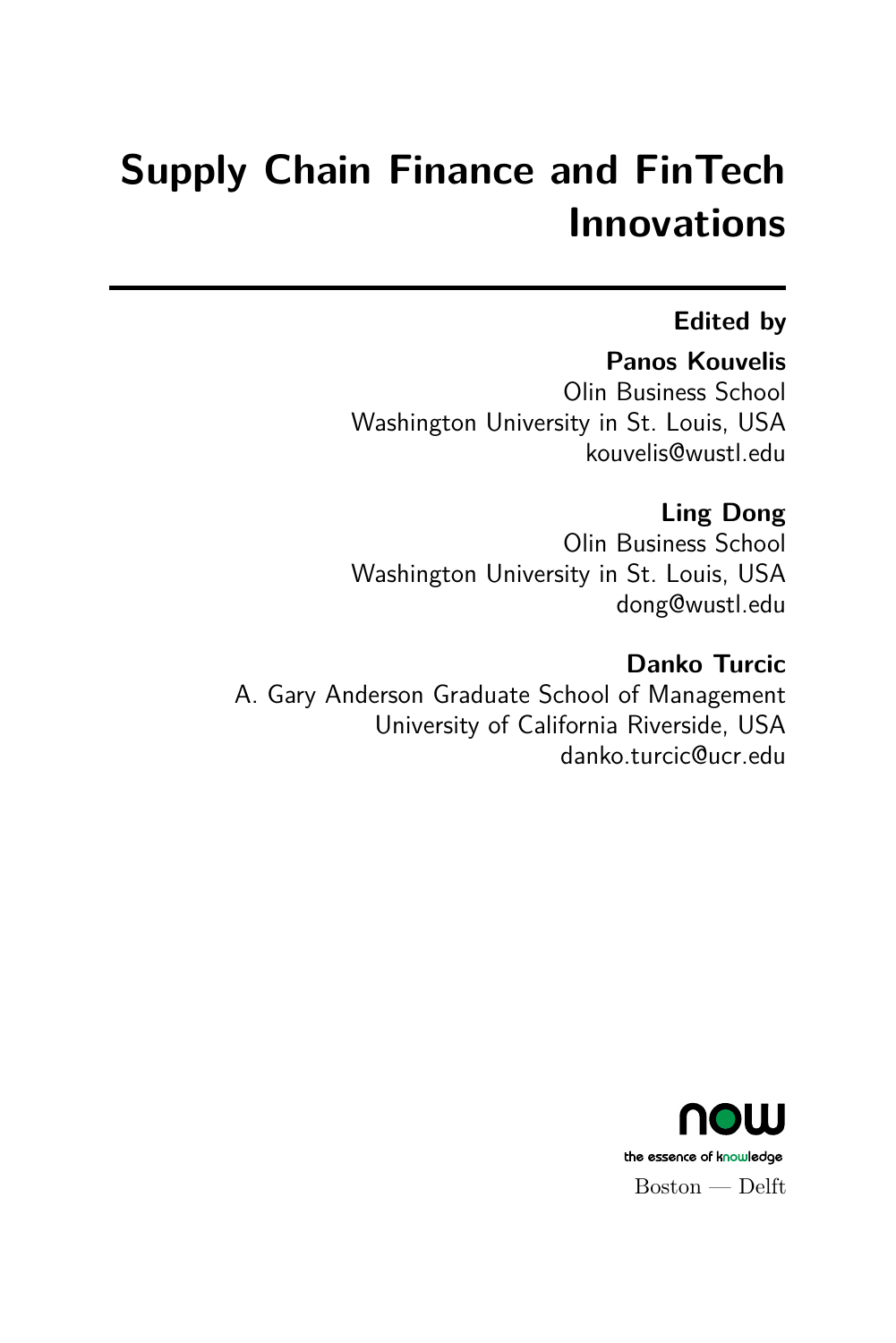## **Foundations and Trends <sup>R</sup> in Technology, Information and Operations Management**

*Published, sold and distributed by:* now Publishers Inc. PO Box 1024 Hanover, MA 02339 United States Tel. +1-781-985-4510 www.nowpublishers.com sales@nowpublishers.com

*Outside North America:* now Publishers Inc. PO Box 179 2600 AD Delft The Netherlands Tel. +31-6-51115274

The content of the book was originally published in Foundations and Trends<sup>®</sup> in Technology, Information and Operations Management, vol. 14, nos. 1–2.

ISBN: 978-1-68083-722-3 c 2020 Now Publishers Inc

All rights reserved. No part of this publication may be reproduced, stored in a retrieval system, or transmitted in any form or by any means, mechanical, photocopying, recording or otherwise, without prior written permission of the publishers.

Photocopying. In the USA: This journal is registered at the Copyright Clearance Center, Inc., 222 Rosewood Drive, Danvers, MA 01923. Authorization to photocopy items for internal or personal use, or the internal or personal use of specific clients, is granted by now Publishers Inc for users registered with the Copyright Clearance Center (CCC). The 'services' for users can be found on the internet at: www.copyright.com

For those organizations that have been granted a photocopy license, a separate system of payment has been arranged. Authorization does not extend to other kinds of copying, such as that for general distribution, for advertising or promotional purposes, for creating new collective works, or for resale. In the rest of the world: Permission to photocopy must be obtained from the copyright owner. Please apply to now Publishers Inc., PO Box 1024, Hanover, MA 02339, USA; Tel. +1 781 871 0245; www.nowpublishers.com; sales@nowpublishers.com

now Publishers Inc. has an exclusive license to publish this material worldwide. Permission to use this content must be obtained from the copyright license holder. Please apply to now Publishers, PO Box 179, 2600 AD Delft, The Netherlands, www.nowpublishers.com; e-mail: sales@nowpublishers.com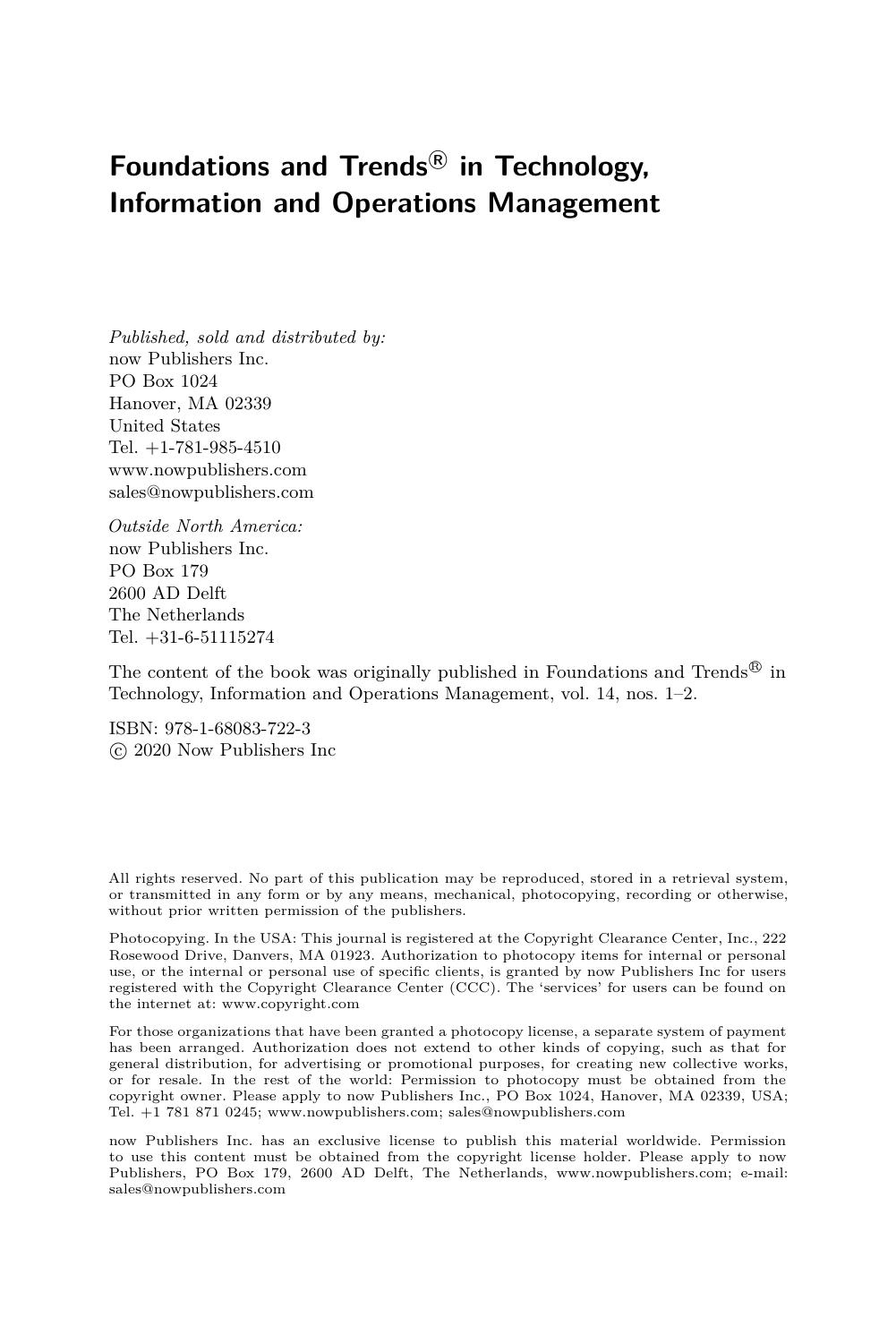## **Foundations and Trends <sup>R</sup> in Technology, Information and Operations Management**

Volume 14, Issue 1–2, 2020 **Editorial Board**

### **Editor-in-Chief**

**Charles Corbett** UCLA, Anderson School of Management United States

### **Editors**

Fernando Bernstein *Duke University*

Cheryl Gaimon *Georgia Institute of Technology*

Uday Karmarkar *University of California, Los Angeles*

Sunder Kekre *Carnegie Mellon University*

Panos Kouvelis *Washington University*

Michael Lapré *Vanderbilt University*

Karl Ulrich *University of Pennsylvania*

Luk van Wassenhove *INSEAD*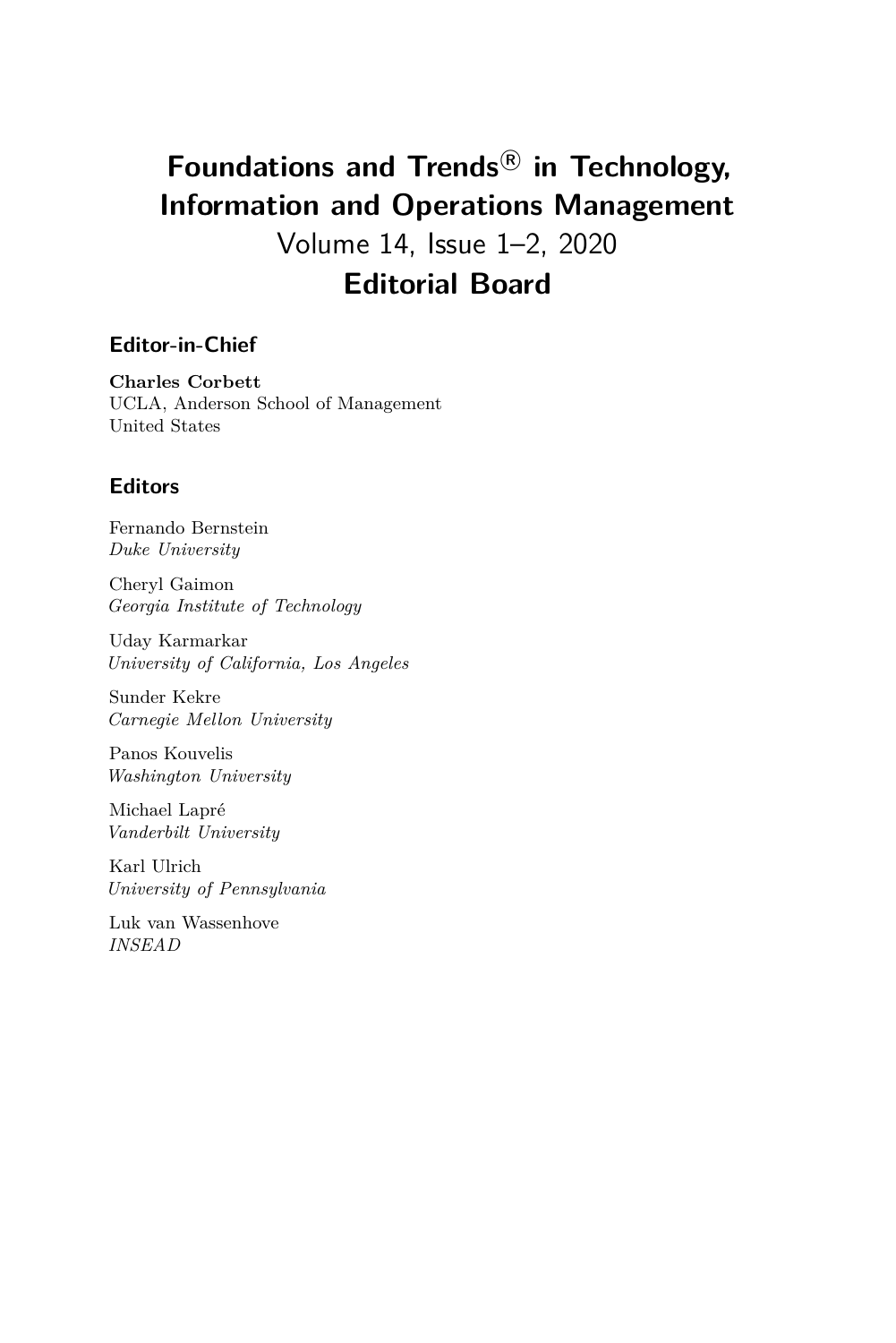## **Editorial Scope**

### **Topics**

Foundations and Trends<sup>®</sup> in Technology, Information and Operations Management publishes survey and tutorial articles in the following topics:

- B2B Commerce
- Business Process Engineering and Design
- Business Process Outsourcing
- Capacity Planning
- Competitive Operations
- Contracting in Supply Chains
- E-Commerce and E-Business Models
- Electronic markets, auctions and exchanges
- Enterprise Management Systems
- Facility Location
- Information Chain Structure and Competition
- International Operations
- Marketing/Manufacturing Interfaces
- New Product & Service Design
- Queuing Networks
- Reverse Logistics
- Service Logistics and Product Support
- Supply Chain Management
- Technology Management and Strategy
- Technology, Information and Operations in:
	- **–** Automotive Industries
	- **–** Electronics manufacturing
	- **–** Financial Services
	- **–** Health Care
	- **–** Media and Entertainment
	- **–** Process Industries
	- **–** Retailing
	- **–** Telecommunications
- Multi-location inventory theory

### **Information for Librarians**

Foundations and Trends<sup>®</sup> in Technology, Information and Operations Management, 2020, Volume 14, 4 issues. ISSN paper version 1571-9545. ISSN online version 1571-9553. Also available as a combined paper and online subscription.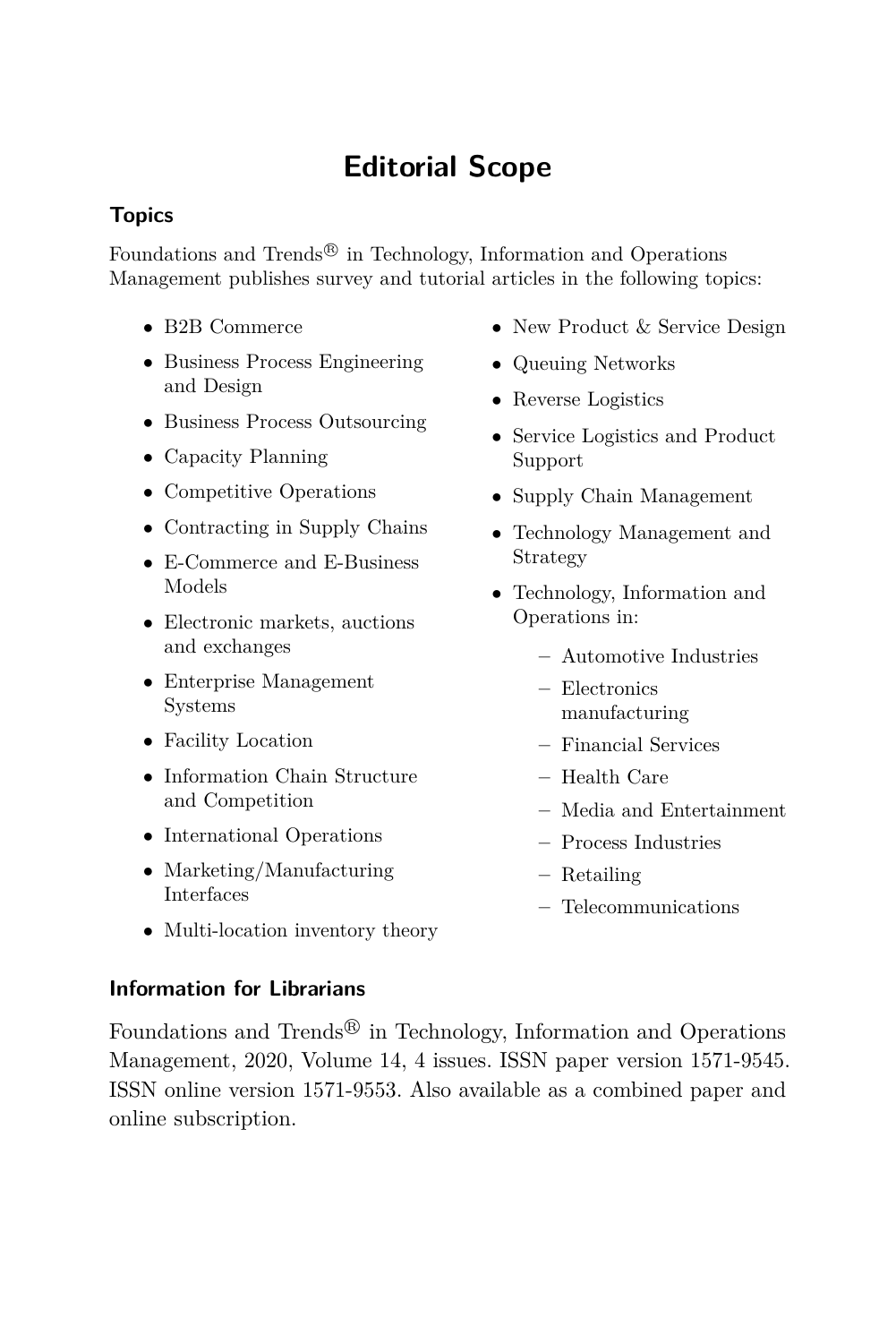## **Contents**

| <b>Advances in Supply Chain Finance and FinTech Innovations Book</b><br><b>Overview</b><br>P. Kouvelis, L. Dong and D. Turcic                                           | 1  |
|-------------------------------------------------------------------------------------------------------------------------------------------------------------------------|----|
| <b>Part 1: Financing Issues in Supply Chains</b>                                                                                                                        | 5  |
| <b>Trade Credit in Supply Chains: Multiple Creditors and Priority</b><br><b>Rules</b><br>S. A. Yang and J. R. Birge                                                     | 6  |
| <b>Guarantor Financing Selection Under Influence of Supply Chain</b><br><b>Leadership and Economies of Scale</b><br>T. Lin, W. Zhou and G. Cai                          | 24 |
| <b>Inventory and Financial Strategies with Capital Constraints and</b><br><b>Limited Joint Liability</b><br>B. Cao, X. Chen, T. C. E. Cheng, Y.-G. Zhong and Y.-W. Zhou | 45 |
| <b>Part 2: FinTech Innovations for Supply Chains</b>                                                                                                                    | 61 |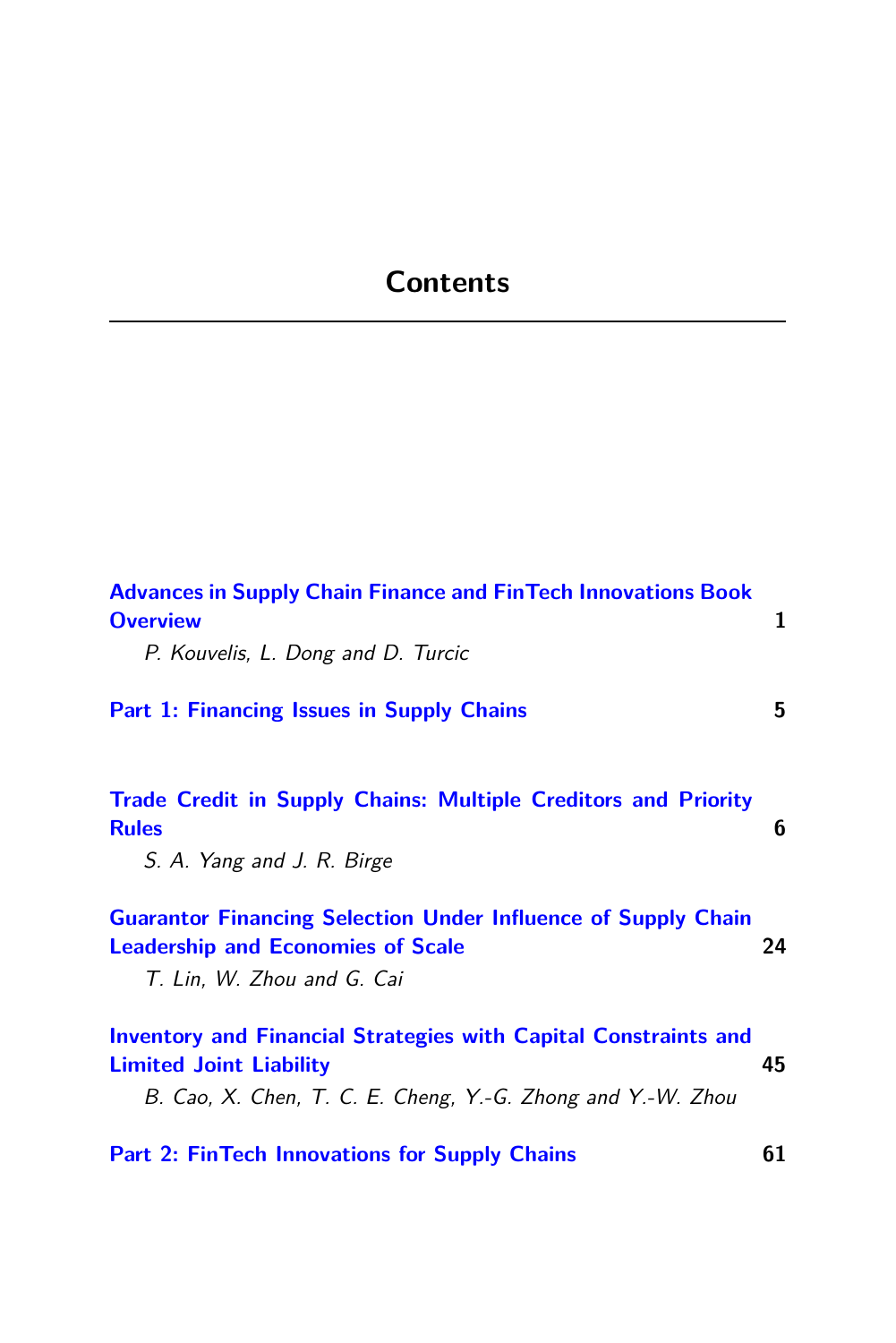| <b>Financing Inventory Through Initial Coin Offerings (ICOs)</b><br>R. Gan, G. Tsoukalas and S. Netessine | 62  |  |
|-----------------------------------------------------------------------------------------------------------|-----|--|
| <b>Renewable Identification Numbers: A Supply-Chain Risk View</b><br>H. Ghoddusi                          | 79  |  |
| Part 3: Advances in Risk Management of Operational Systems 103                                            |     |  |
| <b>Managing Disruption Risk Over the Product Life Cycle</b><br>V. Glinsky, S. Chopra and F. Lücker        | 104 |  |
| <b>Production Planning with Inventory-Based Financing</b><br>R. de Matta and V. Hsu                       | 124 |  |
| <b>Achieving Efficiency in Capacity Procurement</b><br>L. Shao, E. Anderson and B. Chen                   | 141 |  |
| <b>The Term Structure of Optimal Operations</b><br>P. Guiotto, M. Roncoroni and D. Turcic                 | 158 |  |
| Least Squares Monte Carlo and Approximate Linear Program-                                                 |     |  |

**[ming with an Energy Real Option Application](#page-47-0) 181** S. Nadarajah and N. Secomandi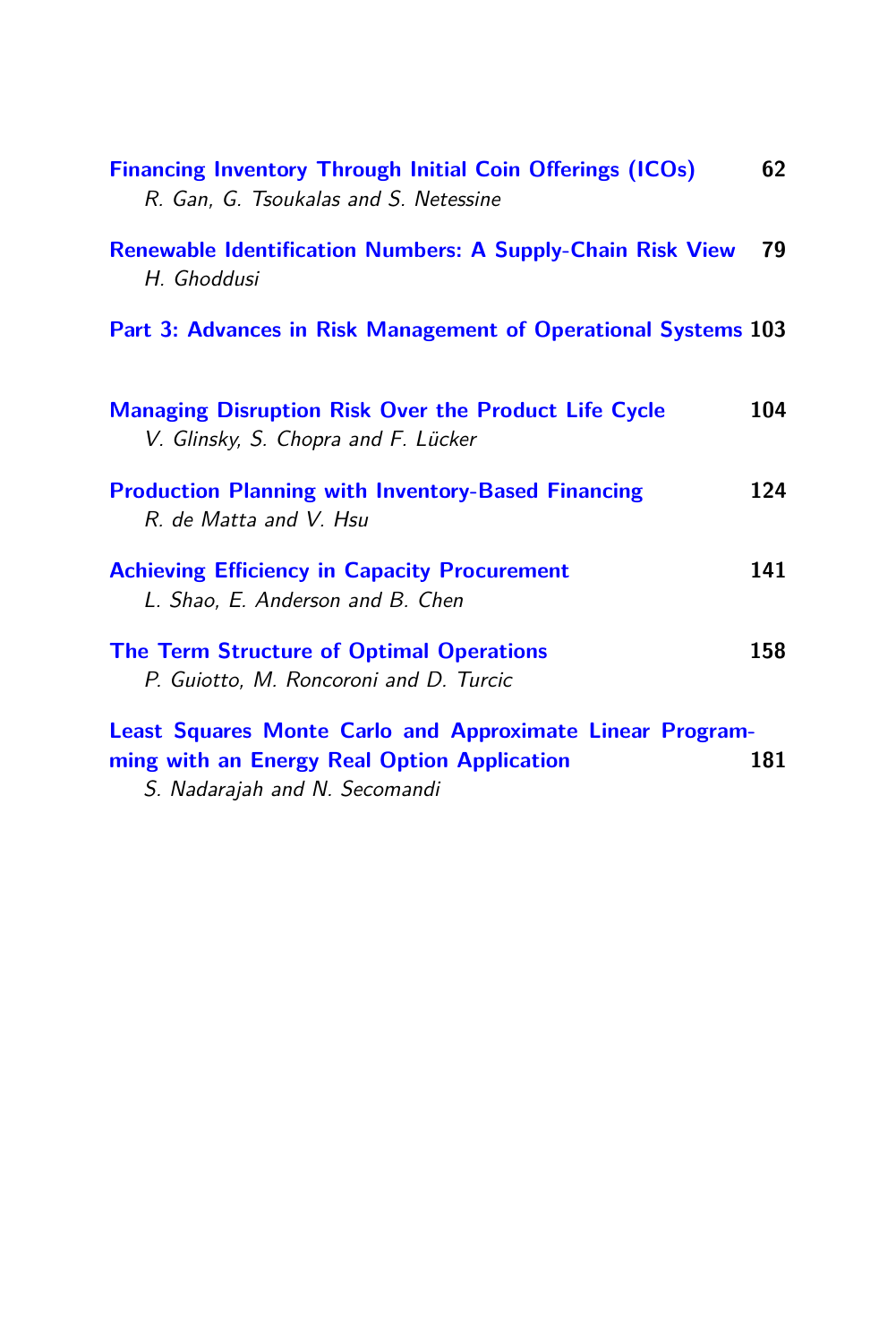## <span id="page-8-0"></span>**Advances in Supply Chain Finance and FinTech Innovations Book Overview**

In May 2019, we organized the "Fifth Supply Chain Finance and Risk Management Workshop" at the Olin Business School of Washington University in St. Louis. The Boeing Center for Supply Chain Innovation (BCSCI) at Washington University generously provided the logistics and financial support for this timely workshop. The workshop included relevant and state-of-the-art research presentations, and accompanying thought provoking discussions, by over forty selectively invited top research scholars on topics of supply chain finance, risk management in global supply chains, and financial technologies of impact in working capital management of global firms. Upon our invitation, research scholars participating in the workshop summarized their most recent thoughts and relevant results in a collection of papers appearing in this edited volume.

From a thematic perspective, the papers fall into three themes:

- (1) Financing Issues in Supply Chains (Chapters 1–3)
- (2) FinTech Innovations for Supply Chains (Chapters 4–5)
- (3) Advances in Risk Management of Operational Systems (Chapters 6–10)

We discuss in brief below the papers within each theme, starting first with "Financing Issues in Supply Chains." The first two papers look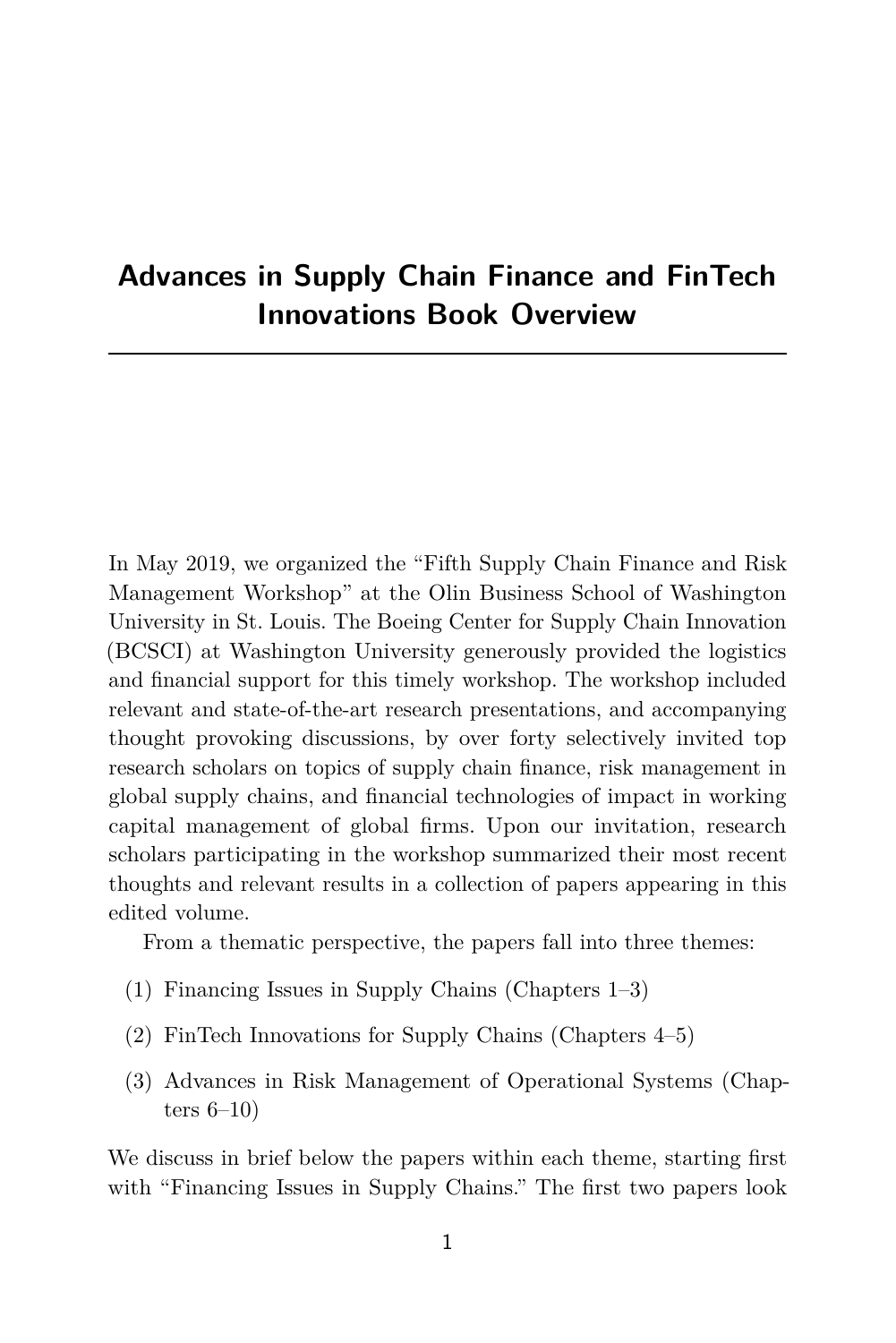into popular working capital management financing practices: trade credits and guarantor practices. In "Trade Credit in Supply Chains: Multiple Creditors and Priority Rules" Yang and Birge discuss advanced trade credit practices in supply chains. Their work focuses on an oftenignored issue: what happens when the debtor cannot meet all of his debt obligations to the supplier issuing the credit. They study trade credit contracts with amended priority rules for the order of repayment when the debtor cannot repay all of his debt. An interesting result of the work is that often assigning low priority to the trade credit in these instances many increase supply chain efficiency. In "Guarantor Financing Selection under Influence of Supply Chain Leadership and Economies of Scale" Lin, Zhou, and Cai study guarantor financing practices for capital constrained retailers. In these practices, the manufacturer or a third party logistics provider (3PL), and sometimes both, act as the guarantor for the retailer who borrows bank credit. The authors analyze a four party game (retailer, bank, manufacturer, and 3PL) to demonstrate the value of guarantor practices and the importance of choosing the Stackelberg leadership in this game. Finally, in "Inventory and Financial Strategies with Capital Constraints and Limited Joint Liability" Cao, Chen, Cheng, Zhong, and Zhou study innovative practices of joint financing of capital constrained firms (let us say, two retailers ordering through a common supplier) by a bank. The paper presents and analyzes a stylized game theory model between the firms under the limited joint liability arrangement offered by the bank, and it derives and interprets the equilibrium strategies.

The two included papers in the theme of "FinTech Innovations for Supply Chains" study business model innovations for supply chain financing supported through new platform technologies (such as blockchain), and simple financial technologies effectively implemented for high impact in supply chain risk management, respectively. In "Financing Inventory through Initial Coin Offerings (ICO)" Gan, Tsoukalas, and Netessine study an innovative approach to fundraising for entrepreneurial organizations with the use of digital tokens implemented on blockchain platforms. The so-called Initial Coin Offerings (ICOs) financing practice is a form of crowdfunding for the product the startup supports, with capital raised through the offering of digital tokens. The paper offers a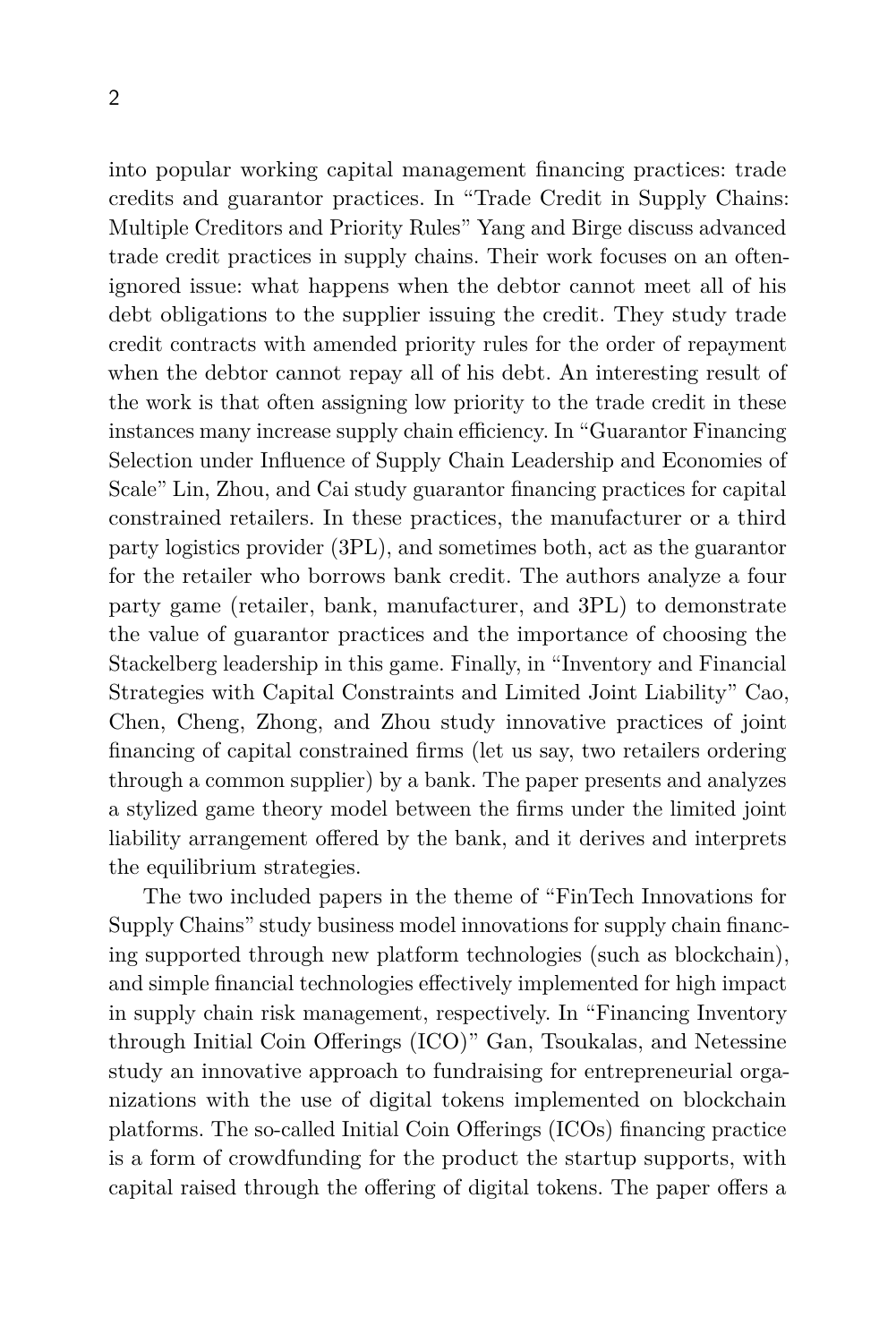simple model to explain the role of ICOs in matching supply and demand for companies involved in production of physical products. It analyzes operational decisions (number of tokens, pricing etc.) and implications for the firm and the investors. The paper concludes by warning that in the current unregulated environment, ICOs lead to risk-shifting incentives, underproduction, and potential loss of firm value. In "Renewable Identification Numbers: A Supply-Chain Risk View" Ghoddusi studies the use of Renewable Identification Numbers (RIN) as a floor-and-trade mechanism to enforce renewable energy standards in the transportation fuels market. RIN is a unique number attached to each gallon of ethanol, and the transportation fuel blender can obtain it when ethanol is added to gasoline. However, RINs can be obtained through trading with other blenders as well. The paper studies the pricing of RIN certificates in such trade markets, and it shows that the RIN price is a spread option on the price of ethanol and gasoline. Furthermore, it offers insights on how the presence of these RIN markets affect the operational and risk management decisions of blending firms.

The remaining five papers fall within the broad categorization of "Advances in Risk Management for Operational Systems" and provide state-of-the art thinking on many risk issues in supply chain operations. In "Managing Production Risk over the Product Life Cycle" Glinsky, Chopra, and Lucker study disruption strategies over the product life cycle, when future demand is influenced by current sales that are affected by current supply disruptions. The work offers insights on how holding risk mitigation inventory and contingent ordering from reliable suppliers perform in these settings. In "Production Planning with Inventory-Based Financing" de Matta and Hsu study the production planning complexities for a capital constrained manufacturer that uses Inventory Based Financing (IBF) scheme to fund its working capital needs. The manufacturer's production plan, and subsequently produced inventory, is constrained by capital availability, but its borrowed credit line amount depends on the level of collateralized inventory from its production process. The paper highlights the financing-motivated role of inventories, with strategic overstocking of inventories in order to secure more loans.

In "Achieving Efficiency in Capacity Procurement" Shao, Anderson, and Chen study an interesting capacity procurement setting, with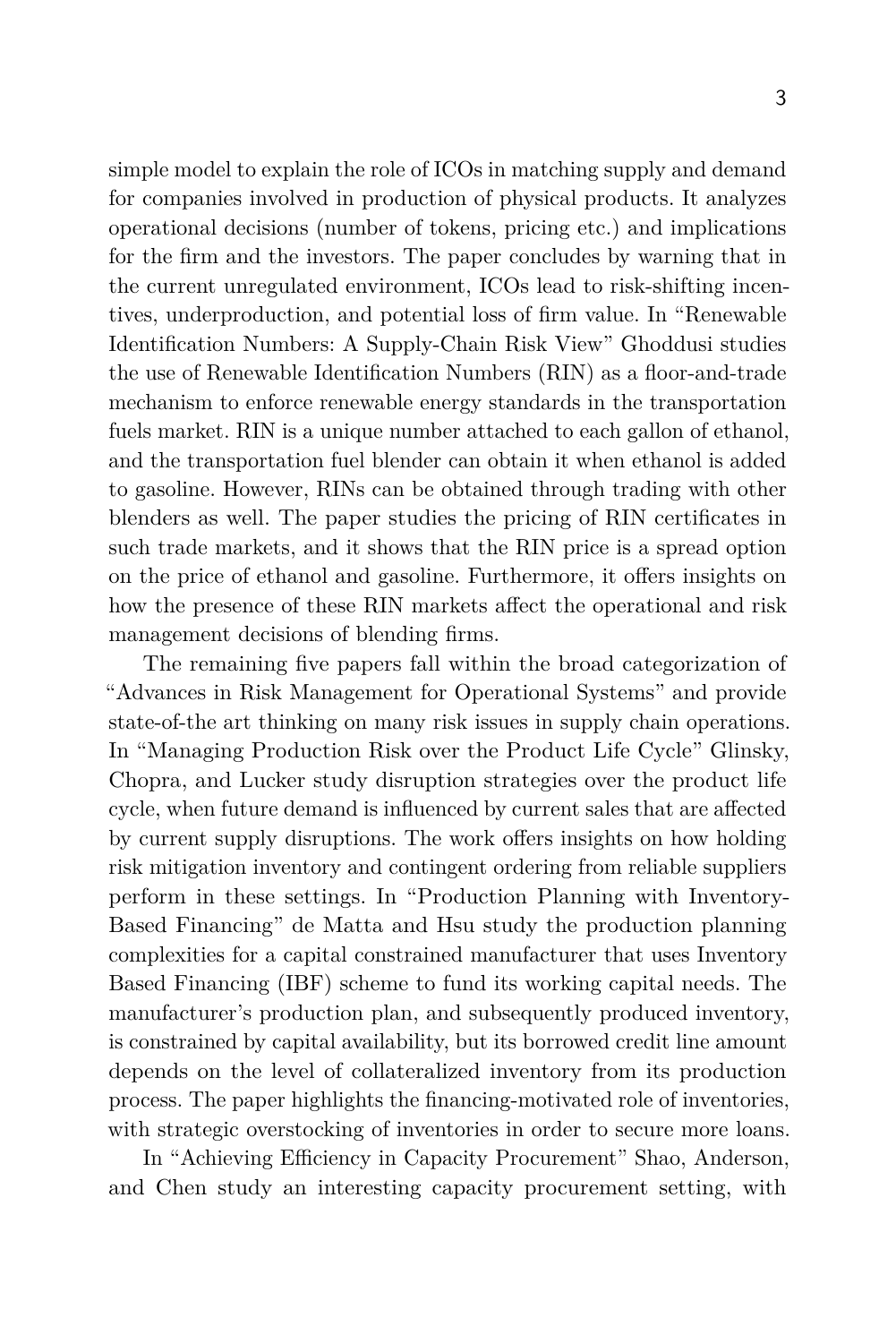capacity obtained via spot purchases (flexible capacity market, but high price uncertainty) and supply options (cost effective, but require commitment via reservation fees for capacity blocks). The paper looks into the capacity procurement decision of a buyer that faces uncertain demand and volatile capacity spot prices in procuring an optimal portfolio of capacity options and capacity purchases from the spot market. Multiple competing suppliers are offering the supply options. Under some assumptions, the work characterizes the optimal bidding behavior of the suppliers and the buyer's optimal procurement arrangements portfolio. In "The Term Structure of Optimal Operations" Guiotto, Roncoroni, and Turcic study capacity planning in the presence of demand and price uncertainty when the timing of when to serve demand, and when to build capacity accounting for lead-times, is also a decision. Their main insights relate to this firm's timing preference driven by the source of uncertainty. For fixed price, the timing is either now or never (think it also as the end of the relevant horizon). However, with stochastic prices, the optimal time to serve demand is between the two extremes.

Finally, Nadarajah and Secomandi contribute an interesting methodological paper on valuing complex real options in dynamic operational settings in "Least Squares Monte Carlo and Approximate Linear Programming with an Energy Options Application." They demonstrate the effectiveness of an approximate dynamic programming technique based on Least Squares Monte Carlo (LSM) approach for real option valuation within operational risk management settings. They demonstrate the effectiveness of the proposed technique in managing the "real options" embedded in the operational flexibility of an ethanol plant (full capacity, mothball, reactivation, or complete termination) in the presence of volatile commodity prices.

> **Panos Kouvelis Ling Dong Danko Turcic** Olin Business School Washington University in St. Louis USA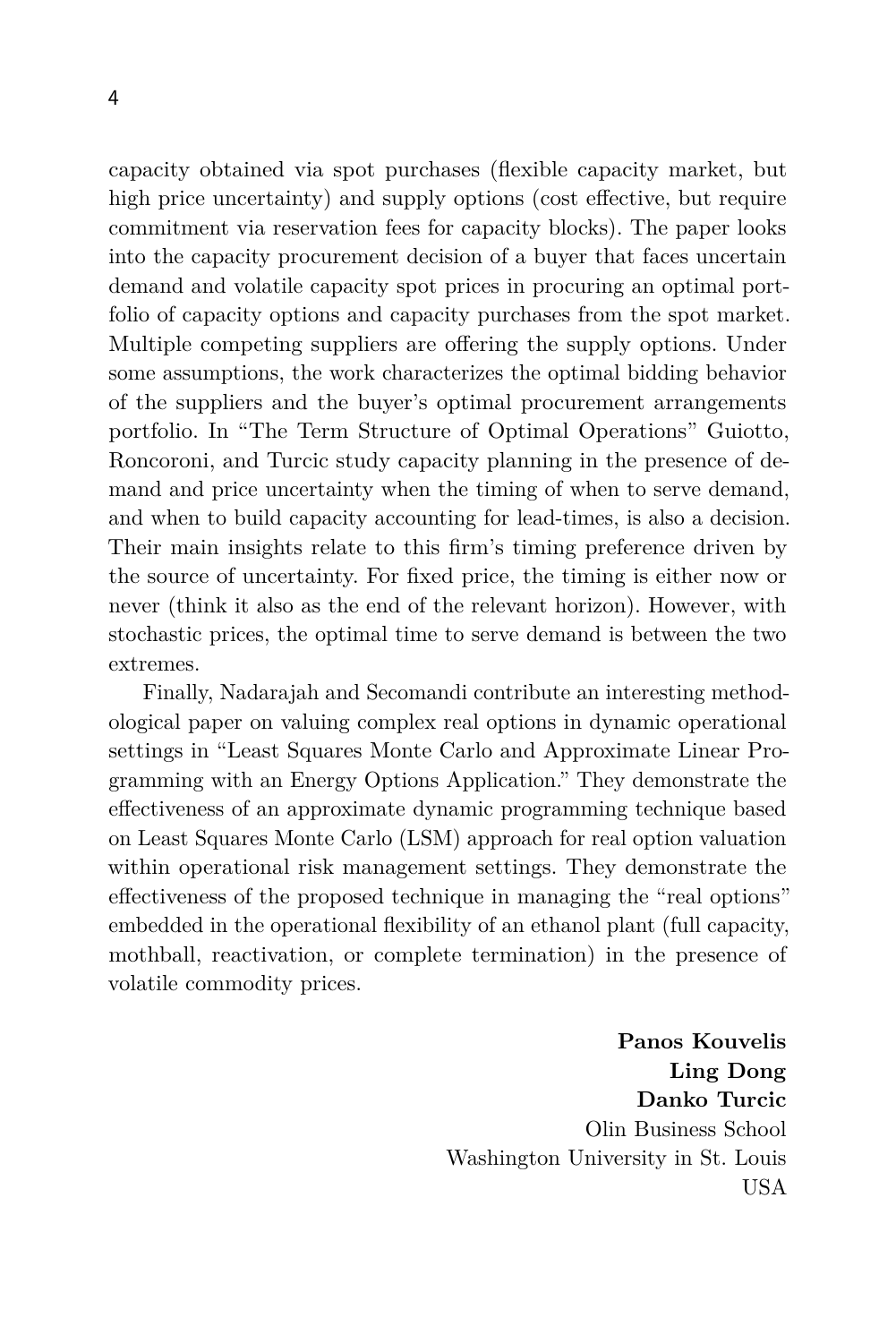# **Part I**

# <span id="page-12-0"></span>**Financing Issues in Supply Chains**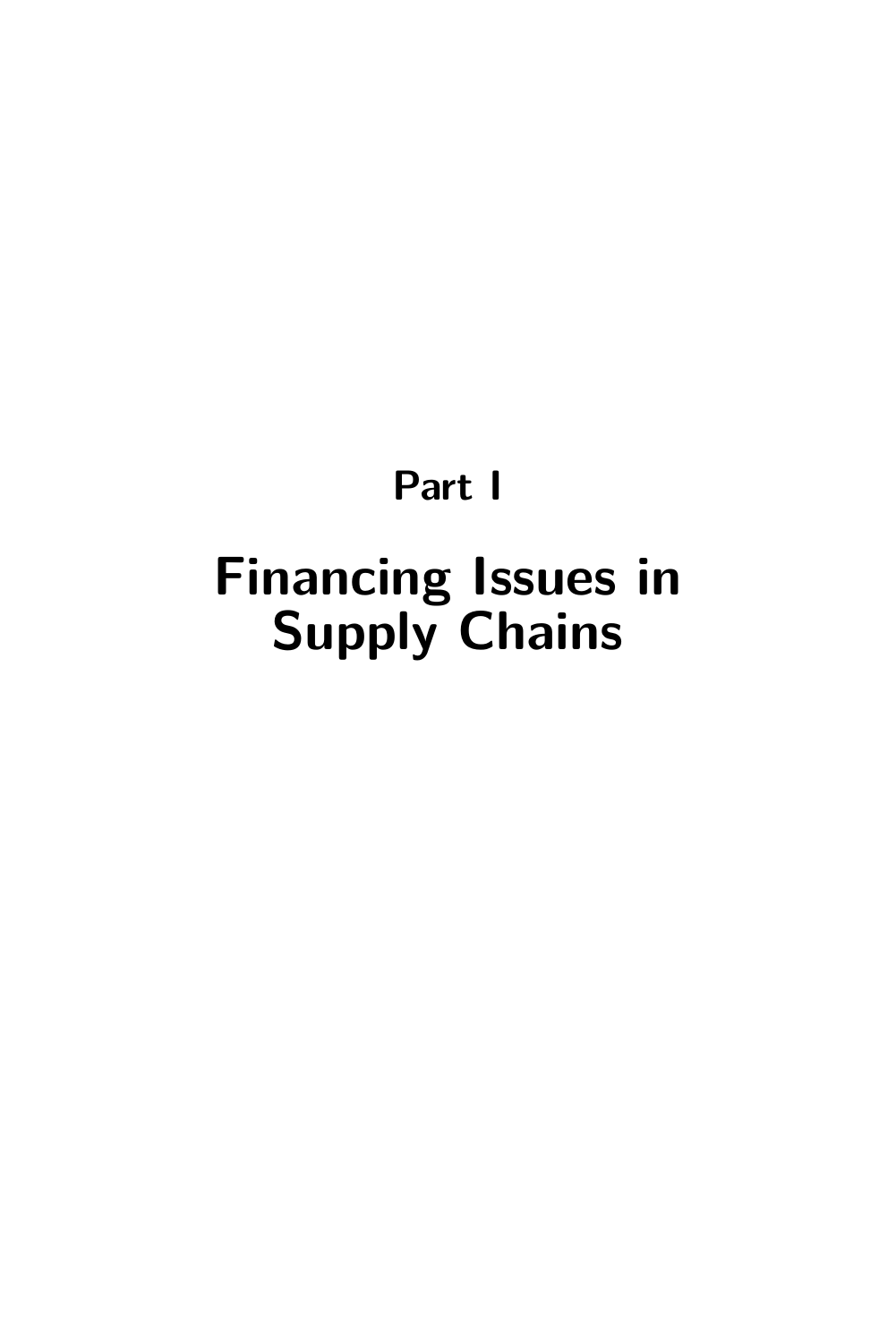## <span id="page-13-0"></span>**Trade Credit in Supply Chains: Multiple Creditors and Priority Rules**

S. Alex Yang<sup>1</sup> and John R. Birge<sup>2</sup>

<sup>1</sup>*London Business School, UK; sayang@london.edu* <sup>2</sup>*Booth School of Business, The University of Chicago, USA; john.birge@chicagobooth.edu*

### ABSTRACT

Priority rules determine the order of repayment to different creditors when the debtor cannot repay all of his debt. In this chapter, we study how different priority rules influence trade credit usage and supply chain efficiency under the risk-sharing role of trade credit. We find that with only demand risk, when the wholesale price is exogenous, trade credit with high priority can lead to high chain efficiency, yet trade credit with low priority allows more retailers to obtain trade credit and suppliers to gain higher profits. When the supplier has control of wholesale price, however, the supplier should extend unlimited trade credit, deeming priority rules irrelevant. When other non-demand risks, especially those with longer terms in nature, are present, we show several scenarios when the optimal trade credit policy should change according to different risks, and that in general, trade credit with low priority results in higher chain efficiency.

S. Alex Yang and John R. Birge (2020), "Trade Credit in Supply Chains: Multiple Creditors and Priority Rules", Foundations and Trends® in Technology, Information and Operations Management: Vol. 14, No. 1–2, Special Issue on Advances in Supply Chain Finance and FinTech Innovations. Edited by P. Kouvelis, L. Dong and D. Turcic, pp 5–22. DOI: 10.1561/0200000096-1.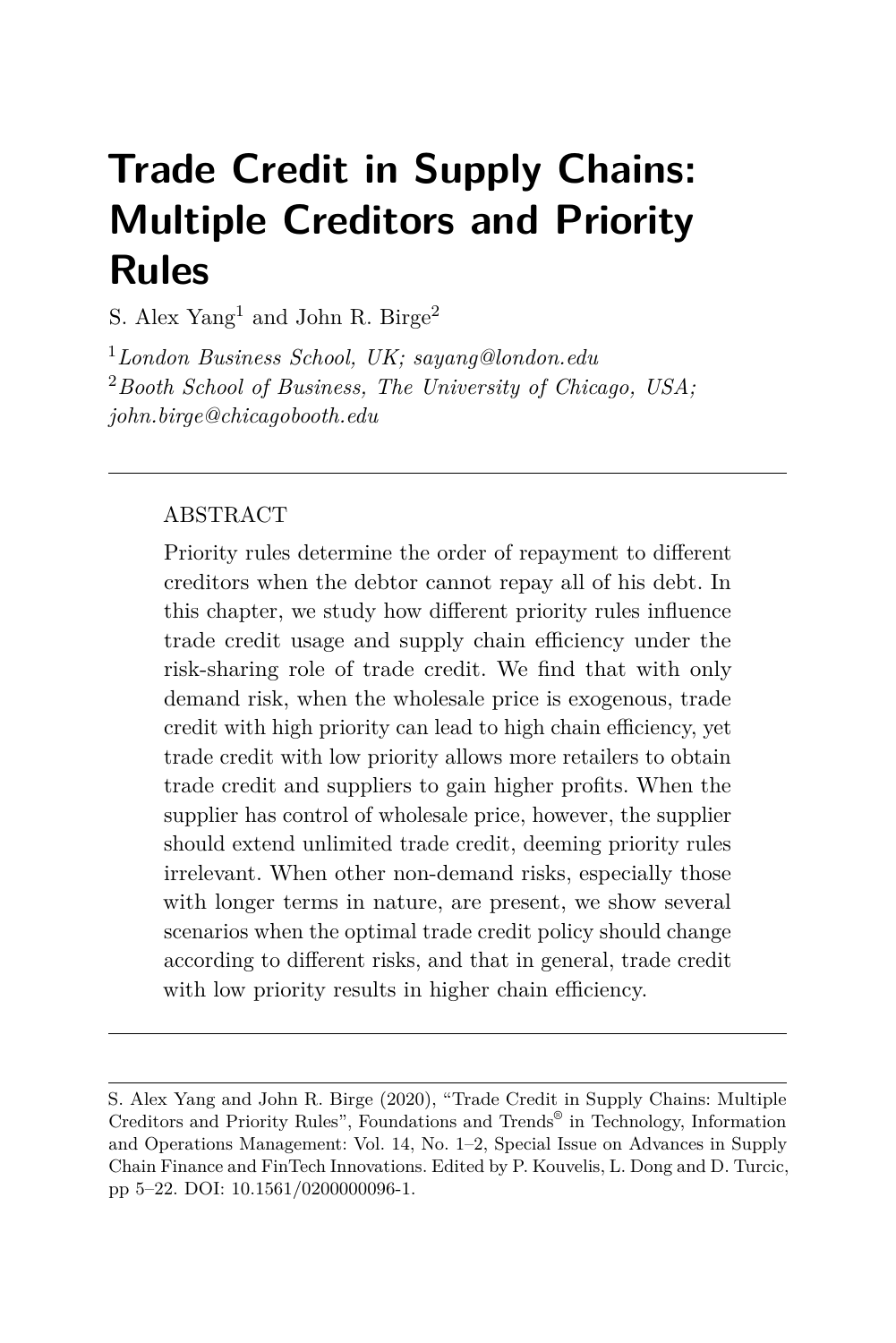- Babich, V. and P. Kouvelis (2018). "Introduction to the special issue on research at the interface of finance, operations, and risk management (iFORM): Recent contributions and future directions". *Manufacturing & Service Operations Management*. 20(1): 1–18.
- Chod, J., E. Lyandres, and S. A. Yang (2019). "Trade credit and supplier competition". *Journal of Financial Economics*. 131(2): 484–505.
- Kouvelis, P. and W. Zhao (2012). "Financing the newsvendor: Supplier vs. bank, and the structure of optimal trade credit contracts". *Operations Research*. 60(3): 566–580.
- Myers, S. (1977). "Determinants of corporate borrowing". *Journal of Financial Economics*. 5(2): 147–175.
- Peura, H., S. A. Yang, and G. Lai (2017). "Trade credit in competition: A horizontal benefit". *Manufacturing & Service Operations Management*. 19(2): 263–289.
- Yang, S. A. and J. R. Birge (2011). "Trade credit in supply chains: multiple creditors and priority rules". *Available at SSRN 1840663*.
- Yang, S. A. and J. R. Birge (2018). "Trade credit, risk sharing, and inventory financing portfolios". *Management Science*. 64(8): 3667– 3689.
- Yang, S. A., J. R. Birge, and R. P. Parker (2015). "The supply chain effects of bankruptcy". *Management Science*. 61(10): 2320–2338.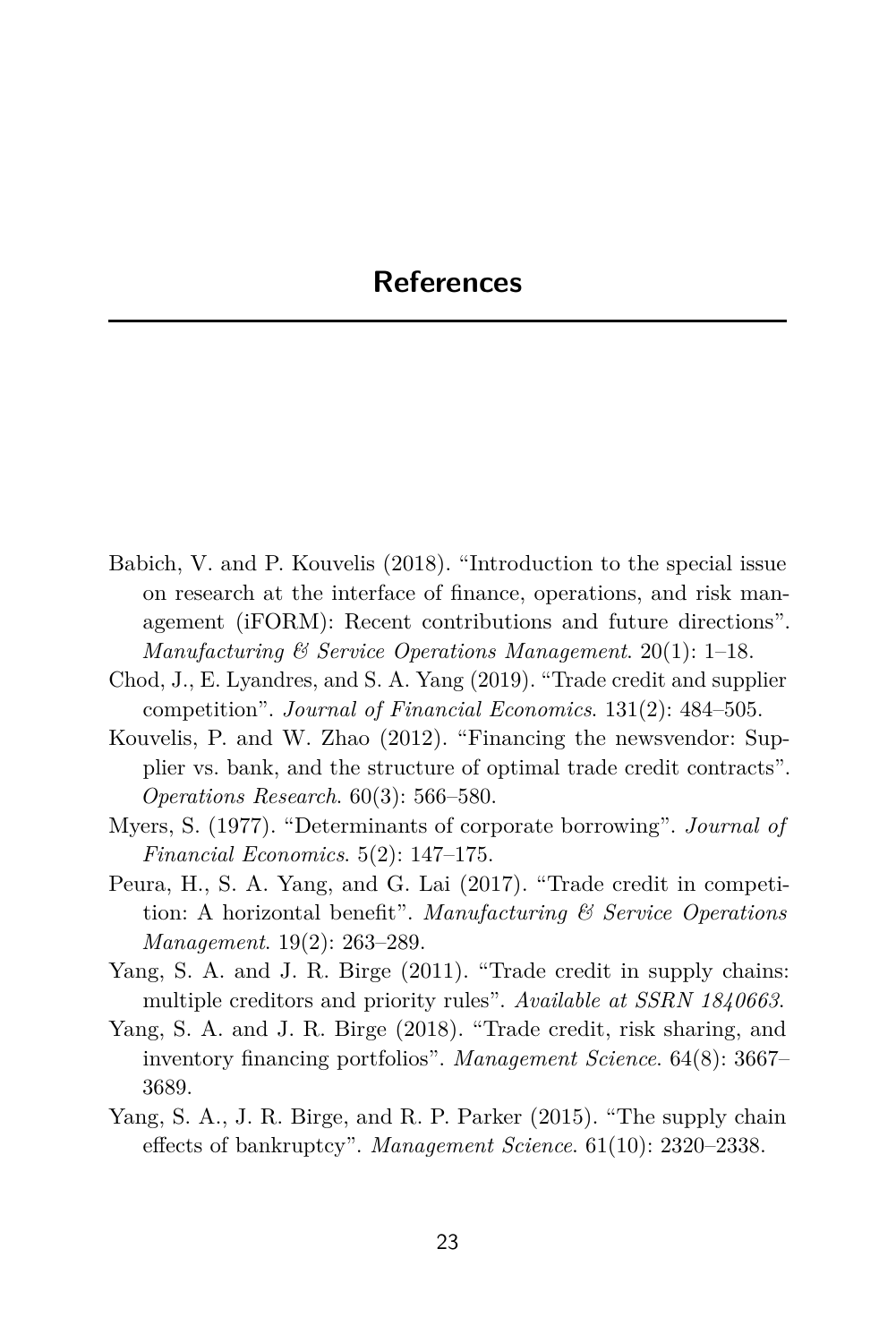# <span id="page-15-0"></span>**Guarantor Financing Selection Under Influence of Supply Chain Leadership and Economies of Scale**

Tiantian Lin<sup>1</sup>, Weihua Zhou<sup>2</sup> and Gangshu (George) Cai<sup>3</sup>

<sup>1</sup>*Zhejiang University, China; tiantlin@zju.edu.cn* <sup>2</sup>*Zhejiang University, China; larryzhou@zju.edu.cn* <sup>3</sup>*Santa Clara University, USA; gcai@scu.edu*

### ABSTRACT

This paper investigates manufacturer guarantor financing (MG) and third-party logistics (3PL) guarantor financing (LG) in a four-party supply chain game that features a manufacturer, a 3PL, a capital-constrained retailer, and a bank. The manufacturer or 3PL can act as the guarantor for the retailer who borrows bank credit. Two different leadership structures are investigated, namely, Nash game and manufacturer leadership Stackelberg game, where the manufacturer and 3PL make their decisions simultaneously and sequentially, respectively. Our analysis shows that the supply chain under both leadership structures prefers guarantor financing to traditional bank financing when the supply chain is cost-efficient. Nevertheless, both upstream firms prefer the other to be the guarantor in the Nash game, whereas under the manufacturer Stackelberg leadership, the 3PL may prefer itself to be the guarantor. Furthermore, the supply chain under guarantor financing with a longer decision

Tiantian Lin, Weihua Zhou and Gangshu (George) Cai (2020), "Guarantor Financing Selection Under Influence of Supply Chain Leadership and Economies of Scale", Foundations and Trends<sup>®</sup> in Technology, Information and Operations Management: Vol. 14, No. 1–2, Special Issue on Advances in Supply Chain Finance and FinTech Innovations. Edited by P. Kouvelis, L. Dong and D. Turcic pubyear, pp 23–43. DOI: 10.1561/0200000096-2.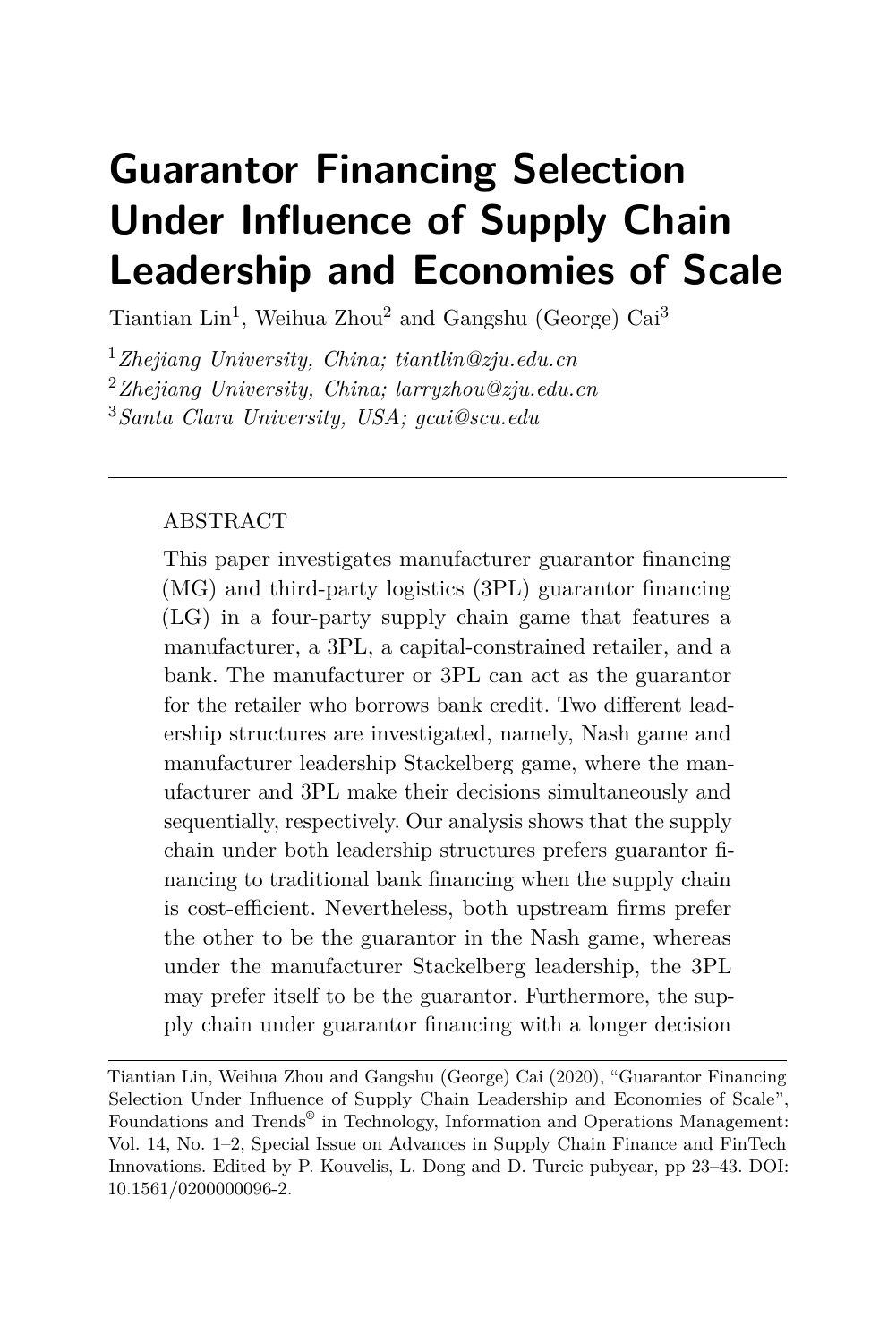hierarchy (i.e., the Stackelberg game) can be conditionally more efficient than that with a shorter one (i.e., the Nash game). These findings enhance our understanding of the value of guarantor financing in a capital-constrained supply chain and the impact of leadership structure on financing decisions.

**Keywords:** guarantor financing, bank financing, Stackelberg leadership, Nash game, supply chain finance.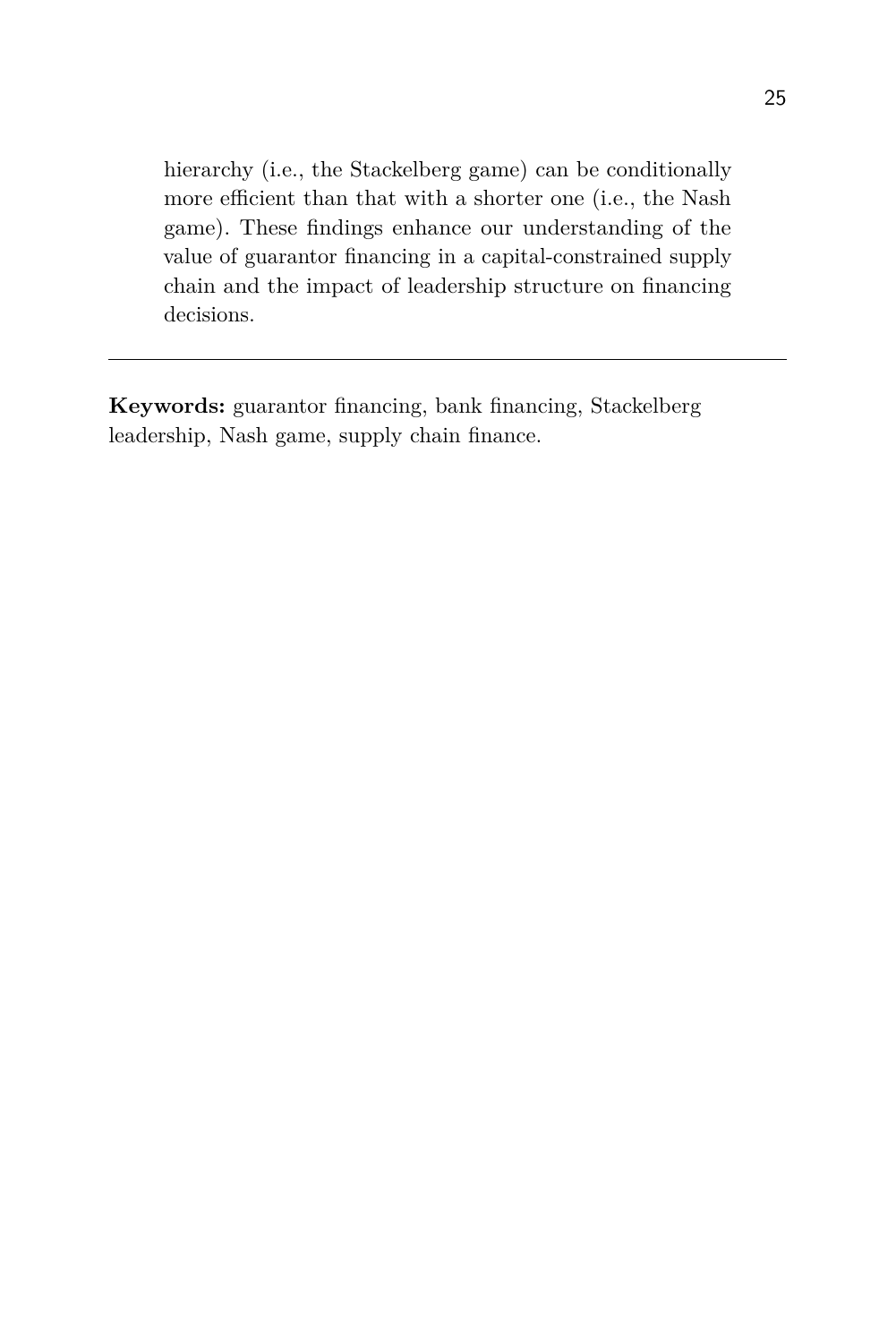- Bond, R. L. (2008). "Finding the right price for your retail product". *Entrepreneur.* URL: https://www.entrepreneur.com/article/193986.
- Cai, G., X. Chen, and Z. Xiao (2014). "The roles of bank and trade credits: Theoretical analysis and empirical evidence". *Production and Operations Management*. 23(4): 583–598.
- Deng, S., C. Gu, G. Cai, and Y. Li (2018). "Financing multiple heterogeneous suppliers in assembly systems: Buyer finance vs. bank finance". *Manufacturing & Service Operations Management*. 20(1): 53–69.
- Ha, A. Y., S. Tong, and H. Zhang (2011). "Sharing demand information in competing supply chains with production diseconomies". *Management Science*. 57(3): 566–581.
- Jing, B., X. Chen, and G. G. Cai (2012). "Equilibrium financing in a distribution channel with capital constraint". *Production and Operations Management*. 21(6): 1090–1101.
- Kouvelis, P. and W. Zhao (2012). "Financing the newsvendor: Supplier vs. bank, and the structure of optimal trade credit contracts". *Operations Research*. 60(3): 566–580.
- Lai, G., L. G. Debo, and K. Sycara (2009). "Sharing inventory risk in supply chain: The implication of financial constraint". *Omega*. 37(4): 811–825.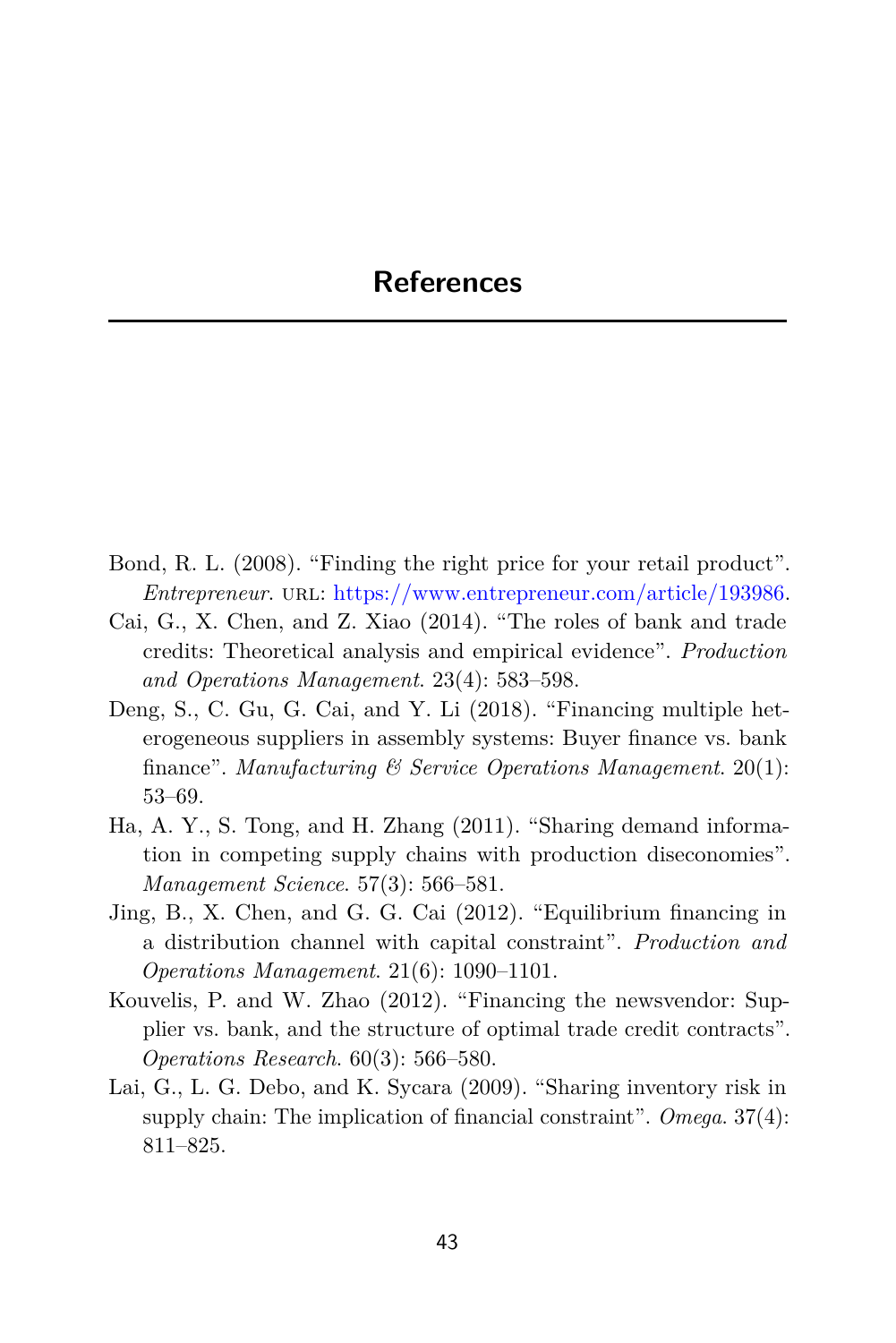- Lariviere, M. A. (2006). "Sharing inventory risk in supply chain: The implication of financial constraint". *Operations Research*. 54(3): 602–604.
- Noble, P. M. and T. S. Gruca (1999). "Industrial pricing: Theory and managerial practice". *Marketing Science*. 18(3): 435–454.
- Petruzzi, N. C. and M. Dada (1999). "Pricing and the newsvendor problem: A review with extensions". *Operations Research*. 47(2): 183–194.
- Puhui (2020). *Introduction of Puhui Rural Credit Guarantee Company*. url: http://www.newhopegroup.com/jry/index.html, accessed on July 25, 2020.
- The World Bank (2018). *Enterprise Surveys*. url: http://www.enterpr isesurveys.org, accessed on May 18, 2018.
- www.cnstock.com (2013). "Eternal Asia plans to expand investment on wholly-owned subsidiary micro-credit company". http://www.cnsto ck.com/gonggaojd/zkyg/201305/2583454.htm, accesed on February 10, 2016.
- Xu, X. and J. R. Birge (2004). "Joint production and financing decisions: Modeling and analysis". Available at SSRN 652562.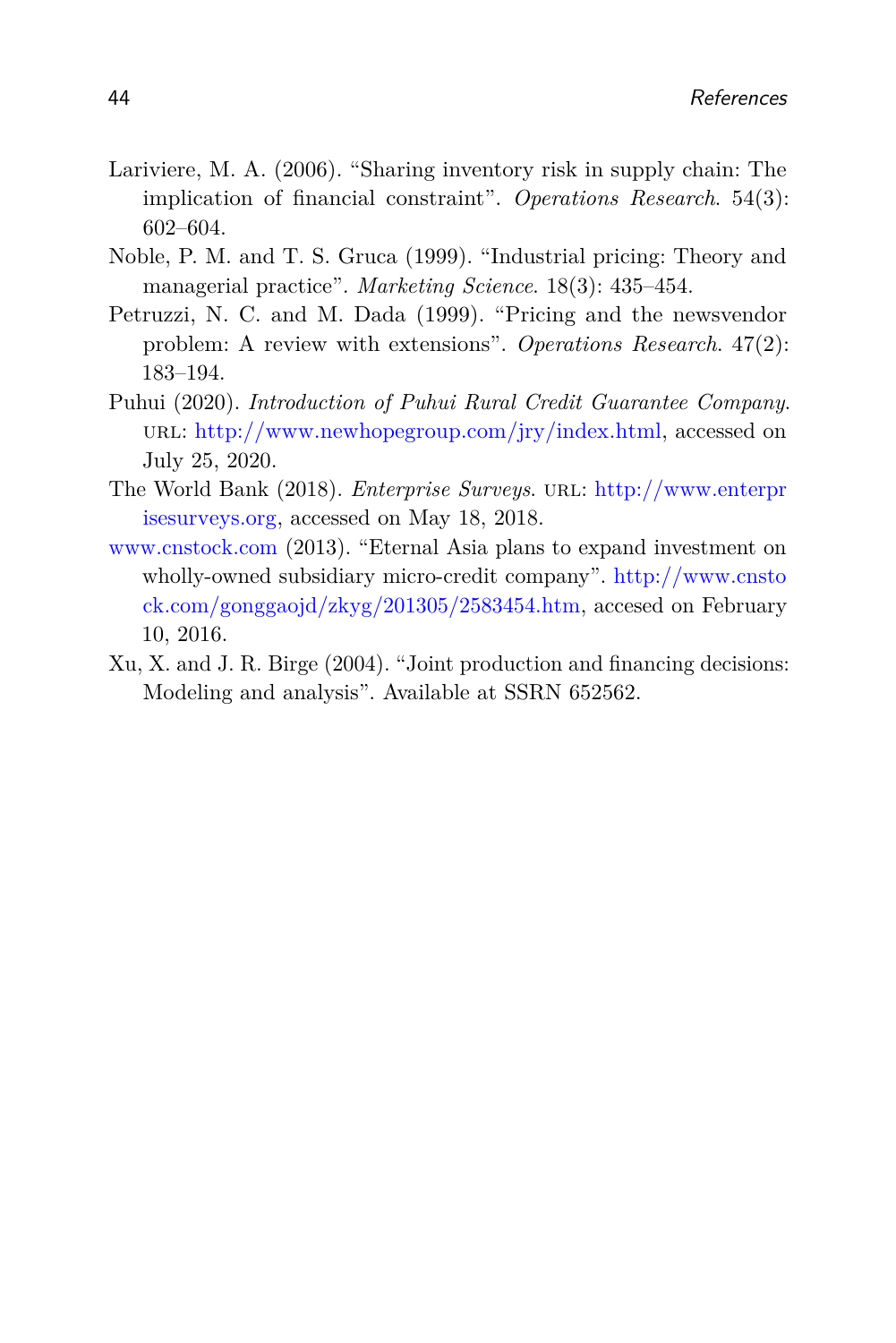# <span id="page-19-0"></span>**Inventory and Financial Strategies with Capital Constraints and Limited Joint Liability**

Bin Cao<sup>1</sup>, Xin Chen<sup>2</sup>, T. C. Edwin Cheng<sup>3</sup>, Yuan-Guang Zhong<sup>4</sup> and Yong-Wu Zhou<sup>5</sup>

<sup>1</sup>*School of Business Administration, South China University of Technology, China; bmbinc@scut.edu.cn*

<sup>2</sup>*Department of Industrial Enterprise and Systems Engineering, University of Illinois at Urbana-Champaign, USA; xinchen@illinois.edu* <sup>3</sup>*Department of Logistics and Maritime Studies, The Hong Kong Polytechnic University, Hong Kong; edwin.cheng@polyu.edu.hk* <sup>4</sup>*School of Business Administration, South China University of Technology, China; bmygzhong@scut.edu.cn* <sup>5</sup>*School of Business Administration, South China University of Technology, China; zyw\_666@hotmail.com*

### ABSTRACT

We study the financial and operational decisions of two capital-constrained firms via a limited joint liability (LJL) financing scheme offered by a bank. We construct a two-stage game model in which the firms separately determine their individual ordering decisions according to the prior joint liability agreement between the firms and the bank. Applying non-cooperative game theory to analyze the decision-making problems of the two firms, we establish the existence of equilibrium decisions for the two firms. We derive mild conditions

Bin Cao, Xin Chen, T. C. Edwin Cheng, Yuan-Guang Zhong and Yong-Wu Zhou (2020), "Inventory and Financial Strategies with Capital Constraints and Limited Joint Liability", Foundations and Trends<sup>®</sup> in Technology, Information and Operations Management: Vol. 14, No. 1–2, Special Issue on Advances in Supply Chain Finance and FinTech Innovations. Edited by P. Kouvelis, L. Dong and D. Turcic, pp 44–59. DOI: 10.1561/0200000096-3.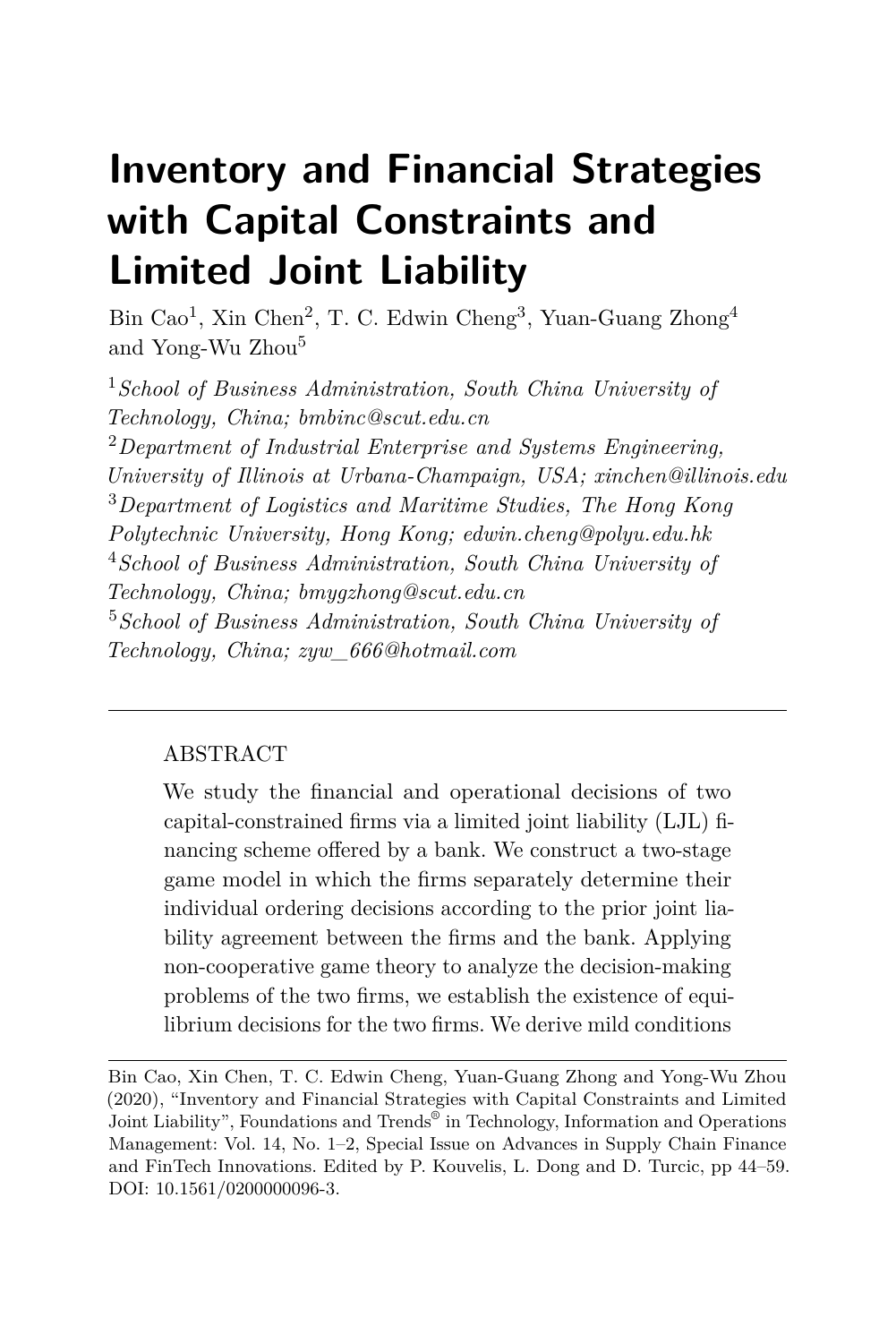under which the LJL financing scheme is simultaneously preferred by the two firms. We show that the two firms' strategies are complementary and the firms' equilibrium order quantities are always positively influenced by the risksharing term. We find that a greater bank loan leverage ratio may not simultaneously improve the two firms' performance. When the credit line and interest rate are endogenized by the bank, we provide insights on the relationship between the optimal interest rate and bank loan leverage ratio through risk hedging.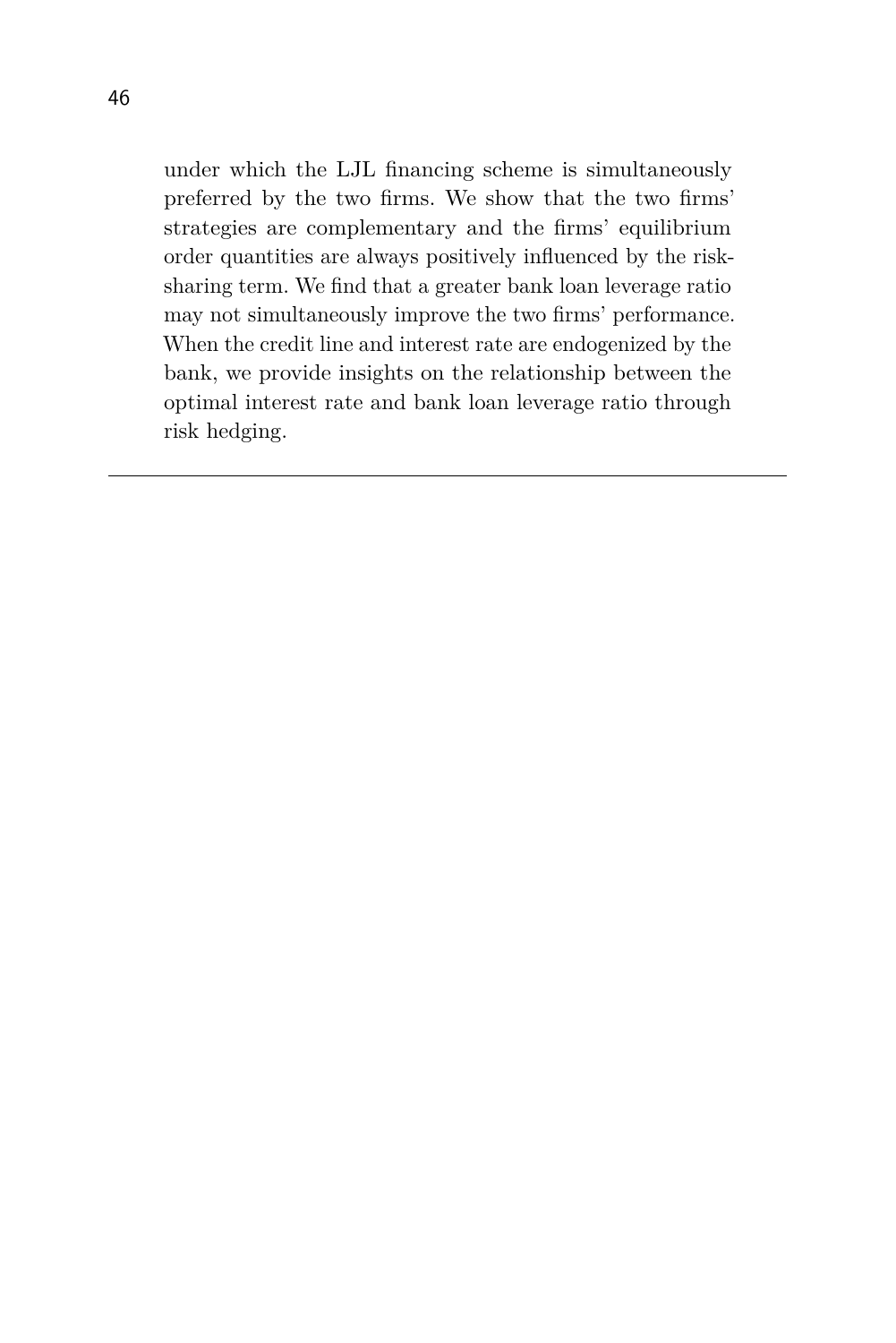- Bhole, B. and S. Ogden (2010). "Group lending and individual lending with strategic default". *Journal of Development Economics*. 91(2): 348–363.
- Buzacott, J. A. and R. Zhang (2004). "Inventory management with asset-based financing". *Management Science*. 24(9): 1274–1292.
- Chod, J. (2017). "Inventory, risk shifting, and trade credit". *Management Science*. 63(10): 3207–3225.
- Chowdhury, P. (2005). "Group-lending: Sequential financing, lender monitoring and joint liability". *Journal of Development Economics*. 77(2): 415–439.
- Dada, M. and Q. Hu (2008). "Financing newsvendor inventory". *Operations Research Letters*. 36(5): 569–573.
- Deng, S., C. Gu, S. Cai, and Y. Li (2018). "Financing multiple heterogeneous suppliers in assembly systems: Buyer finance vs. bank finance". *Manufacturing & Service Operations Management*. 20(1): 53–69.
- Dong, L., L. Ren, and D. Zhang (2019). "Financing small and mediumsize enterprises via retail platforms". Available at SSRN: https:// ssrn.com/abstract=3257899.
- Ghatak, M. (2000). "Screening by the company you keep: Joint liability lending and the peer selection effect". *Economic Journal*. 110(456): 601–631.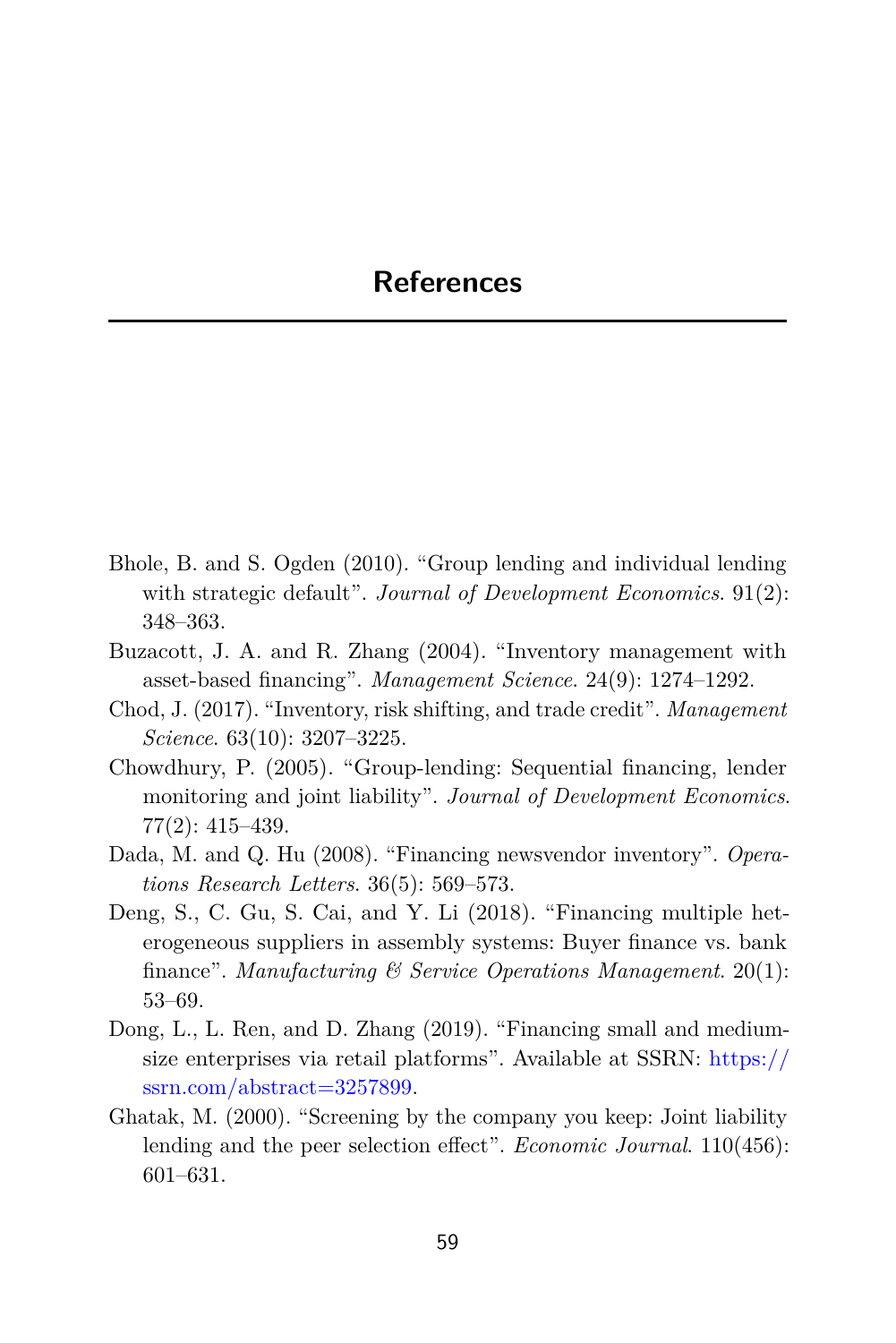- Gupta, D. and Y. Chen (2020). "Retailer-direct financing contracts under consignment". *Manufacturing & Service Operations Management*. 22(3): 528–544.
- Kouvelis, P. and W. Zhao (2011). "The newsvendor problem and priceonly contract when bankruptcy costs exist". *Production and Operations Management*. 20(6): 921–936.
- Kouvelis, P. and W. Zhao (2012). "Financing the newsvendor: Supplier vs. bank, and the structure of optimal trade credit contracts". *Operations Research*. 60(3): 566–580.
- Kouvelis, P. and W. Zhao (2016). "Supply chain contract design under financial constraints and bankruptcy costs". *Management Science*. 62(8): 2341–2357.
- Kouvelis, P. and W. Zhao (2018). "Who should finance the supply chain? Impact of credit ratings on supply chain decisions". *Manufacturing & Service Operations Management*. 20(1): 19–35.
- Luo, W. and K. Shang (2015). "Joint inventory and cash management for multidivisional supply chains". *Operations Research*. 63(5): 1098– 1116.
- Rezaei, B., S. Dasu, and R. Ahmadi (2017). "Optimal group size in joint liability contracts". *Decision Analysis*. 14(3): 204–225.
- Tang, C. S., J. Wu, and S. A. Yang (2018). "Sourcing from suppliers with financial constraints and performance risk". *Manufacturing & Service Operations Management*. 20(1): 70–84.
- Tunca, T. I. and W. Zhu (2018). "Buyer intermediation in supplier finance". *Management Science*. 64(12): 5631–5650.
- Yang, S. A. and J. R. Birge (2011). "Trade credit in supply chains: Multiple creditors and priority rules". *Working paper*, London Business School, London.
- Yang, S. A. and J. R. Birge (2018). "Trade credit, risk sharing, and inventory financing portfolios". *Management Science*. 64(8): 3667– 3689.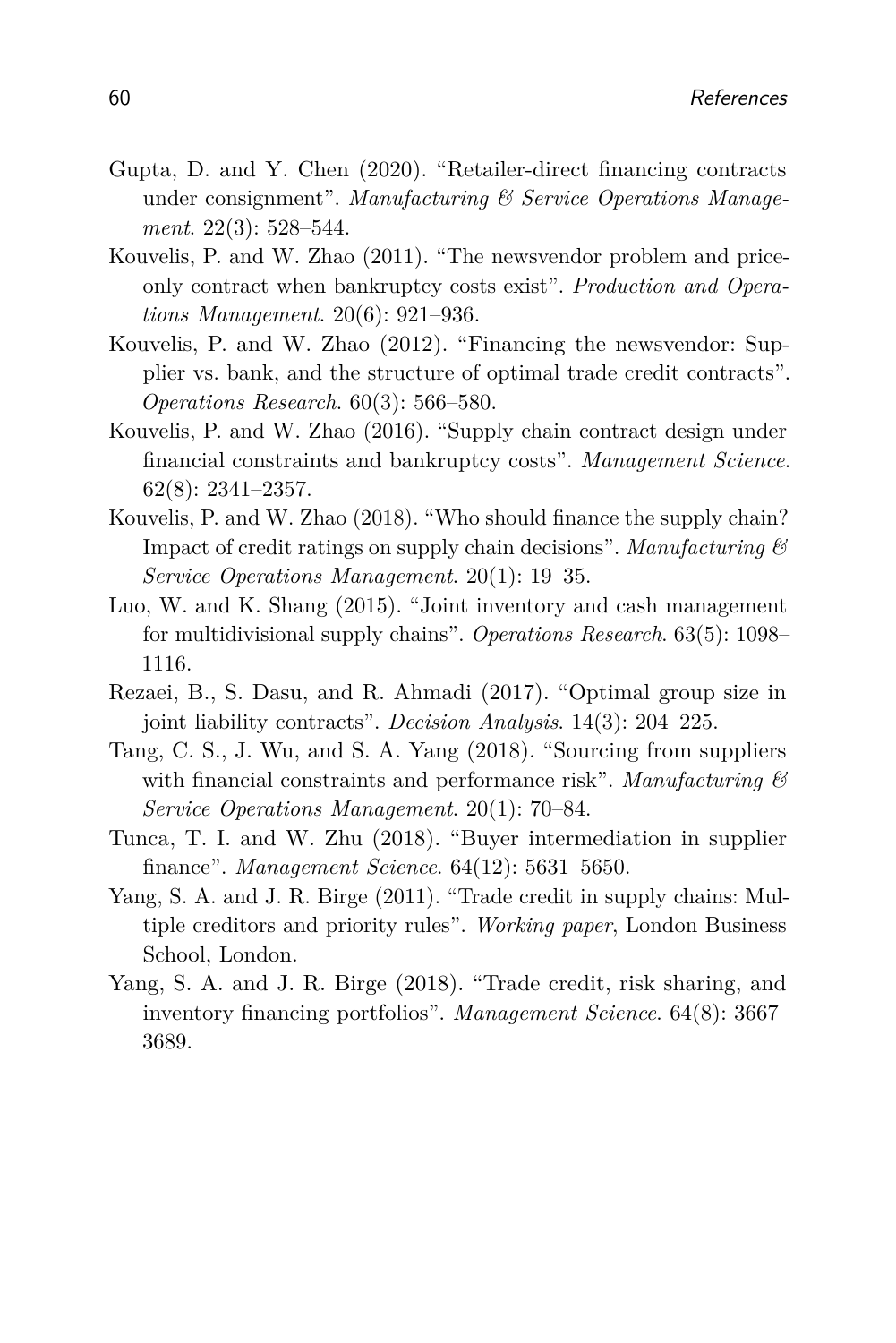# <span id="page-23-0"></span>**Part II FinTech Innovations for Supply Chains**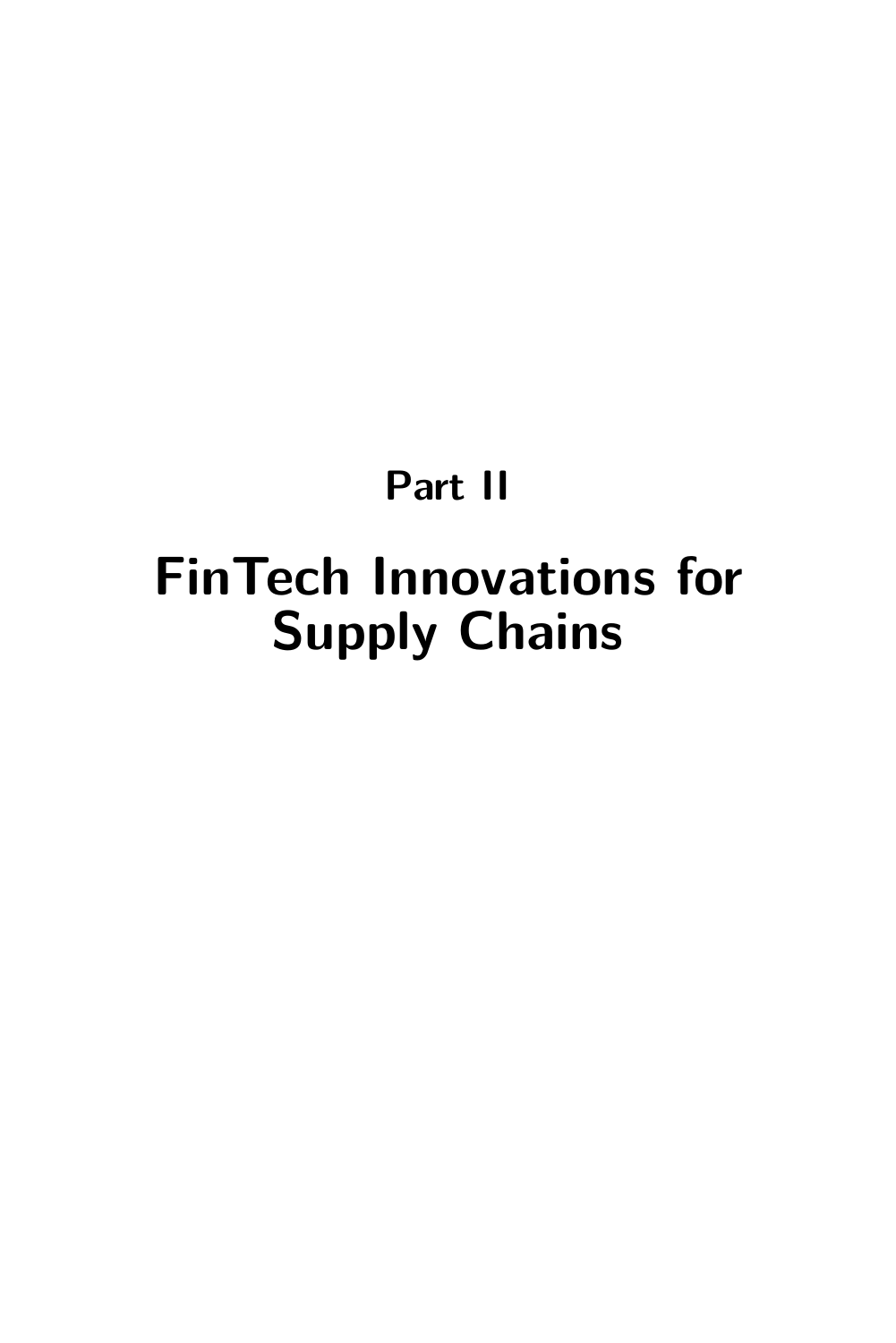# <span id="page-24-0"></span>**Financing Inventory Through Initial Coin Offerings (ICOs)**

Rowena Jingxing  $\text{Gan}^1$ ,  $\text{Gerry}$  Tsoukalas<sup>2</sup> and Serguei Netessine<sup>3</sup>

<sup>1</sup>*The Wharton School, University of Pennsylvania, USA; ganj@wharton.upenn.edu* <sup>2</sup>*The Wharton School, University of Pennsylvania, USA; gtsouk@wharton.upenn.edu* <sup>3</sup>*The Wharton School, University of Pennsylvania, USA; netessin@wharton.upenn.edu*

### ABSTRACT

Initial Coin Offerings (ICOs) are an emerging form of fundraising for Blockchain-based startups. We propose a simple model of matching supply with demand with ICOs by companies involved in production of physical products. We examine how ICOs should be designed—including optimal token floating and pricing of utility tokens—in the presence of product risk and demand uncertainty, make predictions on ICO failure, and discuss the implications on firm operational decisions and profits. We show that in the current unregulated environment, ICOs lead to risk-shifting incentives (moral hazard), and hence to underproduction, agency costs, and loss of firm value. These inefficiencies, however, fade as product margin increases and market conditions improve.<sup>1</sup>

<sup>&</sup>lt;sup>1</sup>This chapter is a summary of Gan *et al.* (2019) of which it may contain some identical content.

Rowena Jingxing Gan, Gerry Tsoukalas and Serguei Netessine (2020), "Financing Inventory Through Initial Coin Offerings (ICOs)", Foundations and Trends<sup>®</sup> in Technology, Information and Operations Management: Vol. 14, No. 1–2, Special Issue on Advances in Supply Chain Finance and FinTech Innovations. Edited by P. Kouvelis, L. Dong and D. Turcic, pp 60–76. DOI: 10.1561/0200000096-4.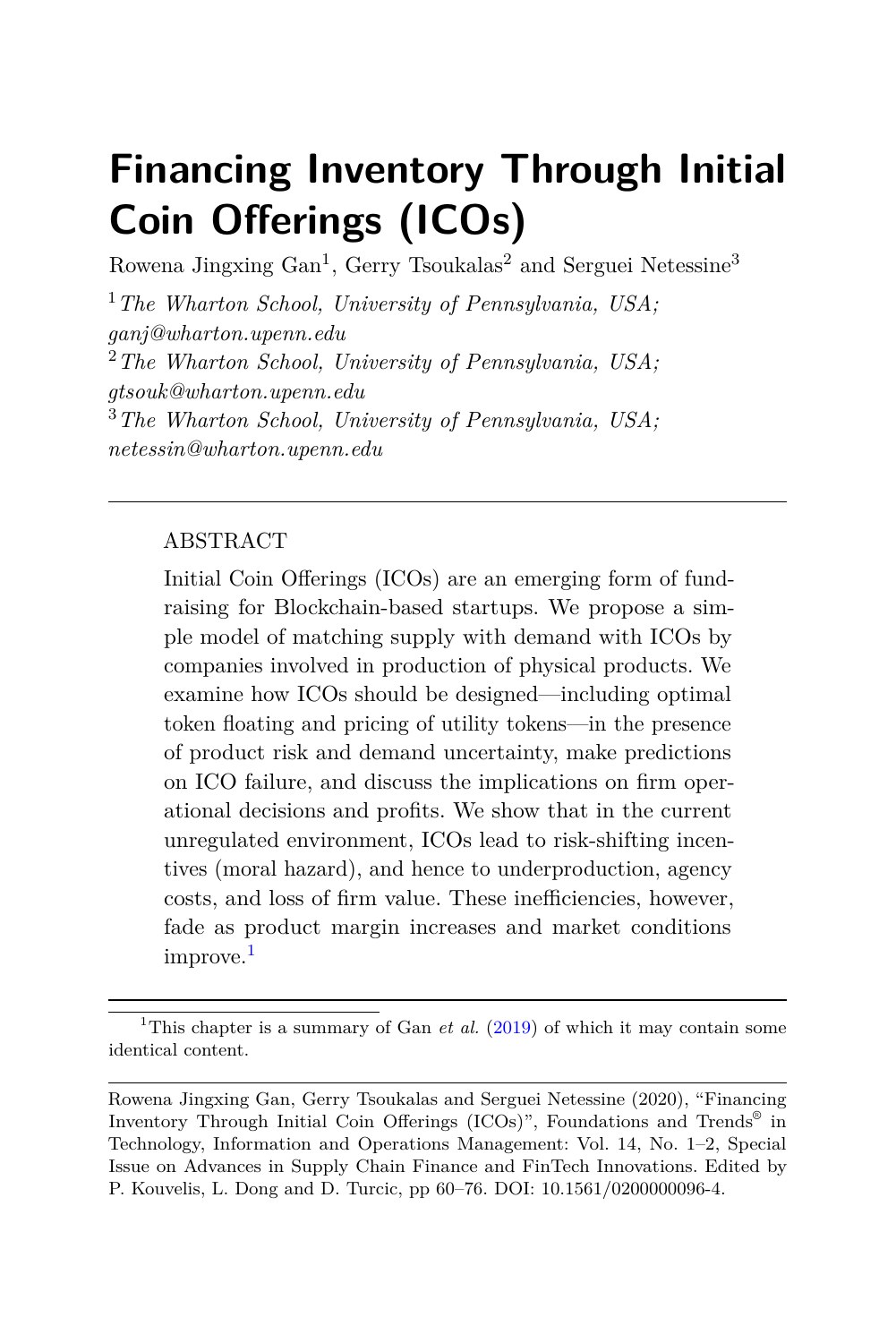- Alan, Y. and V. Gaur (2018). "Operational investment and capital structure under asset-based lending". *Manufacturing & Service Operations Management*. 20(4): 637–654.
- Arrow, K. J., T. Harris, and J. Marschak (1951). "Optimal inventory policy". *Econometrica: Journal of the Econometric Society*: 250–272.
- Babich, V. and M. J. Sobel (2004). "Pre-IPO operational and financial decisions". *Management Science*. 50(7): 935–948.
- Bakos, Y. and H. Halaburda (2018). "The role of cryptographic tokens and icos in fostering platform adoption". *Working Paper*.
- Belavina, E., S. Marinesi, and G. Tsoukalas (2019). "Rethinking crowdfunding platform design: Mechanisms to deter misconduct and improve efficiency". *Management Science,* forthcoming.
- Benedetti, H. and L. Kostovetsky (2018). "Digital tulips? Returns to investors in initial coin offerings". *Working Paper*.
- Biais, B., C. Bisiere, M. Bouvard, and C. Casamatta (2017). "The blockchain Folk theorem". Toulouse School of Economics, TSE-817 *Working Paper*.
- Boyabatlı, O. and L. B. Toktay (2011). "Stochastic capacity investment and flexible vs. dedicated technology choice in imperfect capital markets". *Management Science*. 57(12): 2163–2179.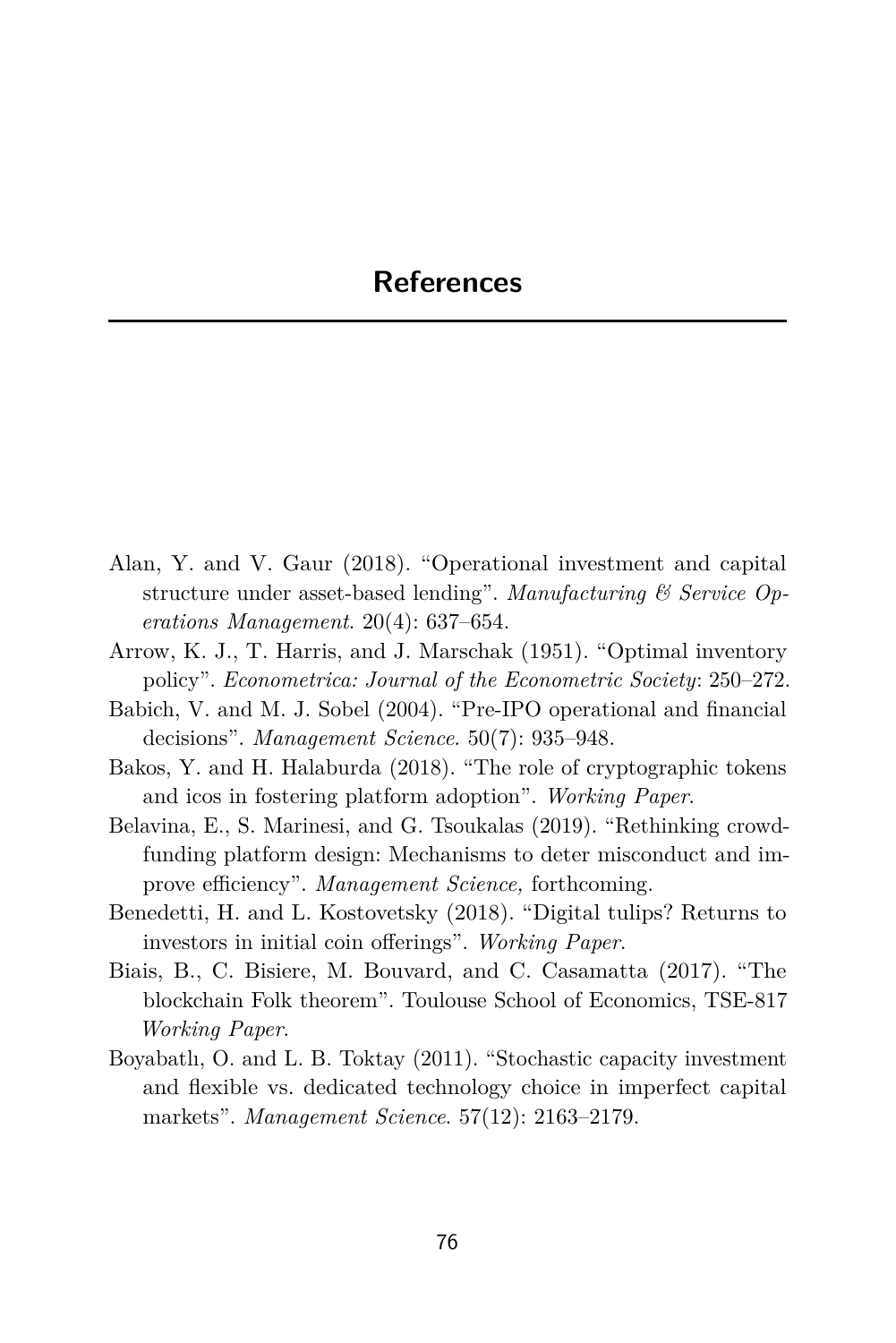- Boyabatlı, O., T. Leng, and L. B. Toktay (2015). "The impact of budget constraints on flexible vs. dedicated technology choice". *Management Science*. 62(1): 225–244.
- Buzacott, J. A. and R. Q. Zhang (2004). "Inventory management with asset-based financing". *Management Science*. 50(9): 1274–1292.
- Catalini, C. and J. S. Gans (2018). "Initial coin offerings and the value of crypto tokens". *Working Paper*.
- CB Insights (2018). "Venture capital funding report Q2 2018". https:// www.cbinsights.com/research/report/venture-capital-q2-2018/.
- Cherif, M. and S. Elouaer (2008). "Venture capital financing: A theoretical model". *The Journal of Applied Business and Economics*. 8(1): 56.
- Chod, J. and E. Lyandres (2018). "A theory of ICOs: Diversification, agency, and information asymmetry". *Working Paper*.
- Chod, J., N. Trichakis, and G. Tsoukalas (2019a). "Supplier diversification under buyer risk". *Management Science*.
- Chod, J., N. Trichakis, G. Tsoukalas, H. Aspegren, and M. Weber (2019b). "On the financing benefits of supply chain transparency and blockchain adoption". *Management Science,* forthcoming.
- Coinschedule (2018). "Cryptocurrency ICO stats 2018".
- Cointelegraph (2019). "ICO markets 2018 vs. 2017: Trends, capitalization, localization, industries, success rate". https://cointelegraph.co m/news/ico-market-2018-vs-2017-trends-capitalization-localizatio n-industries-success-rate.
- Cong, L. W., Y. Li, and N. Wang (2018). "Tokenomics: Dynamic adoption and valuation". *Working Paper*.
- Gan, J. R., G. Tsoukalas, and S. Netessine (2019). "Initial coin offerings, speculation and asset yokenization". *Management Science,* forthcoming.
- Hinzen, F. J., K. John, and F. Saleh (2019). "Bitcoin's fatal flaw: The limited adoption problem". *SSRN (3334262)*.
- Iancu, D. A., N. Trichakis, and G. Tsoukalas (2016). "Is operating flexibility harmful under debt?" *Management Science*. 63(6): 1730– 1761.
- Kickstarter (2019). "Kickstarter stats." https://www.kickstarter.com/ help/stats.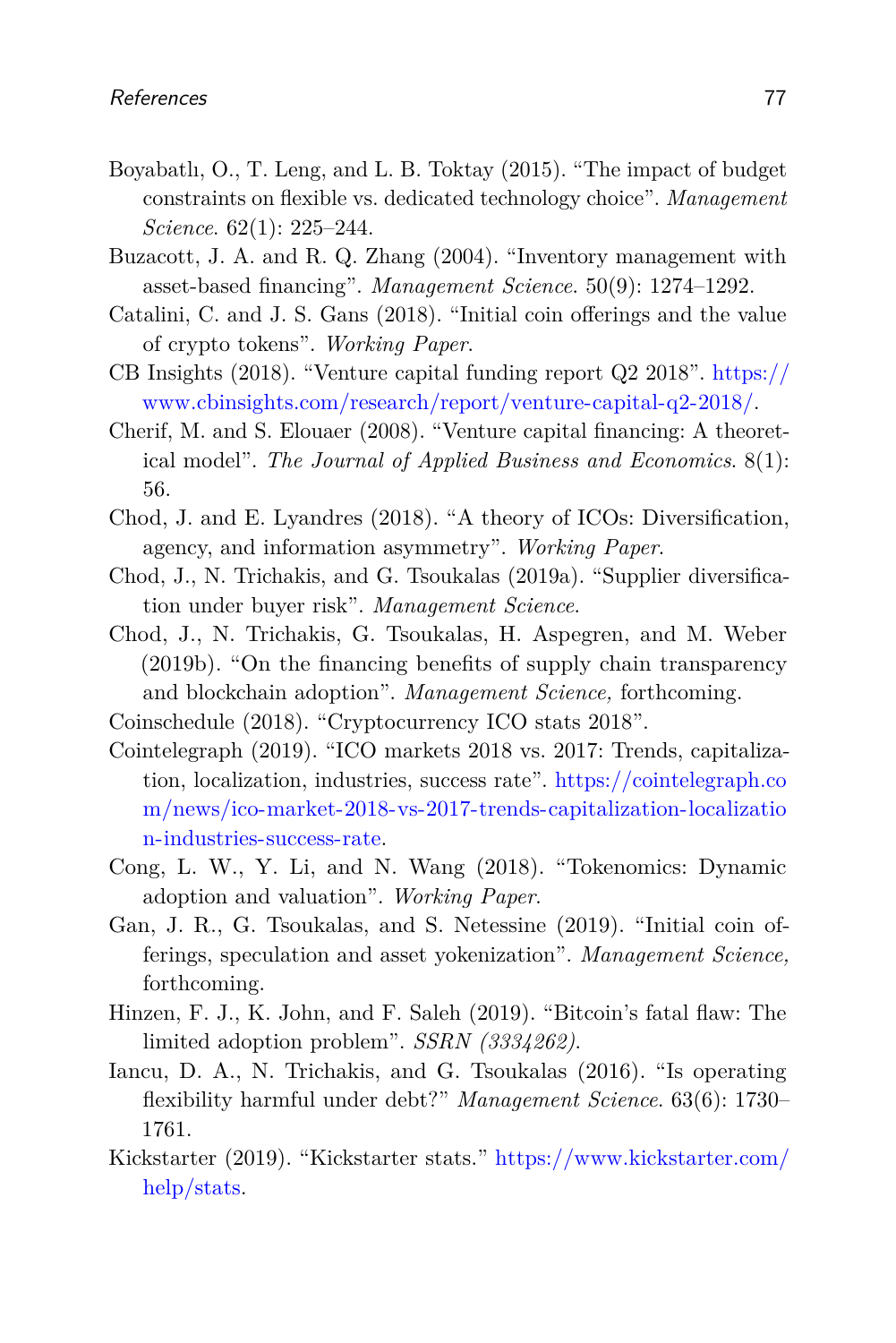- Kouvelis, P. and W. Zhao (2012). "Financing the newsvendor: Supplier vs. bank, and the structure of optimal trade credit contracts". *Operations Research*. 60(3): 566–580.
- Kouvelis, P., L. Dong, O. Boyabatli, and R. Li (2011). *Handbook of Integrated Risk Management in Global Supply Chains*. Vol. 1. John Wiley & Sons.
- Li, J. and W. Mann (2018). "Initial coin offering and platform building". *Working Paper*.
- Malinova, K. and A. Park (2018). "Tokenomics: When tokens beat equity". *Available at SSRN*.
- Pagnotta, E. S. (2018). "Bitcoin as decentralized money: Prices, mining, and network security". *SSRN (3264448)*.
- Pagnotta, E. and A. Buraschi (2018). "An equilibrium valuation of bitcoin and decentralized network assets". *Available at SSRN 3142022*.
- PitchBook (2019). "18 charts to illustrate US VC in 2018". https://pit chbook.com/news/articles/18-charts-to-illustrate-us-vc-in-2018.
- Pozzi, D. (2018). "September ICO market overview: Trends, capitalization, localization". https://cointelegraph.com/news/september-ico -market-overview-trends-capitalization-localization.
- Rosu, I. and F. Saleh (2019). "Evolution of shares in a proof-of-stake cryptocurrency". *Working Paper*.
- Seth, S. (2018). "50% of ICOs failed to raise funds since 2017: Report".
- Sirin Labs (2019). "Sirin labs official website". https://sirinlabs.com/.
- Thomson, D. (2018). "US IPO activity showed continued strength: Q2 2018 capital markets watch". http://usblogs.pwc.com/deals/ q2-2018-capital-markets-watch/.
- Tsoukalas, G. and B. H. Falk (2019). "Token-weighted crowdsourcing". *Management Science,* forthcoming.
- Wang, S. and H. Zhou (2004). "Staged financing in venture capital: Moral hazard and risks". *Journal of Corporate Finance*. 10(1): 131–155.
- Yang, S. A. and J. R. Birge (2013). "How inventory is (should be) financed: Trade credit in supply chains with demand uncertainty and costs of financial distress". *Working Paper*.
- Yang, S. A., N. Bakshi, and C. Chen (2016). "Cancelability in trade credit insurance". *Working Paper*.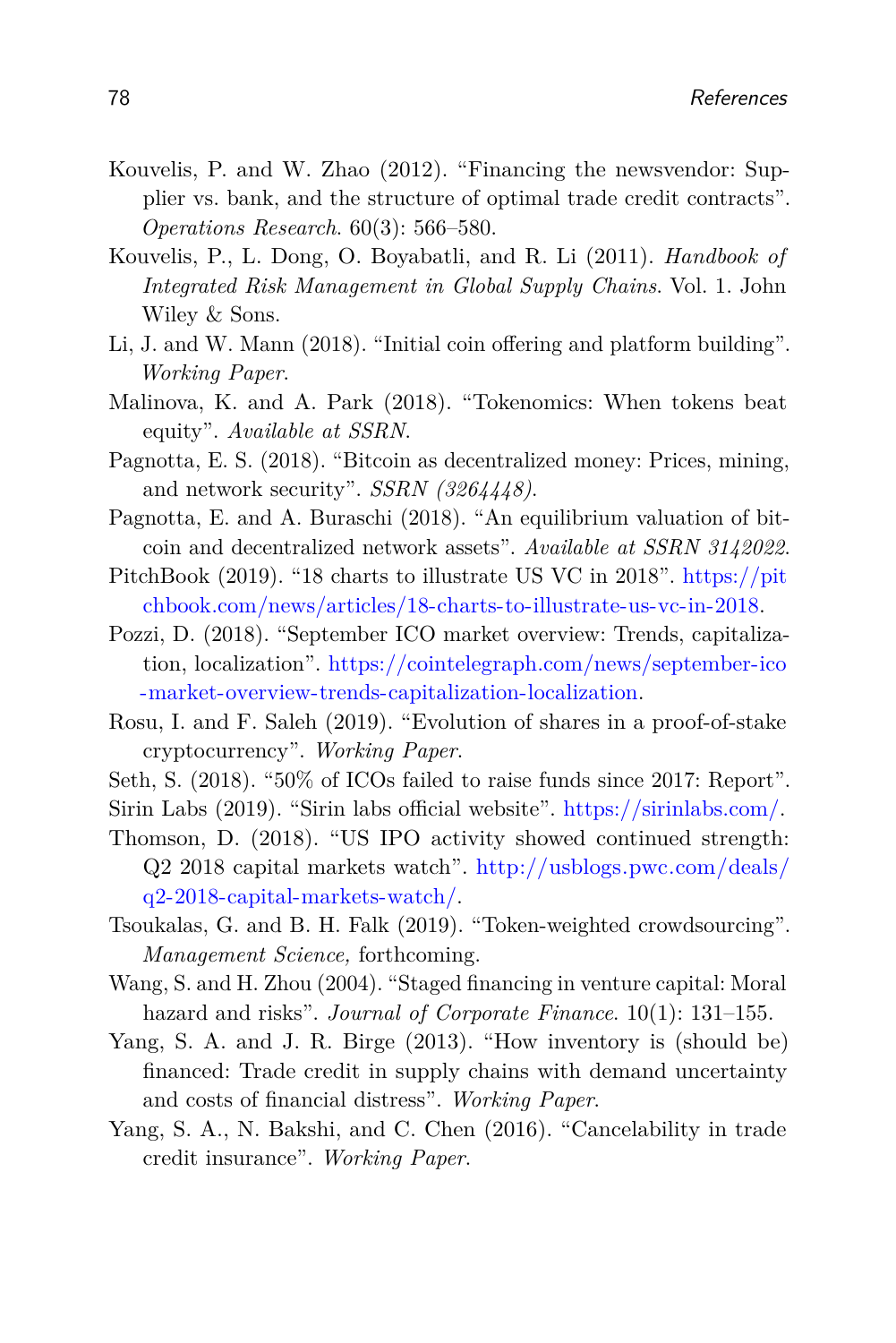# <span id="page-28-0"></span>**Renewable Identification Numbers: A Supply-Chain Risk View**

Hamed Ghoddusi

*School of Business, Stevens Institute of Technology, USA; hghoddus@stevens.edu*

### ABSTRACT

Renewable Identification Number (RIN) is a *floor-and-trade* mechanism to enforce renewable energy standards in the U.S. transportation fuels market. Motivated by several realworld cases, this chapter offers a stylized dynamic stochastic optimization framework for the price behavior of RIN certificates. We show that RIN price can be formulated as an American spread option on the price of gasoline and ethanol. A closed-form solution is derived for the case of GBM price processes. The solution suggests that the market prefers accumulating RINs in the early periods and using them towards the end of the compliance period. We also discuss potential connections between the dynamics of the RINs market and firms' operational decisions.

Hamed Ghoddusi (2020), "Renewable Identification Numbers: A Supply-Chain Risk View", Foundations and Trends® in Technology, Information and Operations Management: Vol. 14, No. 1–2, Special Issue on Advances in Supply Chain Finance and FinTech Innovations. Edited by P. Kouvelis, L. Dong and D. Turcic, pp 77–100. DOI: 10.1561/0200000096-5.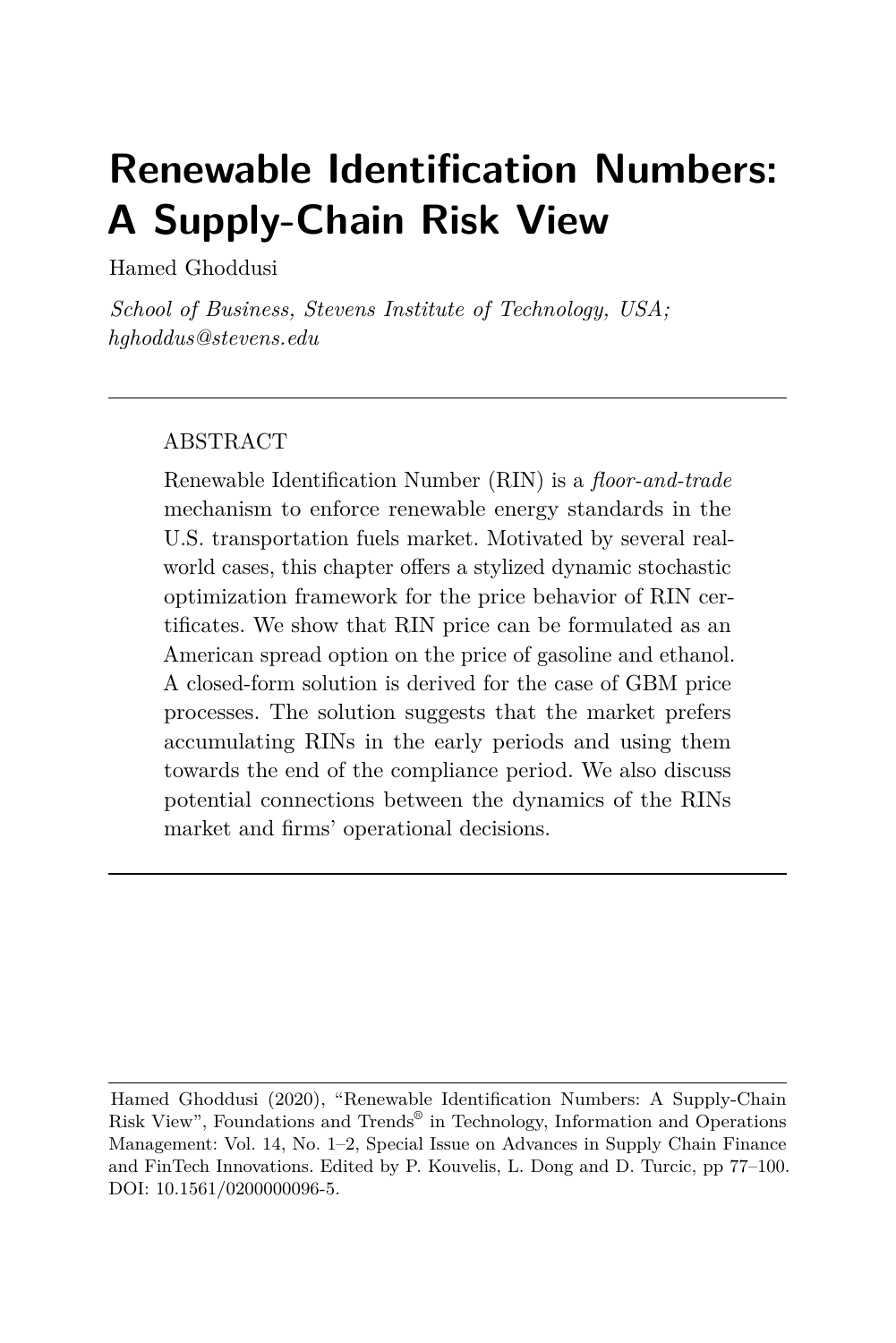- Afkhami, M. and H. Ghoddusi (2018). "Floor-and-trade markets under uncertainty: The case of renewable identification numbers (RINs)". *Available at SSRN 3143805*.
- Amundsen, E. S., F. M. Baldursson, and J. B. Mortensen (2006). "Price volatility and banking in green certificate markets". *Environmental and Resource Economics*. 35(4): 259–287.
- Barsamian, A. and L. Curcio (2016). "RIN costs force US refiners to assess responses". *Oil & Gas Journal*. 114(12): 35–37.
- Bastian-Pinto, C., L. Brandão, and M. de Lemos Alves (2010). "Valuing the switching flexibility of the ethanol-gas flex fuel car". *Annals of Operations Research*. 176(1): 333–348.
- Berling, P. and V. Martnez-de-Albéniz (2011). "Optimal inventory policies when purchase price and demand are stochastic". *Operations Research*. 59(1): 109–124.
- Bjerksund, P. and G. Stensland (1993). "American exchange options and a put-call transformation: A note". *Journal of Business Finance & Accounting*. 20(5): 761–764.
- Broadie, M. and J. Detemple (1997). "The valuation of American options on multiple assets". *Mathematical Finance*. 7(3): 241–286.
- Carmona, R. and J. Hinz (2011). "Risk-neutral models for emission allowance prices and option valuation". *Management Science*. 57(8): 1453–1468.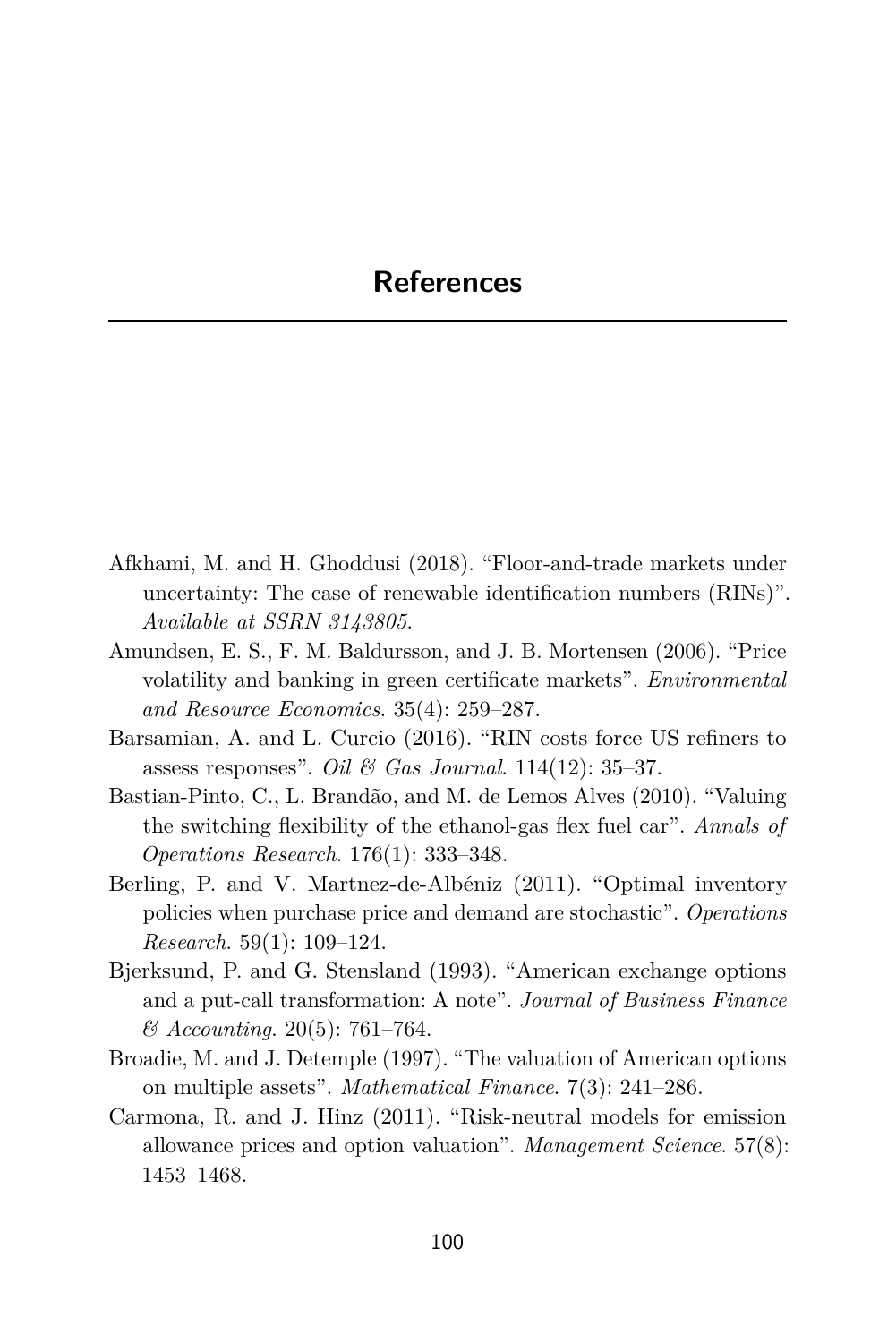- Coulon, M., J. Khazaei, and W. B. Powell (2015). "SMART-SREC: A stochastic model of the New Jersey solar renewable energy certificate market". *Journal of Environmental Economics and Management*. 73: 13–31.
- Dobos, I. (2007). "Tradable permits and production-inventory strategies of the firm". *International Journal of Production Economics*. 108(1–2): 329–333.
- Dong, L., P. Kouvelis, and X. Wu (2014). "The value of operational flexibility in the presence of input and output price uncertainties with oil refining applications". *Management Science*. 60(12): 2908– 2926.
- Drake, D. F. and S. Spinler (2013). "OM forum-sustainable operations management: An enduring stream or a passing fancy?" *Manufacturing & Service Operations Management*. 15(4): 689–700.
- Goel, A. and F. Tanrisever (2017). "Financial hedging and optimal procurement policies under correlated price and demand". *Production and Operations Management*. 26(10): 1924–1945.
- Gong, X. and S. X. Zhou (2013). "Optimal production planning with emissions trading". *Operations Research*. 61(4): 908–924.
- Goyal, M. and S. Netessine (2011). "Volume flexibility, product flexibility, or both: The role of demand correlation and product substitution". *Manufacturing & Service Operations Management*. 13(2): 180–193.
- Hitzemann, S. and M. Uhrig-Homburg (2018). "Equilibrium price dynamics of emission permits". *Journal of Financial and Quantitative Analysis*. 53(4): 1653–1678.
- Hustveit, M., J. S. Frogner, and S.-E. Fleten (2017). "Tradable green certificates for renewable support: The role of expectations and uncertainty". *Energy*. 141: 1717–1727.
- Khazaei, J., M. Coulon, and W. B. Powell (2017). "ADAPT: A pricestabilizing compliance policy for renewable energy certificates: the case of SREC markets". *Operations Research*. 65(6): 1429–1445.
- Korting, C. and D. R. Just (2017). "Demystifying RINs: A partial equilibrium model of US biofuel markets". *Energy Economics*. 64: 353–362.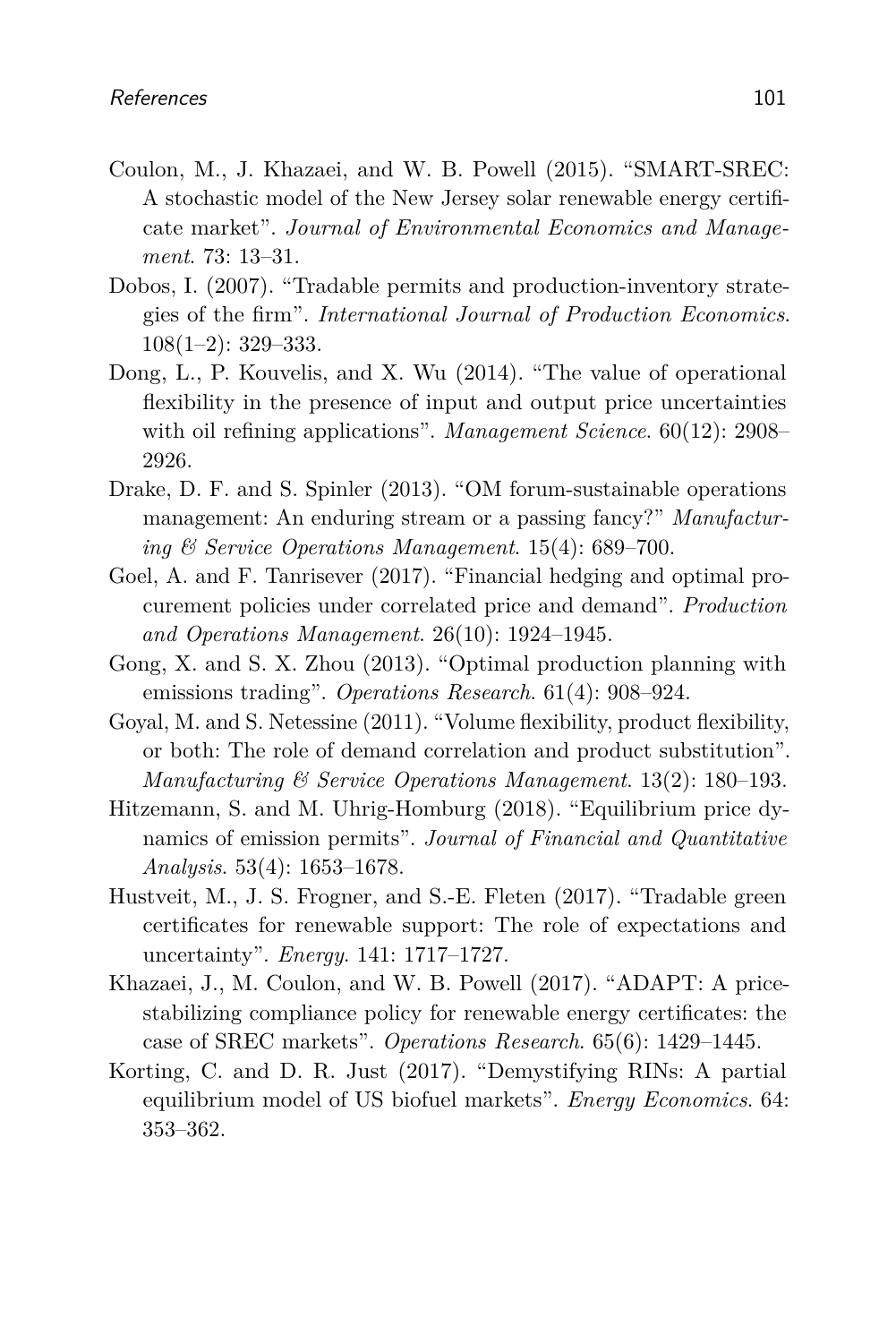- Lade, G. E., C.-Y. C. Lin Lawell, and A. Smith (2018). "Policy shocks and market-based regulations: Evidence from the renewable fuel standard". *American Journal of Agricultural Economics*. 100(3): 707–731.
- Marchenko, O. (2008). "Modeling of a green certificate market". *Renewable Energy*. 33(8): 1953–1958.
- Margrabe, W. (1978). "The value of an option to exchange one asset for another". *The Journal of Finance*. 33(1): 177–186.
- Plambeck, E. L. (2013). "OM forum-operations management challenges for some 'cleantech' firms". *Manufacturing & Service Operations Management*. 15(4): 527–536.
- Plambeck, E. L. and T. A. Taylor (2013). "On the value of input efficiency, capacity efficiency, and the flexibility to rebalance them". *Manufacturing & Service Operations Management*. 15(4): 630–639.
- Pouliot, S. and B. A. Babcock (2015). "Compliance path and impact of ethanol mandates on retail fuel market in the short run". *American Journal of Agricultural Economics*. 98(3): 744–764.
- Walker, H., S. Seuring, J. Sarkis, and R. Klassen (2014). "Sustainable operations management: Recent trends and future directions". *International Journal of Operations & Production Management*. 34(5).
- Yuan, Q., Y. Chen, J. Yang, and Y. Zhou (2018). "Joint control of emissions permit trading and production involving fixed and variable transaction costs". *Production and Operations Management*. 27(8): 1420–1454.
- Zhou, W. and B. A. Babcock (2017). "Using the competitive storage model to estimate the impact of ethanol and fueling investment on corn prices". *Energy Economics*. 62: 195–203.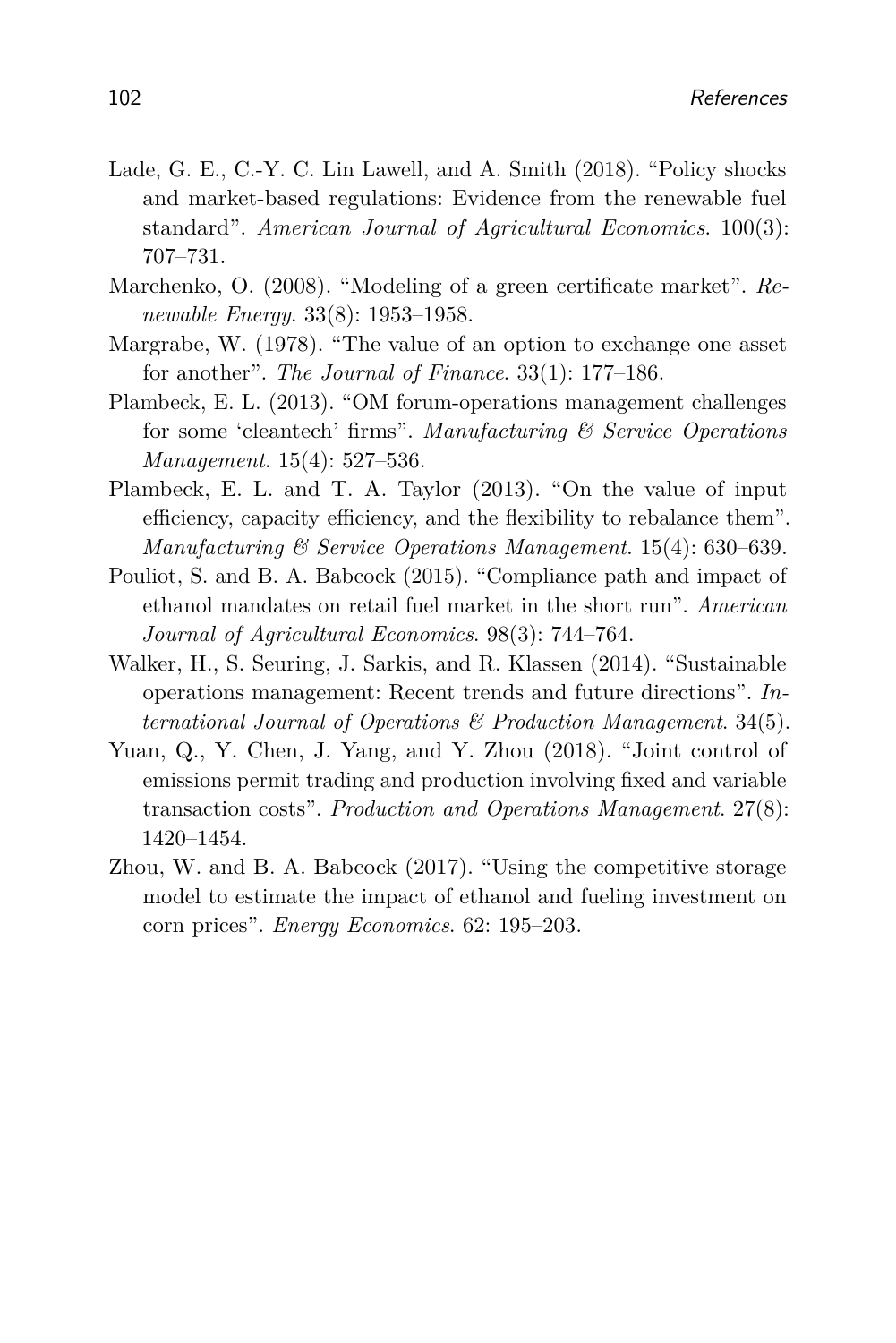# **Part III**

# <span id="page-32-0"></span>**Advances in Risk Management of Operational Systems**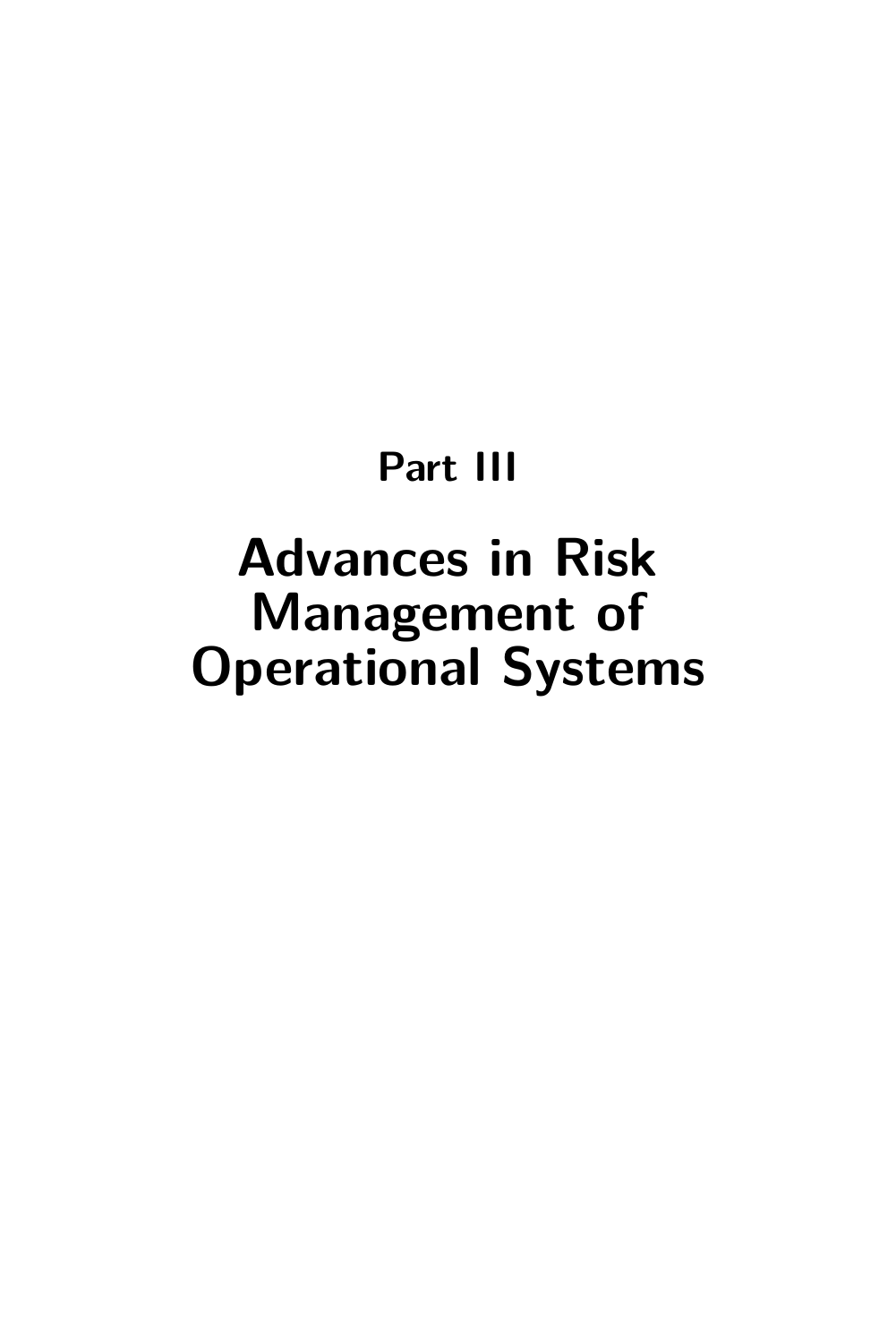# <span id="page-33-0"></span>**Managing Disruption Risk Over the Product Life Cycle**

Vadim Glinsky<sup>1</sup>, Sunil Chopra<sup>1</sup> and Florian Lücker<sup>2</sup>

<sup>1</sup>*Kellogg School of Management, Northwestern University, USA; vadim.glinskiy@kellogg.northwestern.edu; s-chopra@kellogg.northwestern.edu* <sup>2</sup>*Cass Business School, City, University of London, UK; florian.lucker@city.ac.uk*

### ABSTRACT

In this article, we focus on managing disruption risk over the life cycle of a product. We consider two disruption mitigation strategies: holding risk mitigation inventory (RMI) and ordering from a reliable supplier. Our goal is to determine how the two strategies can best be used over the life cycle of a product where future demand is influenced by current sales that may be affected by supply disruptions. Our insights based on numerical analysis indicate that the optimal actions are impacted by the fact that future demand is affected by current sales over the life cycle. This results in optimal behavior that may be quite different from what has been proposed in the literature where demand over time has largely been assumed to be independent of current sales. For example, we show that the order quantity from an unreliable supplier may increase in the probability of disruption.

Vadim Glinsky, Sunil Chopra and Florian Lücker (2020), "Managing Disruption Risk Over the Product Life Cycle", Foundations and Trends<sup>®</sup> in Technology, Information and Operations Management: Vol. 14, No. 1–2, Special Issue on Advances in Supply Chain Finance and FinTech Innovations. Edited by P. Kouvelis, L. Dong and D. Turcic, pp 101–120. DOI: 10.1561/0200000096-6.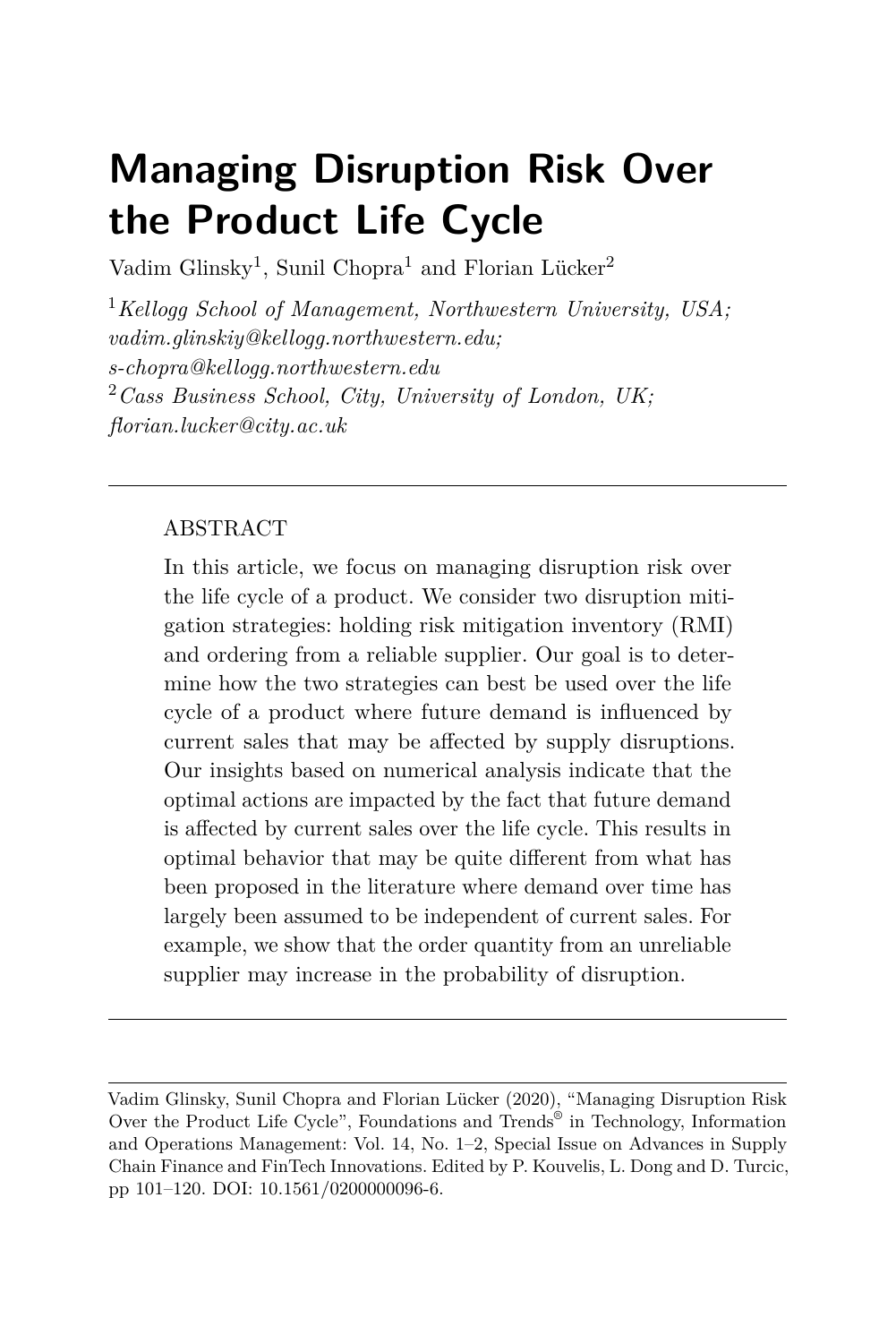- Amini, M. and H. Li (2012). "Supply chain configuration for diffusion of new products: An integrated optimization approach". *Omega*. 39(3): 313–322.
- Bass, F. M. (1969). "A new product growth for model consumer durables". *Management Science*. 15(5): 215–227.
- Chopra, S. and M. S. Sodhi (2004). "Managing risk to avoid supply-chain breakdown". *MIT Sloan Management Review*. 46(1): 53–61.
- Dong, L. and B. Tomlin (2012). "Managing disruption risk: The interplay between operations and insurance". *Management Science*. 58(10): 1898–1915.
- Glinsky, V., S. Chopra, and F. Lücker (2020). "Managing disruption risk over the product life cycle". *Working Paper*. Kellogg School of Management.
- Hu, K., J. Acimovic, F. Erize, and J. A. Van Mieghem (2018). "Forecasting product life cycle curves: Practical approach and empirical analysis". *Manufacturing and Service Operations Management*. 21(1): 66–85.
- Peres, R., E. Muller, and V. Mahajan (2010). "Innovation diffusion and new product growth models: A critical review and research directions". *International Journal of Research in Marketing*. 27: 91–106.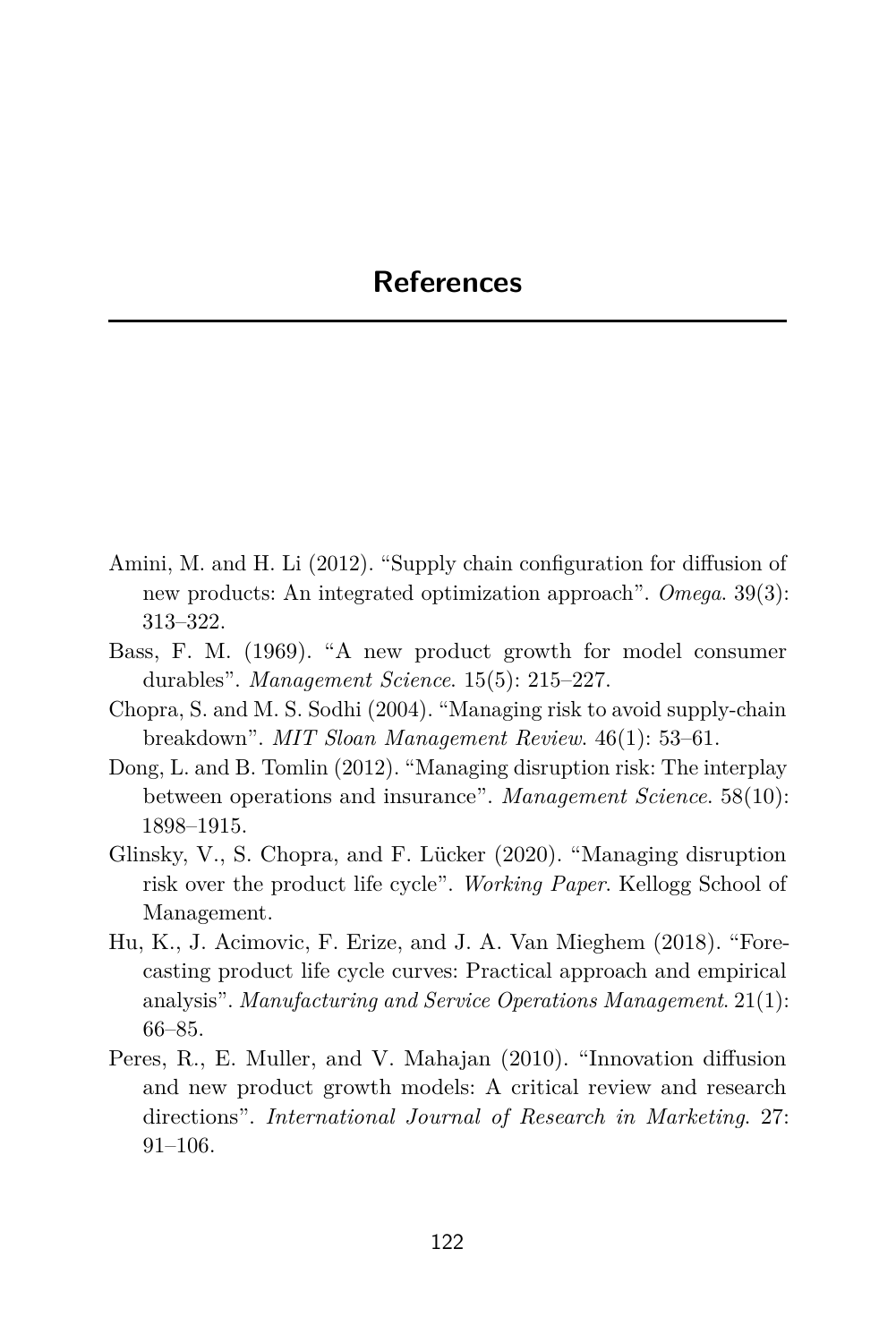- Snyder, L. V., Z. Atan, P. Peng, Y. Rong, A. J. Schmitt, and B. Sinsoysal (2015). "OR/MS models for supply chain disruptions: A review". *IIE Transactions*. 48(2): 89–109.
- Tomlin, B. (2006). "On the value of mitigation and contingency strategies for managing supply chain disruption risks". *Management Science*. 52(5): 639–657.
- Tomlin, B. (2009). "Disruption-management strategies for short lifecycle products". *Naval Research Logistics*. 56(4): 318–347.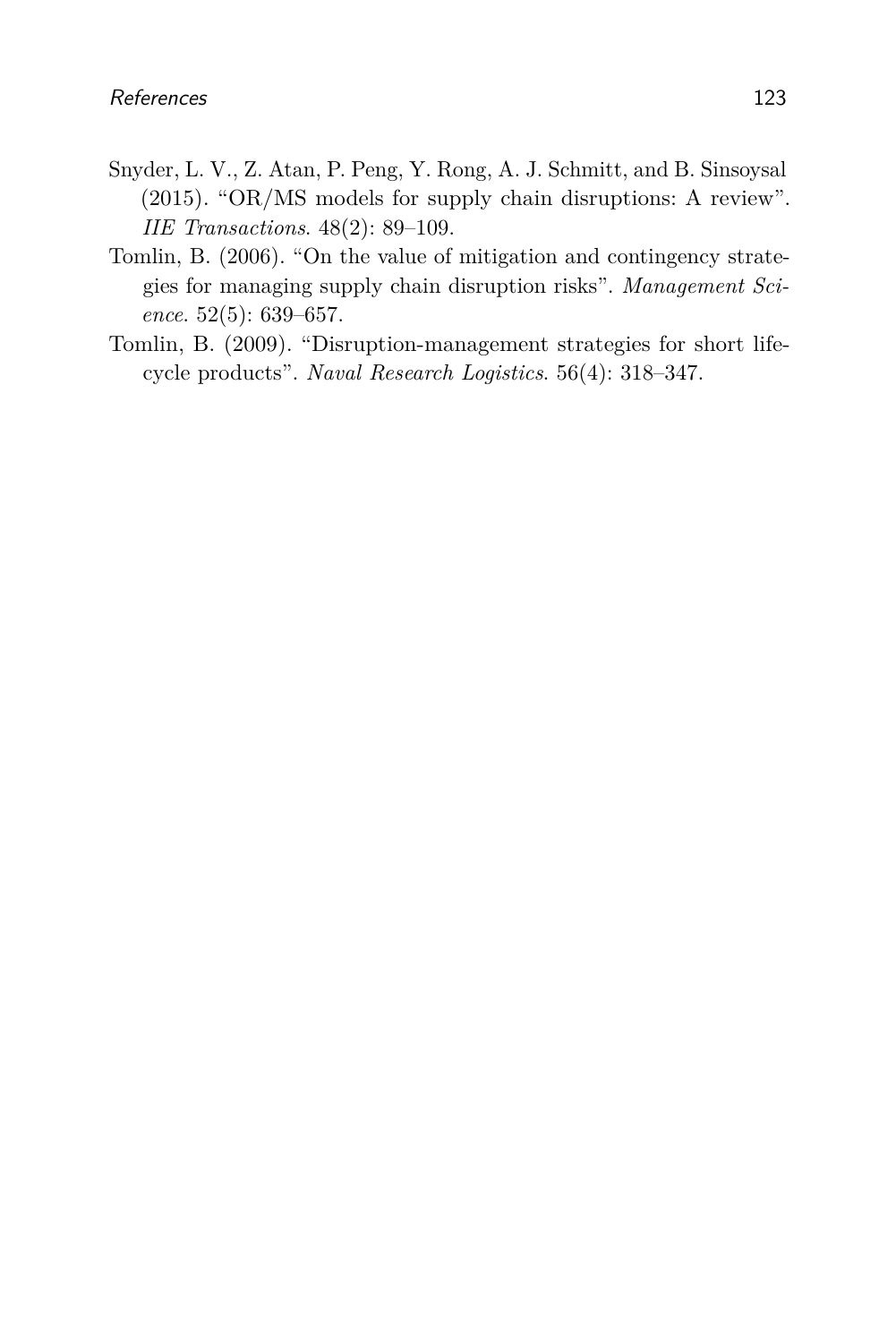# <span id="page-36-0"></span>**Production Planning with Inventory-Based Financing**

Renato de Matta<sup>1</sup> and Vernon  $Hsu<sup>2</sup>$ 

<sup>1</sup>*College of Business, University of Iowa, USA; renato-dematta@uiowa.edu* <sup>2</sup>*CUHK Business School, The Chinese University of Hong Kong, Hong Kong; vhsu@cuhk.edu.hk*

### ABSTRACT

This paper uses a mixed integer programming model to study a production and inventory planning problem faced by a manufacturer who utilizes Inventory-Based Financing (IBF) to capture additional demands during peak seasons that otherwise will not be met due to a shortage of working capital. By exploiting the problem's inherent structure of three distinct but related manufacturer decisions, i.e., the production, financing and working capital allocation decisions, the paper develops a branch-and-bound procedure to solve the model which is shown to be NP-hard. Through a series of numerical experiments, our study provides a number of interesting managerial insights into how the manufacturer's optimal production and inventory plans could differ with and without IBF. Specifically, we find that (a) the manufacturer would strategically overstock his inventory for the purpose of securing more loans, and this overstocking behavior is more acute in periods immediately prior to the peak demand period; and (b) the manufacturer could take advantage of the difference in peak and non-peak seasons of

Renato de Matta and Vernon Hsu (2020), "Production Planning with Inventory-Based Financing", Foundations and Trends<sup>®</sup> in Technology, Information and Operations Management: Vol. 14, No. 1–2, Special Issue on Advances in Supply Chain Finance and FinTech Innovations. Edited by P. Kouvelis, L. Dong and D. Turcic, pp 121–137. DOI: 10.1561/0200000096-7.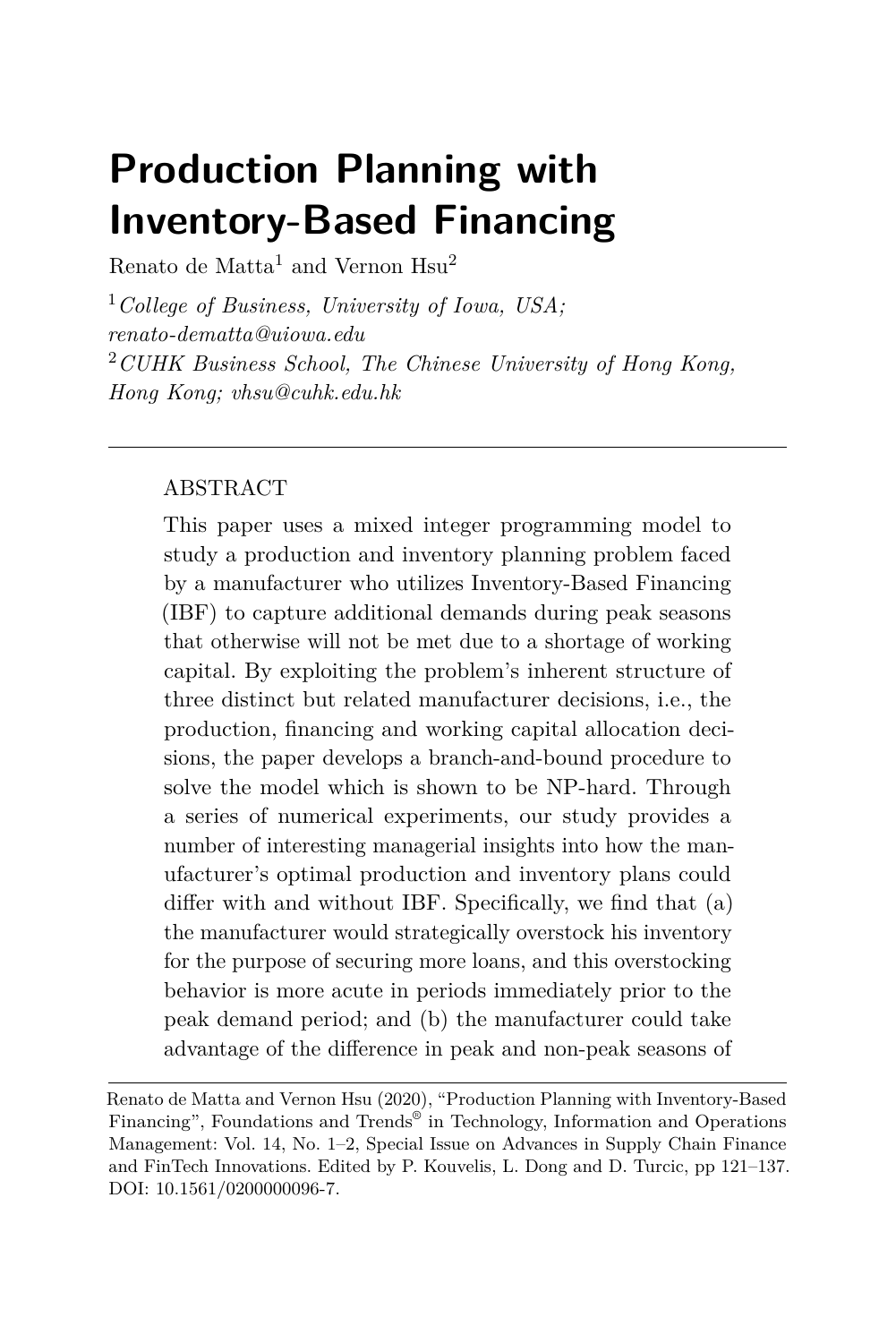product demands by partially financing the production of one product through pledging the cycle inventory of another product.

**Keywords:** inventory-based financing; production and inventory planning; supply chain management; new business financing.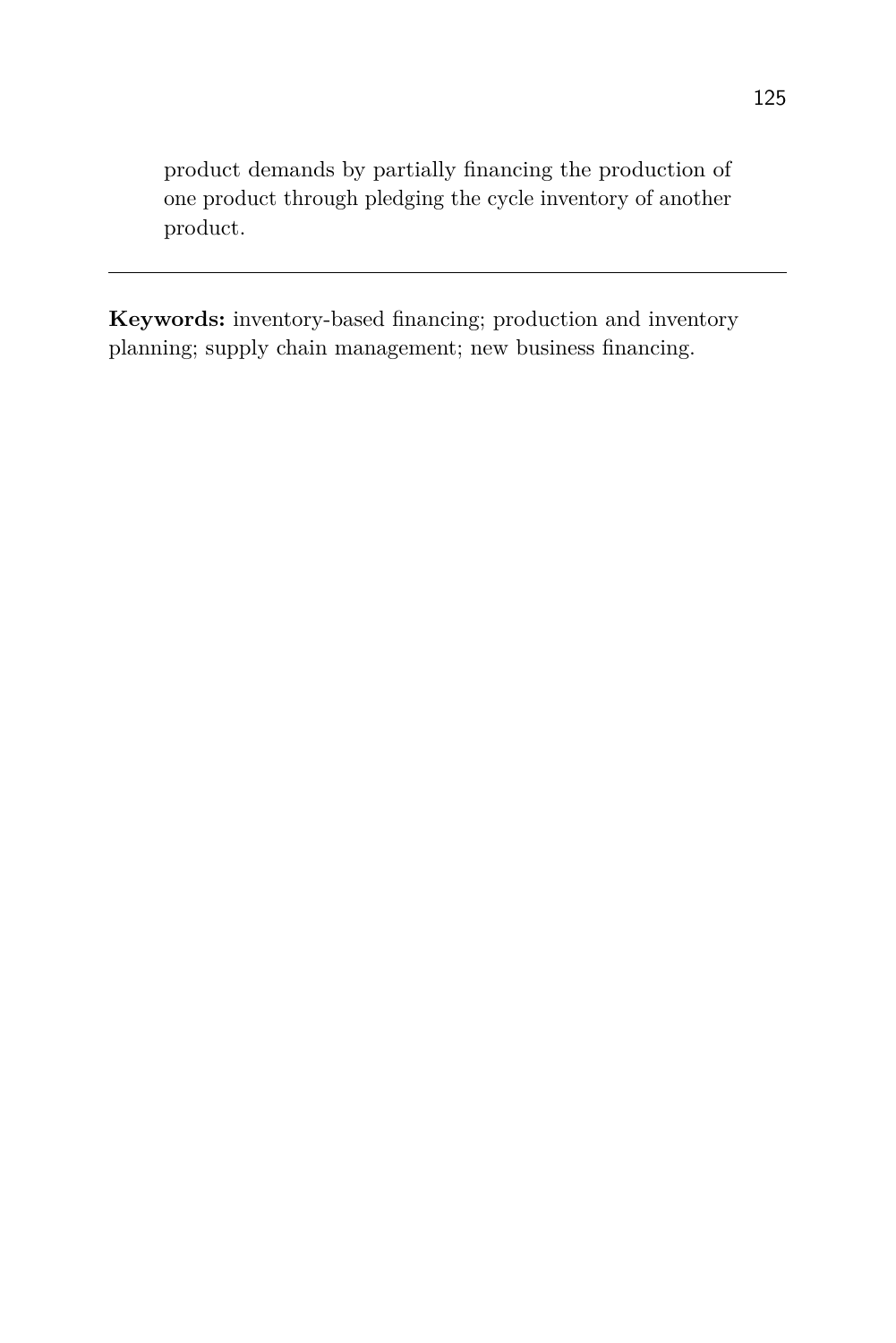- Applequist, G., J. Pekny, and G. Reklaitis (2000). "Risk and uncertainty in managing manufacturing supply chains". *Computers and Chemical Engineering*. 24: 47–50.
- Badell, M., J. Romero, and L. Puigjaner (2004). "Planning, scheduling and budgeting value-added chains". *Computers and Chemical Engineering*. 28: 45–61.
- Bluelotusresearch's Blog (2015). "How does JD.com and Alibaba monetize internet finance?" https://seekingalpha.com/instablog/4472435 6-bluelotusresearch/4658926-jd-com-alibaba-monetize-internet-fi nance accessed on May 22, 2018.
- Brännlund, U. (2001). "Nondifferentiable optimization: Subgradient optimization methods". In: *Encyclopedia of Optimization*. Ed. by C. A. Floudas and P. M. Pardalos. Vol. 4. Kluwer Academic Publishers. 67–69.
- Buzacott, J. A. and R. Q. Zhang (2004). "Inventory management with asset-based financing". *Management Science*. 50(9): 1274–1292.
- Chen, W. and J. Thizy (1990). "Analysis of relaxations for the multiitem capacitated lot-sizing problem". *Annals of Operations Research*.  $26(1): 29 - 72.$
- de Matta, R. and V. Hsu (2019). "Supplier production and inventory planning with retailer financing in a supply chain". *Technical Report*. Business Analytics Department, University of Iowa.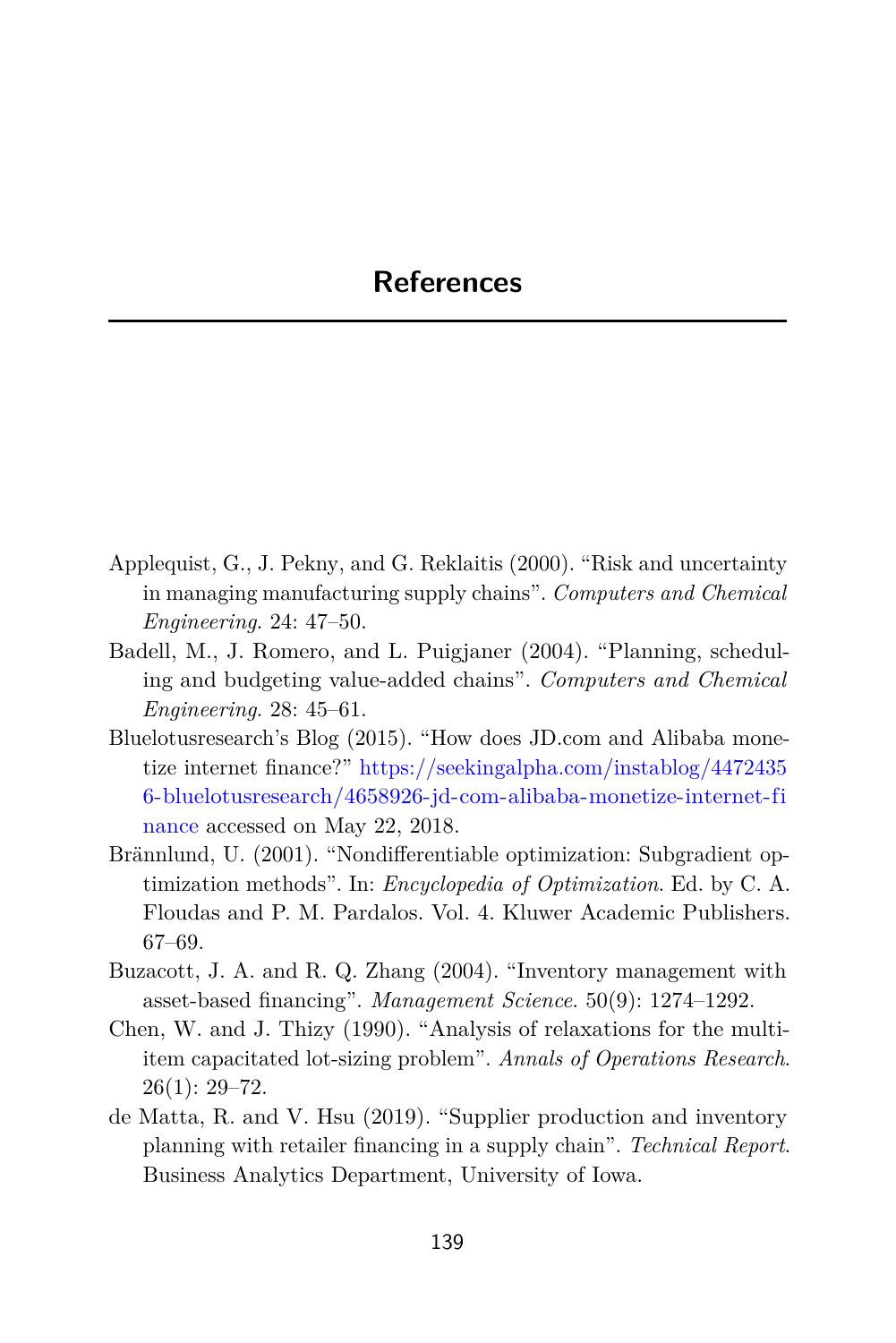- Fisher, M. (2004). "The Lagrangian relaxation method for solving integer programming problems". *Management Science*. 50(12): 1861–1871 (Ten Most Influential Titles of "Management Science's" First Fifty Years).
- Foley, C. F., A. Raman, and N. C. Craig (2015). Inventory-Based Lending Industry Note, Harvard Business School Note. 612–057.
- Guillén, G., M. Badell, and L. Puigjaner (2007). "A holistic framework for short-term supply chain management integrating production and corporate financial planning". *International Journal of Production Economics*. 106(1): 288–306.
- Hahn, G. J. and H. Kuhn (2012). "Designing decision support systems for value-based management: A survey and an architecture". *Decision Support Systems*. 53(3): 591–598.
- Martins, P. and A. Quelhas (2016). "Workforce planning and financing on a production/capital discrete-time model". *International Transactions in Operational Research*. 23: 507–538.
- Nickel, S., F. Saldanha-da-Gama, and H. P. Ziegler (2012). "A multistage stochastic supply network design problem with financial decisions and risk management". *Omega*. 40(5): 511–524.
- Romero, J., M. Badell, M. Bagajewicz, and L. Puigjaner (2003). "Integrating budgeting models into scheduling and planning models for the chemical batch industry". *Industrial and Engineering Chemistry Research*. 42(24): 6125–6134.
- Wagner, H. M. and T. M. Whitin (1958). "Dynamic version of the economic lot size model". *Management Science*. 5(1): 89–96.
- Yoshino, N. and F. Taghizadeh-Hesary (2016). Major Challenges Facing Small and Medium-Sized Enterprises in Asia and Solutions for Mitigating Them. Asian Development Bank Institute Working Paper Series, no. 564.
- Zeballos, A. C., R. W. Seifert, and M. Protopappa-Sieke (2013). "Single product, finite horizon, periodic review inventory model with working capital requirements and short-term debt". *Computers and Operations Research*. 40(12): 2940–2949.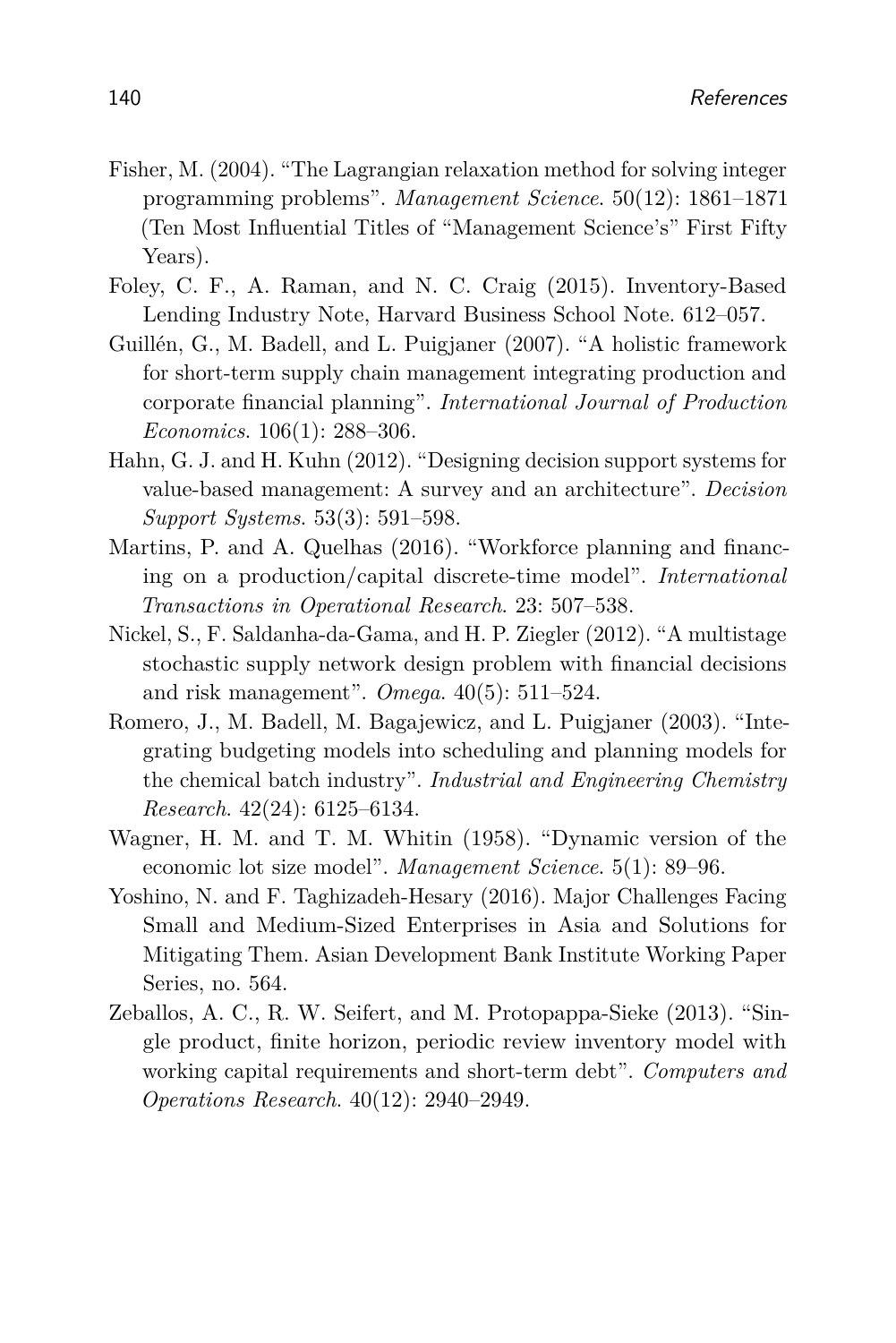# <span id="page-40-0"></span>**Achieving Efficiency in Capacity Procurement**

Lusheng Shao<sup>1</sup>, Edward Anderson<sup>2</sup> and Bo Chen<sup>3</sup>

<sup>1</sup>*The University of Melbourne, Australia; lusheng.shao@unimelb.edu.au* <sup>2</sup>*The University of Sydney, Australia; edward.anderson@sydney.edu.au* <sup>3</sup>*The University of Warwick, UK; b.chen@warwick.ac.uk*

### ABSTRACT

This chapter studies a capacity procurement problem in which a buyer meets an uncertain demand using a combination of spot purchases and supply options that are offered by a number of competing suppliers. The specific setting we consider involves the suppliers each owning a block of capacity and the buyer restricted to reserving the entire block or none. For this setting, we are interested in understanding the buyer's optimal procurement strategy and the suppliers' competitive bidding behavior in the supply option market. To this end, we first examine the buyer's optimal decision given a set of supply options, and then study the suppliers' optimal bidding strategies in equilibrium. We find that it is optimal for suppliers to set execution price at cost and hence make a profit only through the reservation payment. We also prove that when all the blocks have the same size the buyer's optimal profit as a function of supplier set is submodular. This property allows us to characterize an equilibrium in which the supply chain optimum is achieved, each supplier makes a profit equal to their marginal contribution

Lusheng Shao, Edward Anderson and Bo Chen (2020), "Achieving Efficiency in Capacity Procurement", Foundations and Trends® in Technology, Information and Operations Management: Vol. 14, No. 1–2, Special Issue on Advances in Supply Chain Finance and FinTech Innovations. Edited by P. Kouvelis, L. Dong and D. Turcic, pp 138–154. DOI: 10.1561/0200000096-8.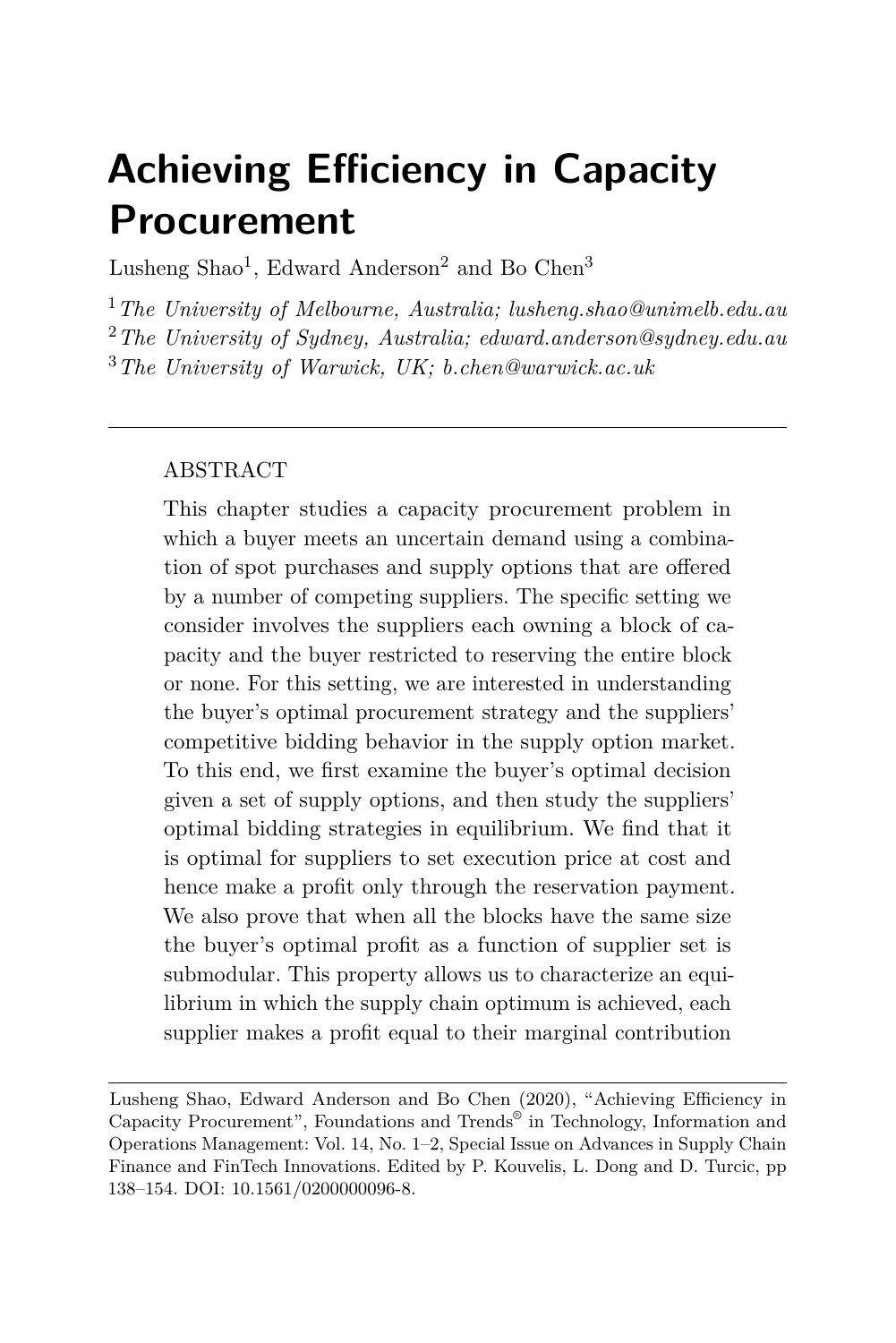to the supply chain and the buyer takes the remaining profit. When the blocks have different sizes, we develop a recursive procedure to characterize a class of equilibria in which the supply chain efficiency is achieved.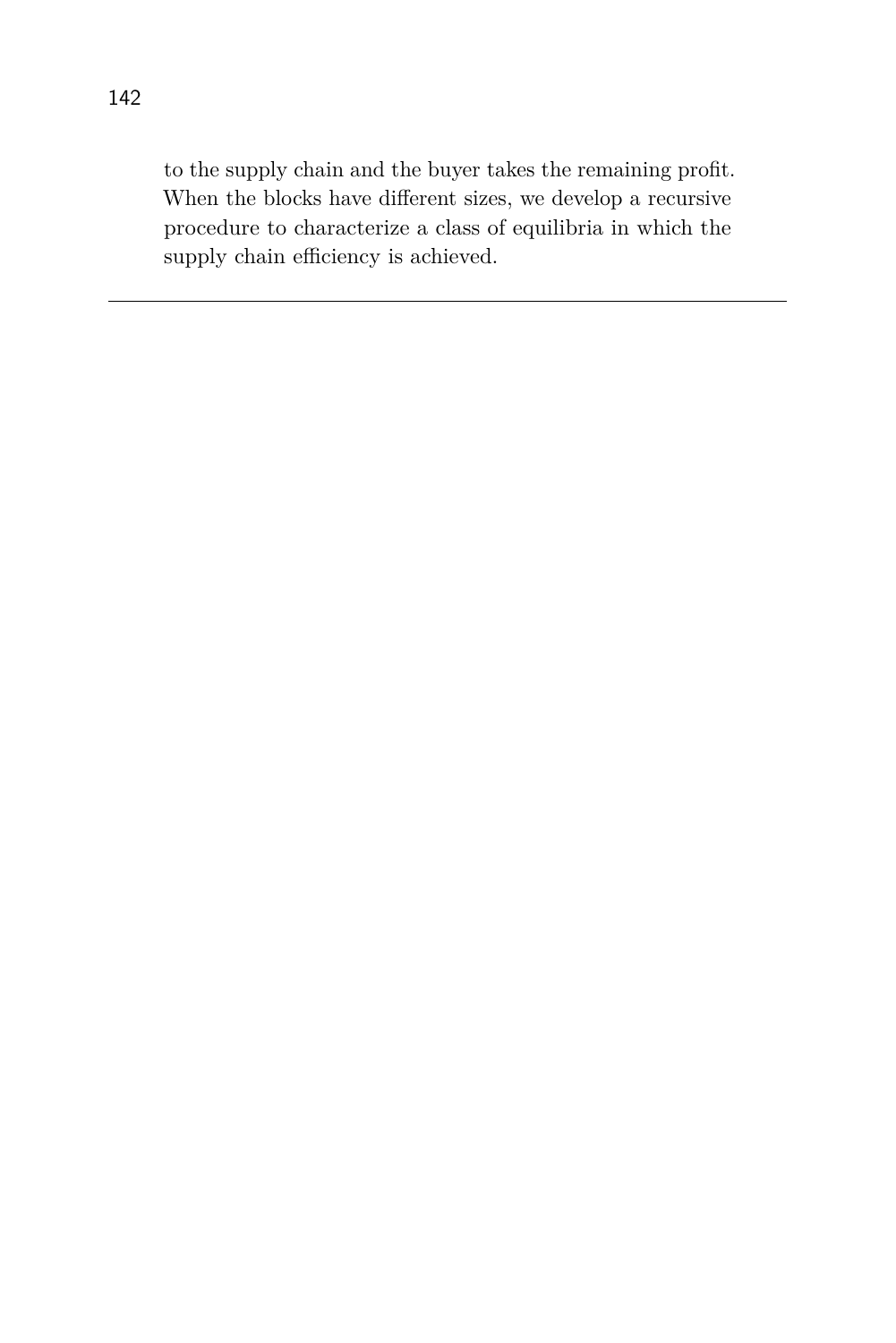- Anderson, E., B. Chen, and L. Shao (2017). "Supplier competition with option contracts for discrete blocks of capacity". *Operations Research*. 65(4): 952–967.
- Barnes-Schuster, D., B. Yehuda, and A. Ravi (2002). "Coordination and flexibility in supply contracts with options". *Manufacturing & Service Operations Management*. 4(3): 171–207.
- Burnetas, A. and P. Ritchken (2005). "Option pricing with downwardsloping demand curves: The case of supply chain options". *Management Science*. 51(4): 566–580.
- Dempe, S. (2002). *Foundations of Bilevel Programming*. *Nonconvex Optimization and Its Applications*. Springer US.
- Fu, Q., C.-Y. Lee, and C.-P. Teo (2010). "Procurement management using option contracts: Random spot price and the portfolio effect". *IIE Transactions*. 42(11): 793–811.
- Kleindorfer, P. R. and D. J. Wu (2003). "Integrating long- and shortterm contracting via business-to-business exchanges for capitalintensive industries". *Management Science*. 49(11): 1597–1615.
- Martínez-de-Albéniz, V. and D. Simchi-Levi (2005). "A portfolio approach to procurement contracts". *Production and Operations Management*. 14(1): 90–114.
- Martínez-de-Albéniz, V. and D. Simchi-Levi (2009). "Competition in the supply option market". *Operations Research*. 57(5): 1082–1097.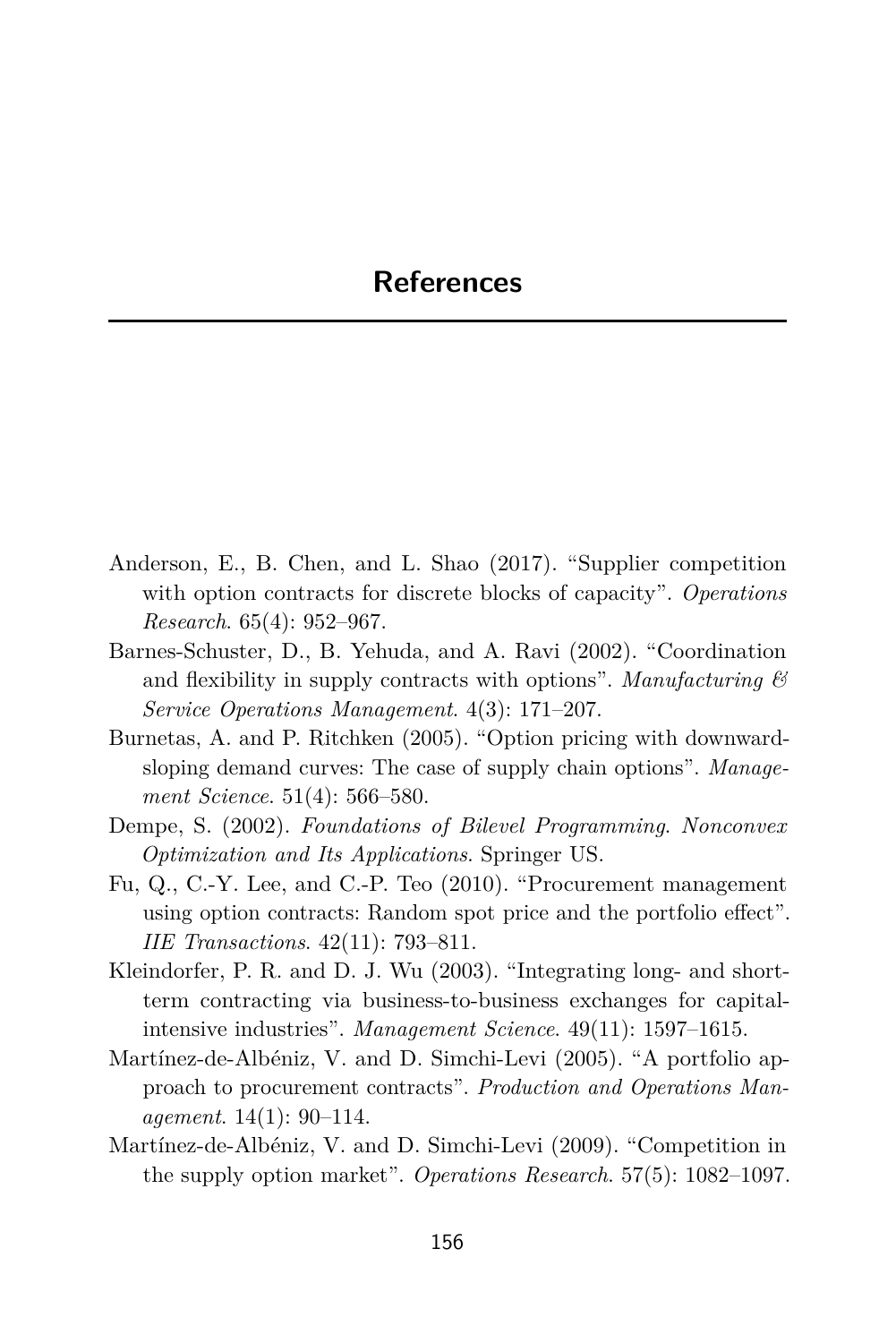- Pei, P. P.-E., D. Simchi-Levi, and T. I. Tunca (2011). "Sourcing flexibility, spot trading, and procurement contract structure". *Operations Research*. 59(3): 578–601.
- Secomandi, N. and M. X. Wang (2012). "A computational approach to the real option management of network contracts for natural gas pipeline transport capacity". *Manufacturing & Service Operations Management*. 14(3): 441–454.
- Wu, D. J. and P. R. Kleindorfer (2005). "Competitive options, supply contracting, and electronic markets". *Management Science*. 51(3): 452–466.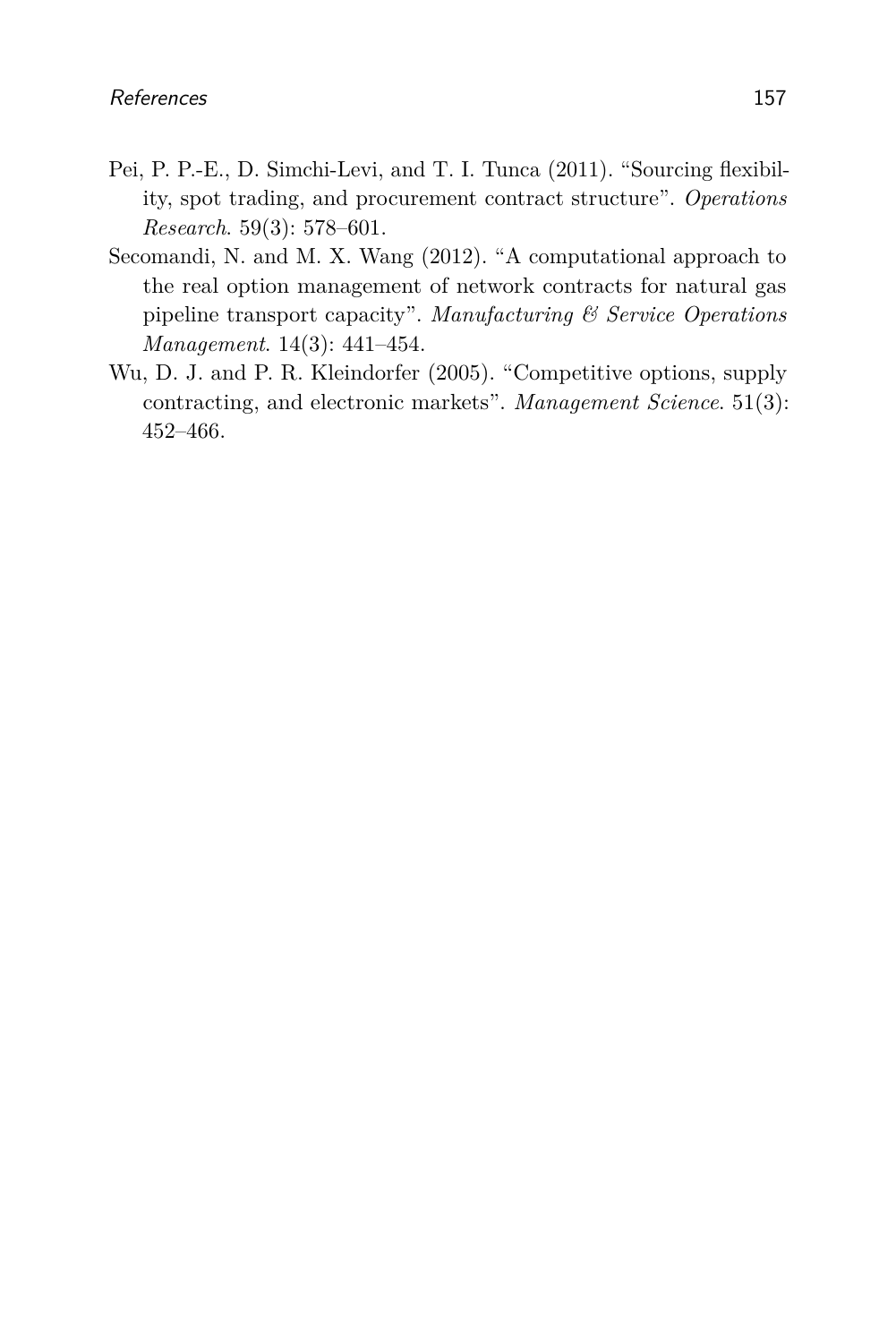# <span id="page-44-0"></span>**The Term Structure of Optimal Operations**

Paolo Guiotto<sup>1</sup>, Andrea Roncoroni<sup>2</sup> and Danko Turcic<sup>3</sup>

*Università degli Studi di Padova, Italy; parsifal@math.unipd.it ESSEC Business School, France; roncoroni@essec.fr A. Gary Anderson Graduate School of Management, University of California Riverside, USA; danko.turcic@ucr.edu*

### ABSTRACT

Inventory and capacity planning models generally take the time of sale as something that is exogenously given. For example, the story associated with the well-known newsvendor model is one of stocking for an upcoming selling season that will happen *x* units of time from now, where *x* is exogenous. In this paper, we re-visit the capacity planning decision by assuming that demand follows a stochastic process and study what happens when both the time of sale and capacity are decisions. When the selling price is fixed, our baseline case, we find that the optimal time to sell is either now or never. In contrast, when the selling price is stochastic, the optimal time to serve demand is somewhere *between* now and never. Thus, we link timing preference to two primary sources: uncertainty in demand and uncertainty in the selling price. Our results are useful whenever firms have considerable control over timing, such as in events when firms launch new products or in instances when there is no apparent selling season.

Paolo Guiotto, Andrea Roncoroni and Danko Turcic (2020), "The Term Structure of Optimal Operations", Foundations and Trends® in Technology, Information and Operations Management: Vol. 14, No. 1–2, Special Issue on Advances in Supply Chain Finance and FinTech Innovations. Edited by P. Kouvelis, L. Dong and D. Turcic, pp 155–177. DOI: 10.1561/0200000096-9.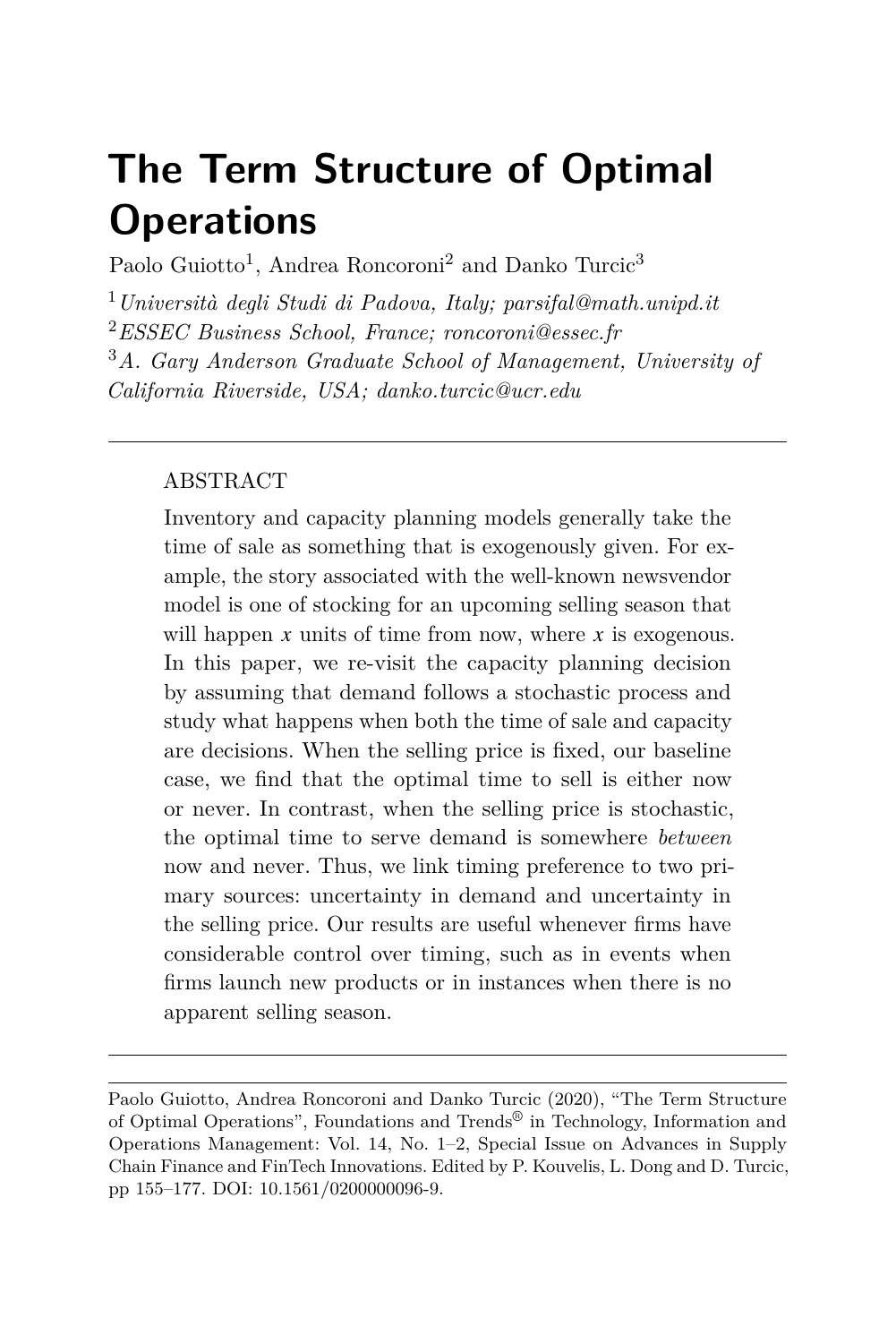- Ata, B. and T. L. Olsen (2009). "Near-optimal dynamic lead-time quotation and scheduling under convex-concave customer delay costs". *Oper. Res.* 57(3): 753–768.
- Berling, P. and V. Martínez-de-Albéniz (2011). "Optimal inventory policies when purchase price and demand are stochastic". *Oper. Res.* 59(1): 109–124.
- Blair, J. M., C. A. Edwards, and J. H. Johnson (1976). "Rational Chebyshev approximations for the inverse of the error function". *Math. Comp.* 30(136): 827–830.
- Caldentey, R. and M. B. Haugh (2006). "Optimal control and hedging of operations in the presence of financial markets". *Math. Oper. Res.* 31(2): 285–304.
- Caldentey, R. and M. B. Haugh (2009). "Supply contracts with financial hedging". *Oper. Res.* 57(1): 47–65.
- Kouvelis, P., D. Turcic, and W. Zhao (2018). "Supply chain contracting in environments with volatile input prices and frictions". *Manufacturing Service Oper. Management*. 20(1): 130–146.
- Moschini, G. and H. Lapan (1995). "The hedging role of options and futures under joint price, basis, and production risk". *International Economic Review*. 36(4): 1025–1049.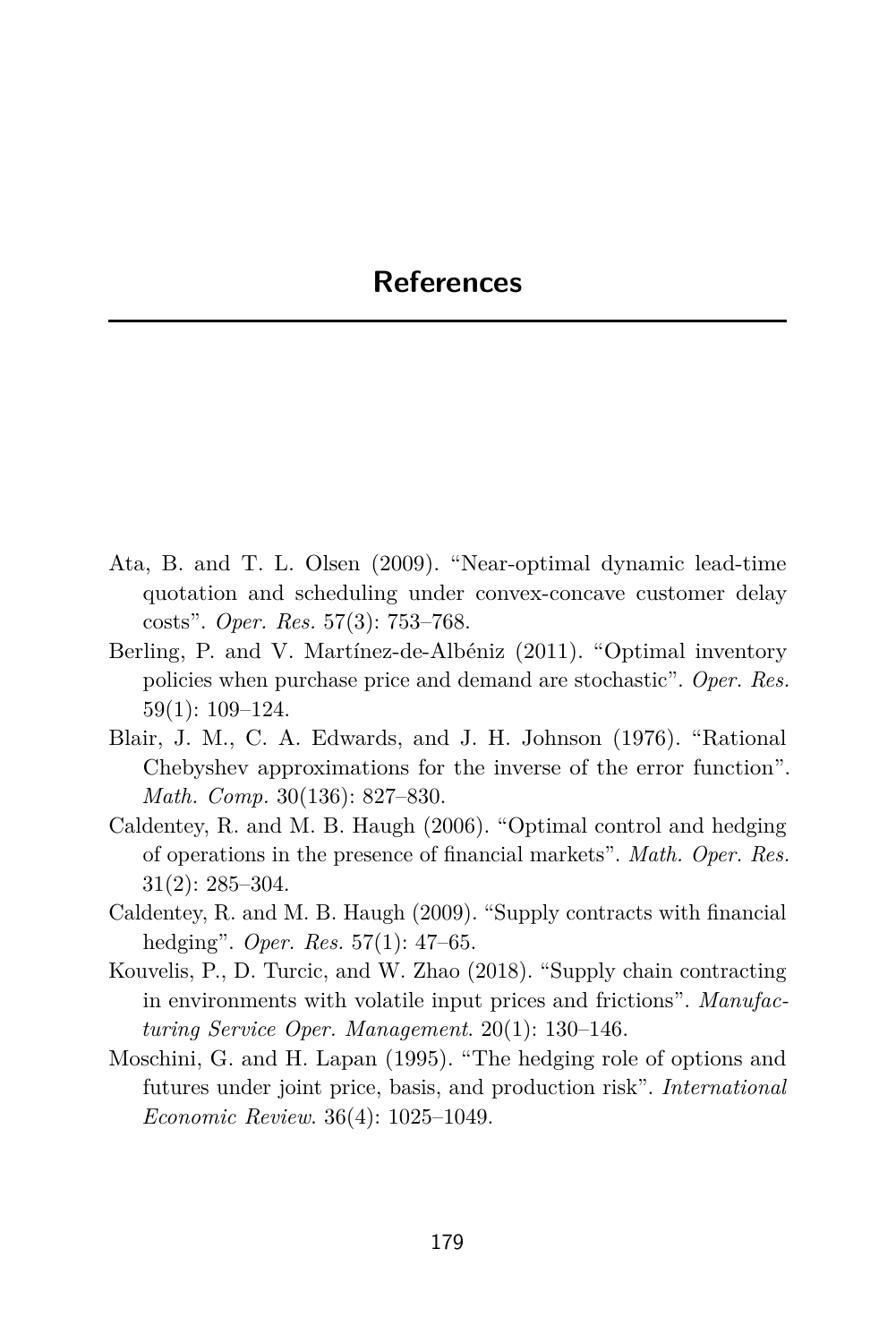- Nasser, S. and D. Turcic (2016). "To commit or not to commit: Revisiting quantity vs. price competition in a differentiated industry". *Management Sci.* 62(6): 1719–1733.
- Puterman, M. L. (2005). *Markov Decision Processes*. Hoboken, NJ: John Wiley & Sons, Inc.
- Ritchken, P. H. and C. S. Tapiero (1986). "Contingent claims contracting for purchasing decisions in inventory management". *Oper. Res.* 34(6): 864–870.
- Secomandi, N. and S. Kekre (2014). "Optimal energy procurement in spot and forward markets". *Manufacturing Service Oper. Management*. 16(2): 270–282.
- Song, J., L. Xiao, H. Zhang, and P. Zipkin (2017). "Optimal policies for a dual-sourcing inventory problem with endogenous stochastic lead times". *Oper. Res.* 65(2): 379–395.
- Sun, J. and J. A. Van Mieghem (2019). "Robust dual sourcing inventory management: Optimality of capped dual index policies and smoothing". *Manufacturing Service Oper. Management*. 21(4): 912–931.
- Vulcano, G., G. van Ryzin, and R. Ratliff (2012). "Estimating primary demand for substitutable products from sales transaction data". *Oper. Res.* 60(2): 313–334.
- Wang, L. and D. D. Yao (2017). "Production with risk hedging—Optimal policy and efficient frontier". *Oper. Res.* 65(4): 1095–1113.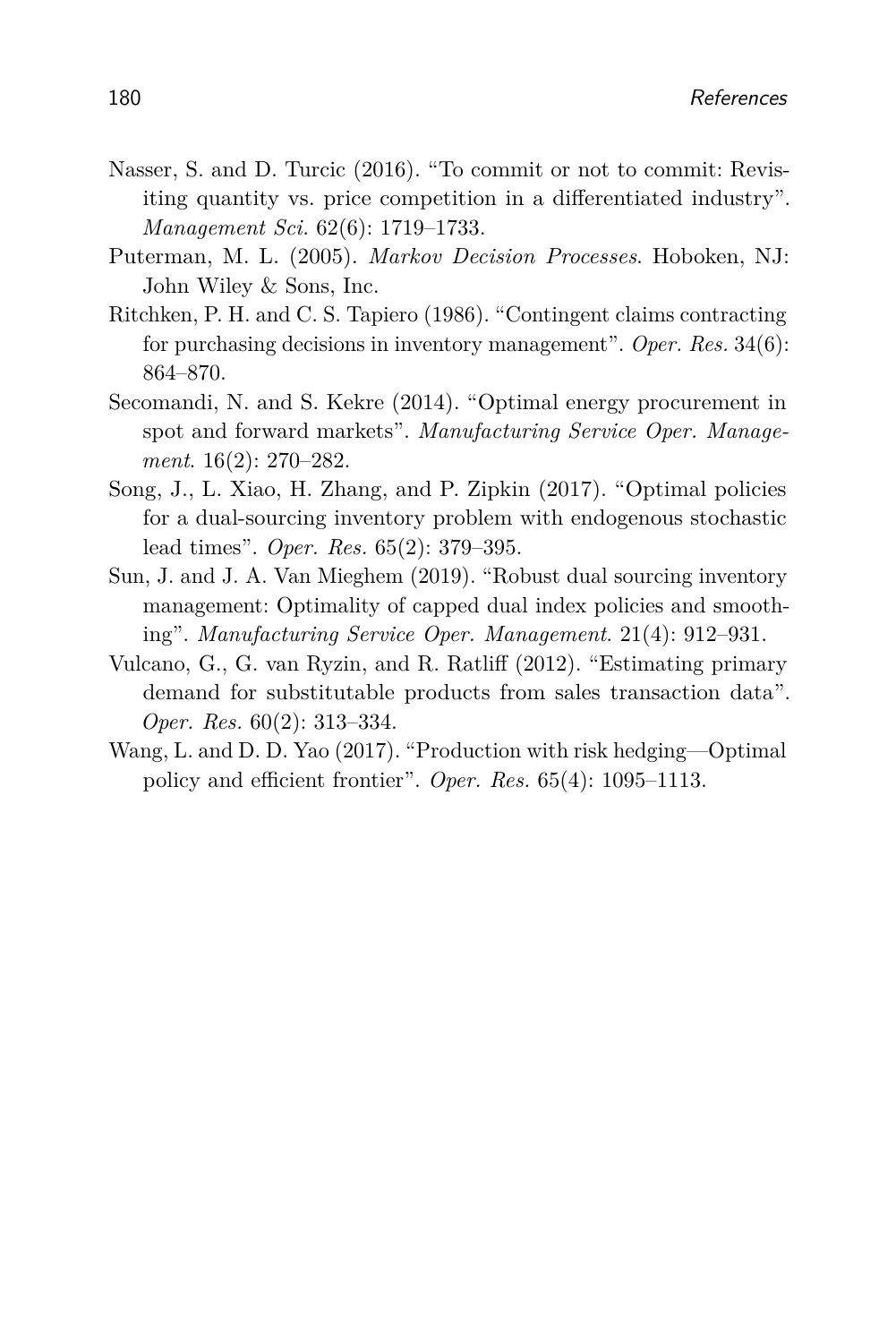# <span id="page-47-0"></span>**Least Squares Monte Carlo and Approximate Linear Programming with an Energy Real Option Application**

Selvaprabu Nadarajah<sup>1</sup> and Nicola Secomandi<sup>2</sup>

<sup>1</sup>*College of Business Administration, University of Illinois at Chicago, USA; selvan@uic.edu* <sup>2</sup>*Tepper School of Business, Carnegie Mellon University, USA; ns7@andrew.cmu.edu*

### ABSTRACT

Least squares Monte Carlo (LSM) is an approximate dynamic programming technique commonly used for the valuation of high dimensional financial and real options, but has broader applicability. It is known that the regress-later version of this method is an approximate linear programming (ALP) relaxation that implicitly provides a potential solution to a familiar ALP deficiency. We provide numerical backing for the usefulness of this solution using a numerical study dealing with merchant ethanol production, an energy real option application, based on an ALP heuristic that we propose. When both methodologies are applicable, our research supports the use of regress-later LSM rather than this ALP technique to approximately solve intractable Markov decision processes. Our findings motivate additional research

Selvaprabu Nadarajah and Nicola Secomandi (2020), "Least Squares Monte Carlo and Approximate Linear Programming with an Energy Real Option Application", Foundations and Trends<sup>®</sup> in Technology, Information and Operations Management: Vol. 14, No. 1–2, Special Issue on Advances in Supply Chain Finance and FinTech Innovations. Edited by P. Kouvelis, L. Dong and D. Turcic, pp 178–202. DOI: 10.1561/0200000096-10.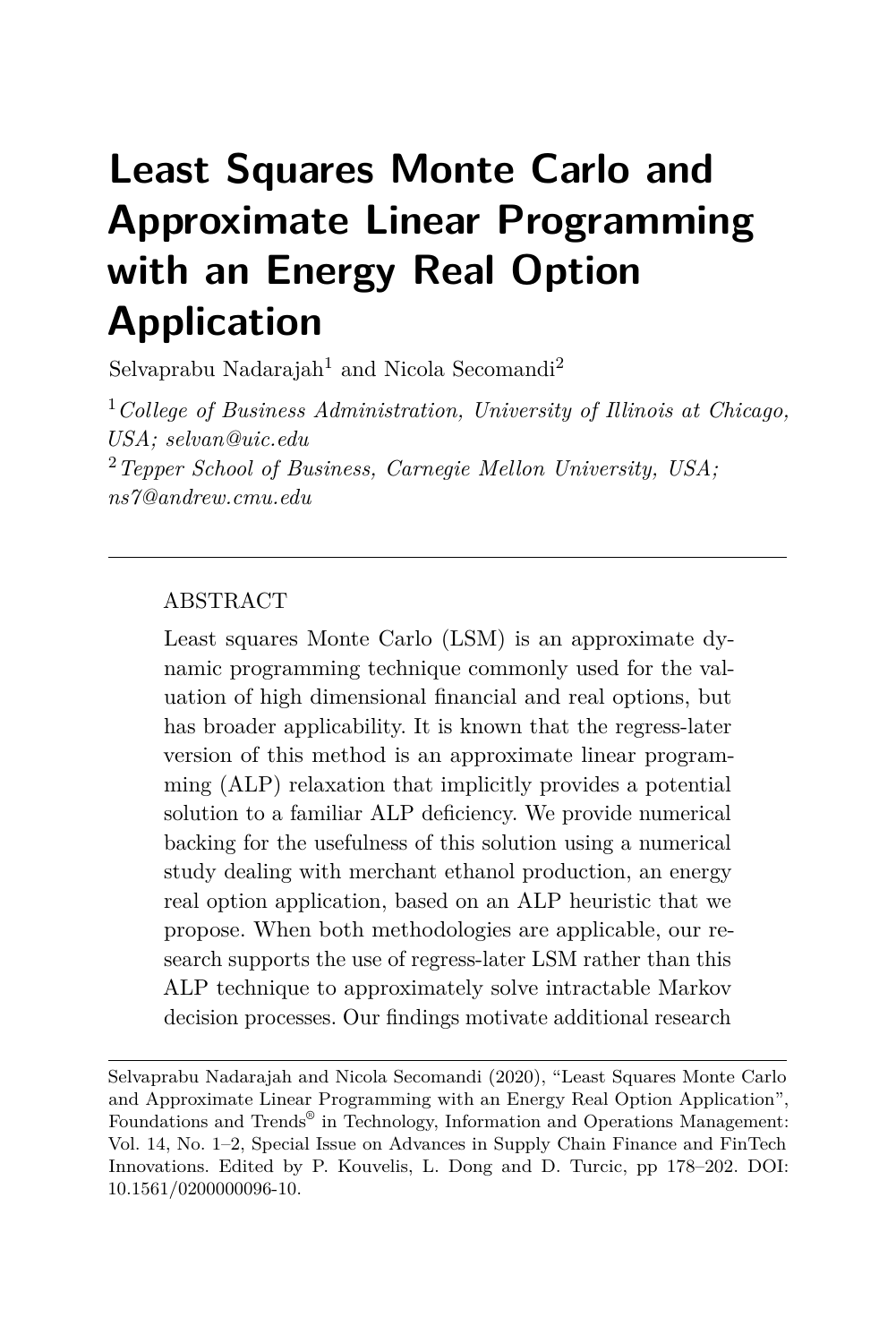to obtain even better methods than the regress-later version of LSM.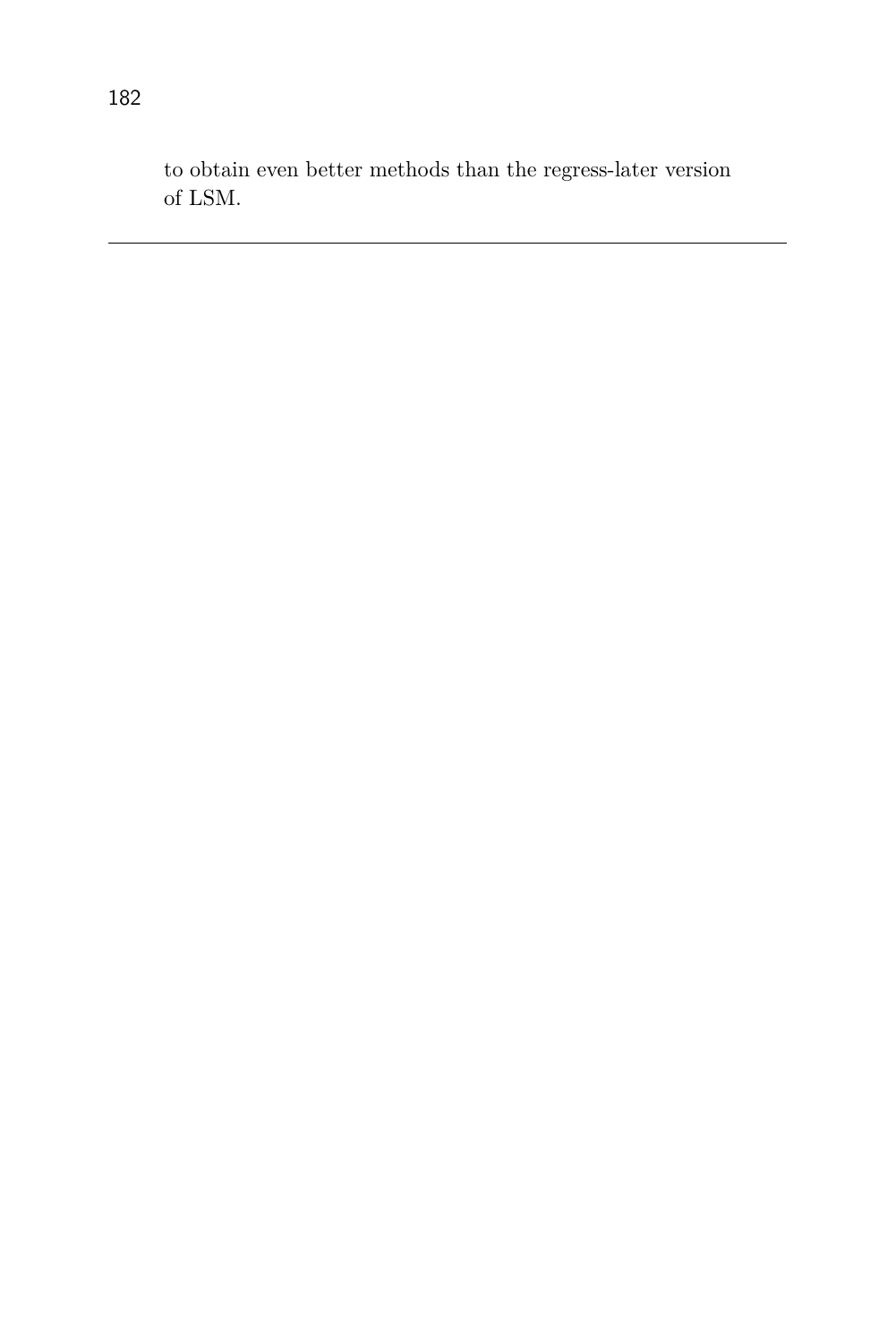- Andersen, L. and M. Broadie (2004). "Primal-dual simulation algorithm for pricing multidimensional American options". *Management Science*. 50(9): 1222–1234.
- Bertsekas, P. B. (2007). *Dynamic Programming and Optimal Control*. 3rd edn. Vol. 2. Belmont, MA, USA: Athena Scientific.
- Bertsekas, P. B. and J. Tsitsiklis (1996). *Neuro-Dynamic Programming*. Belmont, MA, USA: Athena Scientific.
- Bertsimas, D. and J. Tsitsiklis (1997). *Introduction to Linear Optimization*. Belmont, MA, USA: Athena Scientific.
- Beutner, E., A. Pelsser, and J. Schweizer (2013). "Fast convergence of regress-later estimates in least squares Monte Carlo". Working Paper, Maastricht University, Maastricht, The Netherlands.
- Blanco, C., D. Soronow, and P. Stefiszyn (2002). "Multi-factor models for forward curve analysis: An introduction to principal component analysis". *Commodities Now*. June.
- Boogert, A. and C. De Jong (2008). "Gas storage valuation using a Monte Carlo method". *The Journal of Derivatives*. 15(3): 81–98.
- Boyd, S., M. T. Mueller, B. O'Donoghue, and Y. Wang (2014). "Performance bounds and suboptimal policies for multi-period investment". *Foundations and Trends in Optimization*. 1(1): 1–72.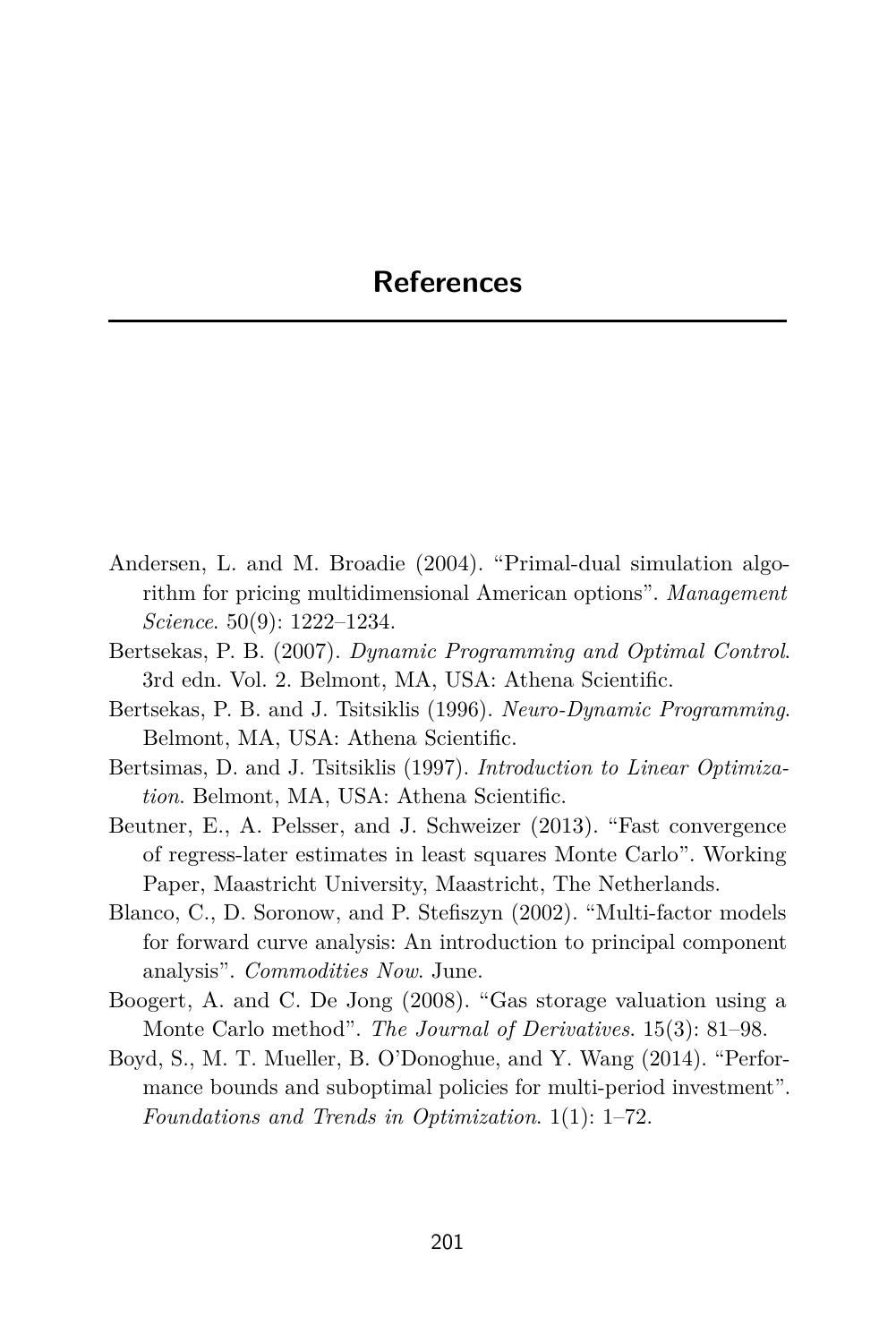- Broadie, M. and M. Cao (2008). "Improved lower and upper bound algorithms for pricing American options by simulation". *Quantitative Finance*. 8(8): 845–861.
- Brown, D. B., J. E. Smith, and P. Sun (2010). "Information relaxations and duality in stochastic dynamic programs". *Operations Research*. 58(4): 1–17.
- Brown, D. and J. Smith (2013). "Optimal sequential exploration: Bandits, clairvoyants, and wildcats". *Operations Research*. 61(3): 644–665.
- Carriere, J. F. (1996). "Valuation of the early-exercise price for options using simulations and nonparametric regression". *Insurance: Mathematics and Economics*. 19(1): 19–30.
- Chang, H., M. Fu, J. Hu, and S. Marcus (2007). *Simulation-Based Algorithms for Markov Decision Processes*. London, England, UK: Springer-Verlag.
- Clewlow, L. and C. Strickland (2000). *Energy Derivatives: Pricing and Risk Management*. London, England, UK: Lacima Publications.
- Cortazar, G., M. Gravet, and J. Urzua (2008). "The valuation of multidimensional American real options using the LSM simulation method". *Computers & Operations Research*. 35(1): 113–129.
- Cortazar, G. and E. S. Schwartz (1994). "The valuation of commodity contingent claims". *The Journal of Derivatives*. 1(4): 27–39.
- de Farias, D. P. and B. Van Roy (2003). "The linear programming approach to approximate dynamic programming". *Operations Research*. 51(6): 850–865.
- Desai, V. V., V. F. Farias, and C. C. Moallemi (2012). "Approximate dynamic programming via a smoothed approximate linear program". *Operations Research*. 60(3): 655–674.
- Devalkar, S., R. Anupindi, and A. Sinha (2011). "Integrated optimization of procurement, processing, and trade of commodities". *Operations Research*. 59(6): 1369–1381.
- Dixit, A. K. and R. S. Pindyck (1994). *Investment Under Uncertainty*. Princeton, NJ, USA: Princeton University Press.
- Gamba, A. (2003). "Real options valuation: A Monte Carlo approach". Working Paper, University of Warwick, Coventry, England, UK.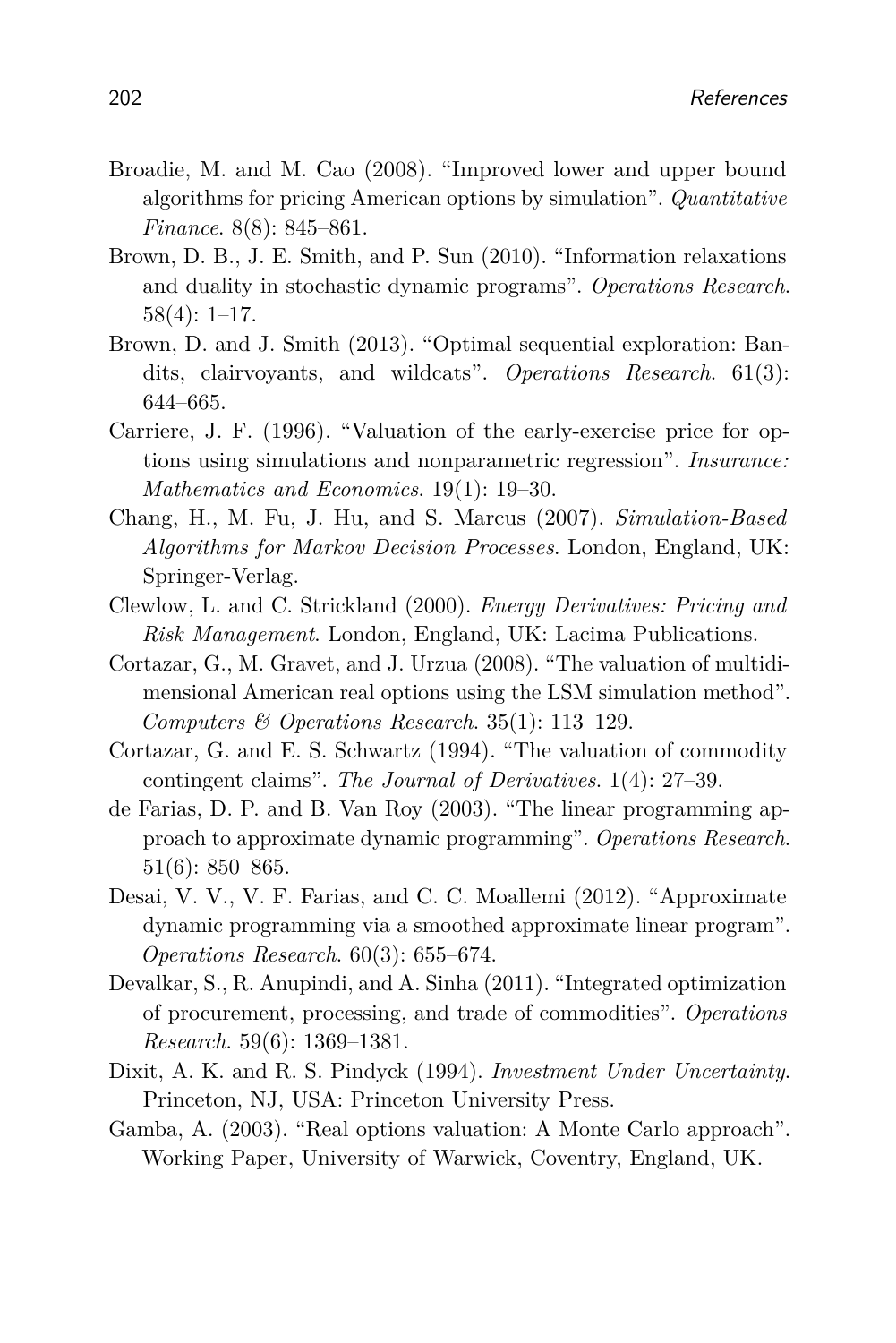- Geman, H. (2005). *Commodities and Commodity Derivatives: Modelling and Pricing for Agriculturals, Metals, and Energy*. Chichester, England, UK: John Wiley & Sons, Ltd.
- Geramifard, A., T. J. Walsh, S. Tellex, G. Chowdhary, N. Roy, and J. P. How (2013). "A tutorial on linear function approximators for dynamic programming and reinforcement learning". *Foundations and Trends in Machine Learning*. 6(4): 375–451.
- Glasserman, P. (2004). *Monte Carlo Methods in Financial Engineering*. New York, NY, USA: Springer.
- Glasserman, P. and B. Yu (2004). "Simulation for American options: Regression now or regression later?" In: *Monte Carlo and Quasi-Monte Carlo Methods 2002*. Ed. by H. Niederreiter. Berlin, Germany: Springer-Verlag. 213–226.
- Guthrie, G. (2009). *Real Options in Theory and Practice*. New York, NY, USA: Oxford University Press.
- Harrison, M. J. (1985). *Brownian Motion and Stochastic Flow Systems*. John Wiley & Sons, New York, NY, USA.
- Haugh, M. B. and L. Kogan (2004). "Pricing American options: A duality approach". *Operations Research*. 52(2): 258–270.
- Hull, J. (2014). *Options, Futures, and Other Derivatives*. Upper Saddle River, NJ, USA: Prentice Hall.
- Iida, T. and P. H. Zipkin (2006). "Approximate solutions of a dynamic forecast-inventory model". *Manufacturing & Service Operations Management*. 8(4): 407–425.
- Lai, G., F. Margot, and N. Secomandi (2010). "An approximate dynamic programming approach to benchmark practice-based heuristics for natural gas storage valuation". *Operations Research*. 58(3): 564–582.
- Longstaff, F. A. and E. S. Schwartz (2001). "Valuing American options by simulation: A simple least-squares approach". *Review of Financial Studies*. 14(1): 113–147.
- Manne, A. S. (1960). "Linear programming and sequential decisions". *Management Science*. 60(3): 259–267.
- Nadarajah, S., F. Margot, and N. Secomandi (2015). "Relaxations of approximate linear programs for the real option management of commodity storage". *Management Science*. 61(12): 3054–3076.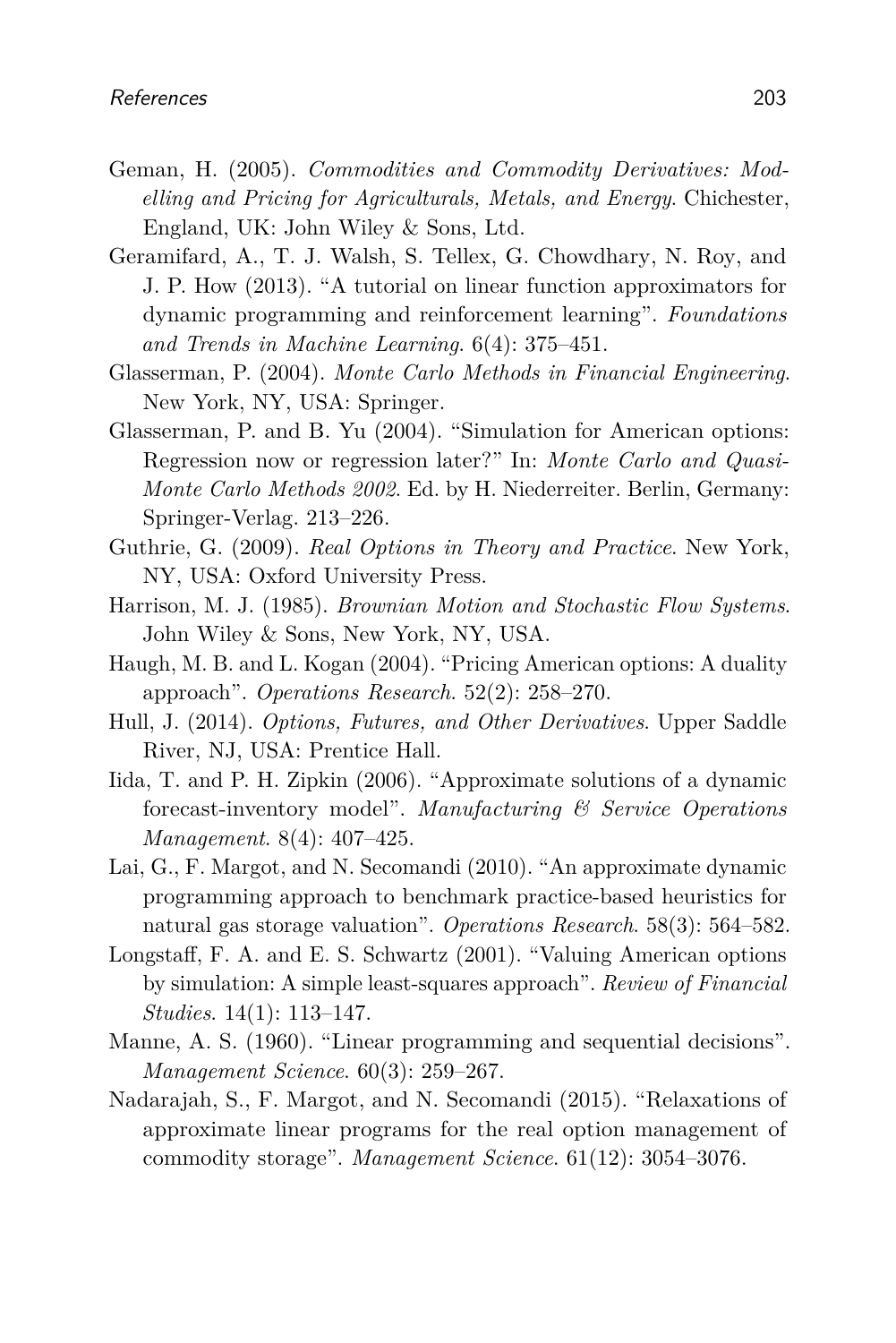- Nadarajah, S., F. Margot, and N. Secomandi (2017). "Comparison of least squares Monte Carlo methods with applications to energy real options". *European Journal of Operational Research*. 256(1): 196–204.
- Nadarajah, S. and N. Secomandi (2017). "Relationship between least squares Monte Carlo and approximate linear programming". *Operations Research Letters*. 45(5): 409–414.
- Nadarajah, S. and N. Secomandi (2018a). "Least squares Monte Carlo and approximate linear programming: Error bounds and energy real option application". Working Paper, University of Illinois at Chicago, Chicago, IL, USA and Carnegie Mellon University, Pittsburgh, PA, USA.
- Nadarajah, S. and N. Secomandi (2018b). "Merchant energy trading in a network". *Operations Research*. 66(5): 1304–1320.
- Petrik, M. and S. Zilberstein (2009). "Constraint relaxation in approximate linear programs". In: *Proceedings of the Twenty-Sixth International Conference on Machine Learning*. Montreal, QC, Canada. 809–816.
- Porteus, E. L. (2002). *Foundations of Stochastic Inventory Theory*. Redwood City, CA, USA: Stanford University Press.
- Powell, W. B. (2011). *Approximate Dynamic Programming: Solving the Curses of Dimensionality*. 2nd edn. Hoboken, NJ, USA: Wiley-Interscience.
- Puterman, M. (1994). *Markov Decision Processes: Discrete Stochastic Dynamic Programming*. New York, NY, USA: John Wiley & Sons, Inc.
- Rogers, L. C. G. (2002). "Monte Carlo valuation of American options". *Mathematical Finance*. 12(3): 271–286.
- Schweitzer, P. J. and A. Seidmann (1985). "Generalized polynomial approximations in Markovian decision processes". *Journal of Mathematical Analysis and Applications*. 110(2): 568–582.
- Secomandi, N. (2017). "Approximations for high dimensional commodity and energy merchant operations models". *Foundations and Trends in Technology, Information and Operations Management*. 11(1–2): 144–164.